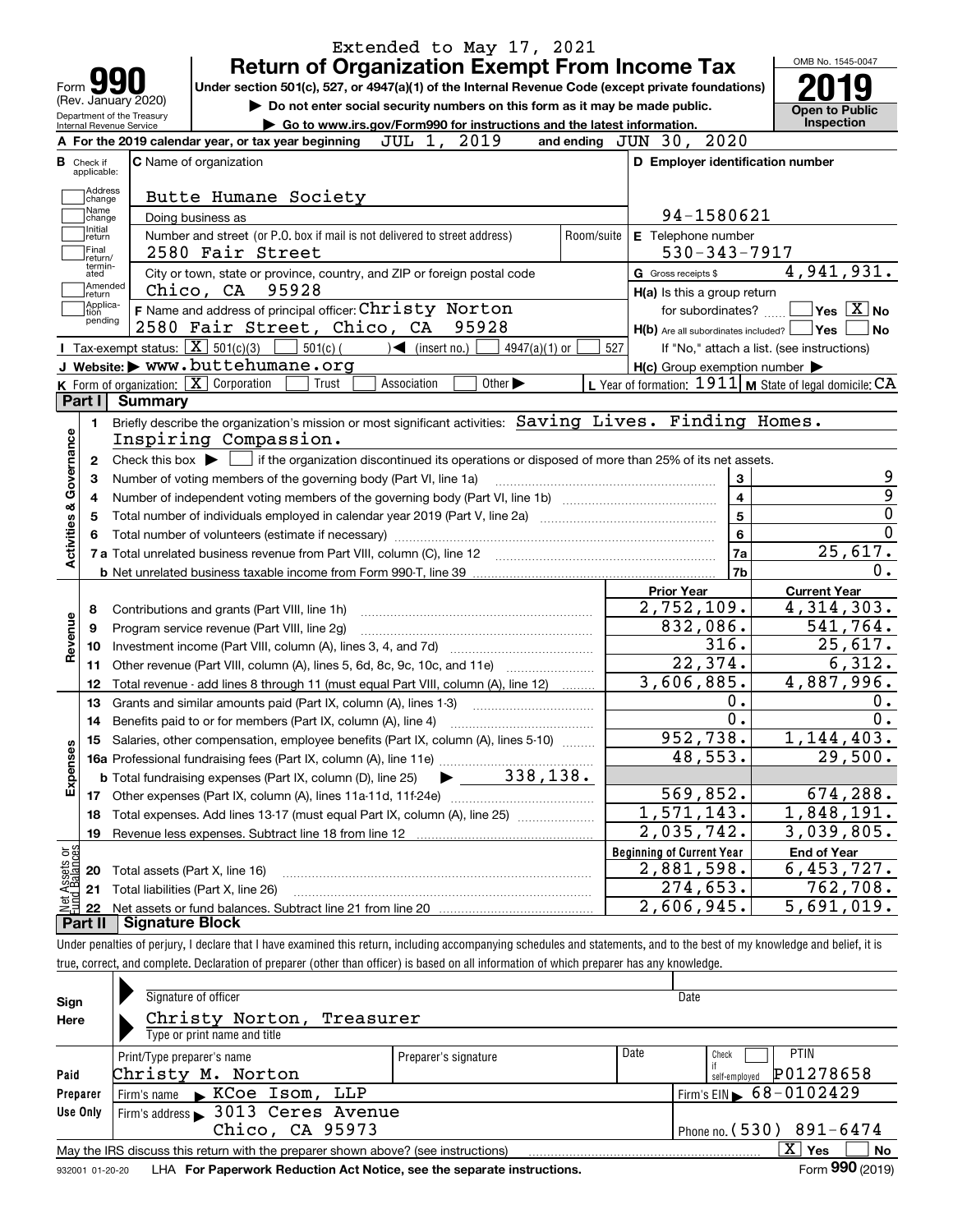|              | Butte Humane Society<br>Form 990 (2019)                                                                                                      | 94-1580621<br>Page 2                   |
|--------------|----------------------------------------------------------------------------------------------------------------------------------------------|----------------------------------------|
|              | <b>Statement of Program Service Accomplishments</b><br>Part III                                                                              |                                        |
|              | Check if Schedule O contains a response or note to any line in this Part III                                                                 |                                        |
| 1            | Briefly describe the organization's mission:                                                                                                 |                                        |
|              | Provide for the well-being of companion animals. Reduce the number of                                                                        |                                        |
|              | unwanted animals through aggressive spay/neuter programs.                                                                                    | Promote the                            |
|              | human animal bond through adoption, education and outreach programs.                                                                         |                                        |
|              | Act as an advocate on behalf of animals in need.                                                                                             |                                        |
| $\mathbf{2}$ | Did the organization undertake any significant program services during the year which were not listed on the                                 |                                        |
|              | prior Form 990 or 990-EZ?                                                                                                                    | $Yes \ \boxed{X}$ No                   |
|              | If "Yes," describe these new services on Schedule O.                                                                                         |                                        |
| 3            | Did the organization cease conducting, or make significant changes in how it conducts, any program services?                                 | $\sqrt{}$ Yes $\sqrt{}$ X $\sqrt{}$ No |
|              | If "Yes," describe these changes on Schedule O.                                                                                              |                                        |
| 4            | Describe the organization's program service accomplishments for each of its three largest program services, as measured by expenses.         |                                        |
|              | Section 501(c)(3) and 501(c)(4) organizations are required to report the amount of grants and allocations to others, the total expenses, and |                                        |
|              | revenue, if any, for each program service reported.                                                                                          |                                        |
| 4a           | $510$ , $717$ $\cdot$ including grants of \$<br>(Expenses \$<br>(Code:                                                                       | 71, 745.<br>) (Revenue \$              |
|              | The Butte Humane Society educates the public regarding animal rights                                                                         |                                        |
|              | and provides animal services which include microchipping, behavior                                                                           |                                        |
|              | testing, and ultimately pet adoptions.                                                                                                       |                                        |
|              |                                                                                                                                              |                                        |
|              |                                                                                                                                              |                                        |
|              |                                                                                                                                              |                                        |
|              |                                                                                                                                              |                                        |
|              |                                                                                                                                              |                                        |
|              |                                                                                                                                              |                                        |
|              |                                                                                                                                              |                                        |
|              |                                                                                                                                              |                                        |
|              |                                                                                                                                              |                                        |
| 4b           | 820, 723. including grants of \$<br>) (Expenses \$<br>(Code:                                                                                 | 449,597.<br>$0.$ ) (Revenue \$         |
|              | Butte Humane Society's Clinic not only promotes education to the public                                                                      |                                        |
|              | concerning animal care and the importance of spaying and neutering, but                                                                      |                                        |
|              | it also provides much-needed low-cost, high quality spay/neuter,                                                                             |                                        |
|              | preventative and wellness veterinary care, and vaccination services to                                                                       |                                        |
|              | our community.                                                                                                                               |                                        |
|              |                                                                                                                                              |                                        |
|              |                                                                                                                                              |                                        |
|              |                                                                                                                                              |                                        |
|              |                                                                                                                                              |                                        |
|              |                                                                                                                                              |                                        |
|              |                                                                                                                                              |                                        |
|              |                                                                                                                                              |                                        |
| 4c           | (Code: ) (Expenses \$<br>including grants of \$                                                                                              | (Revenue \$                            |
|              |                                                                                                                                              |                                        |
|              |                                                                                                                                              |                                        |
|              |                                                                                                                                              |                                        |
|              |                                                                                                                                              |                                        |
|              |                                                                                                                                              |                                        |
|              |                                                                                                                                              |                                        |
|              |                                                                                                                                              |                                        |
|              |                                                                                                                                              |                                        |
|              |                                                                                                                                              |                                        |
|              |                                                                                                                                              |                                        |
|              |                                                                                                                                              |                                        |
|              |                                                                                                                                              |                                        |
| 4d           | Other program services (Describe on Schedule O.)                                                                                             |                                        |
|              | (Expenses \$<br>(Revenue \$<br>including grants of \$                                                                                        |                                        |
| 4е           | 1,331,440.<br>Total program service expenses                                                                                                 |                                        |
|              |                                                                                                                                              | Form 990 (2019)                        |
|              | 932002 01-20-20                                                                                                                              |                                        |
|              | 2                                                                                                                                            |                                        |

13070516 755565 2348 2019.05094 BUTTE HUMANE SOCIETY 2348\_\_\_1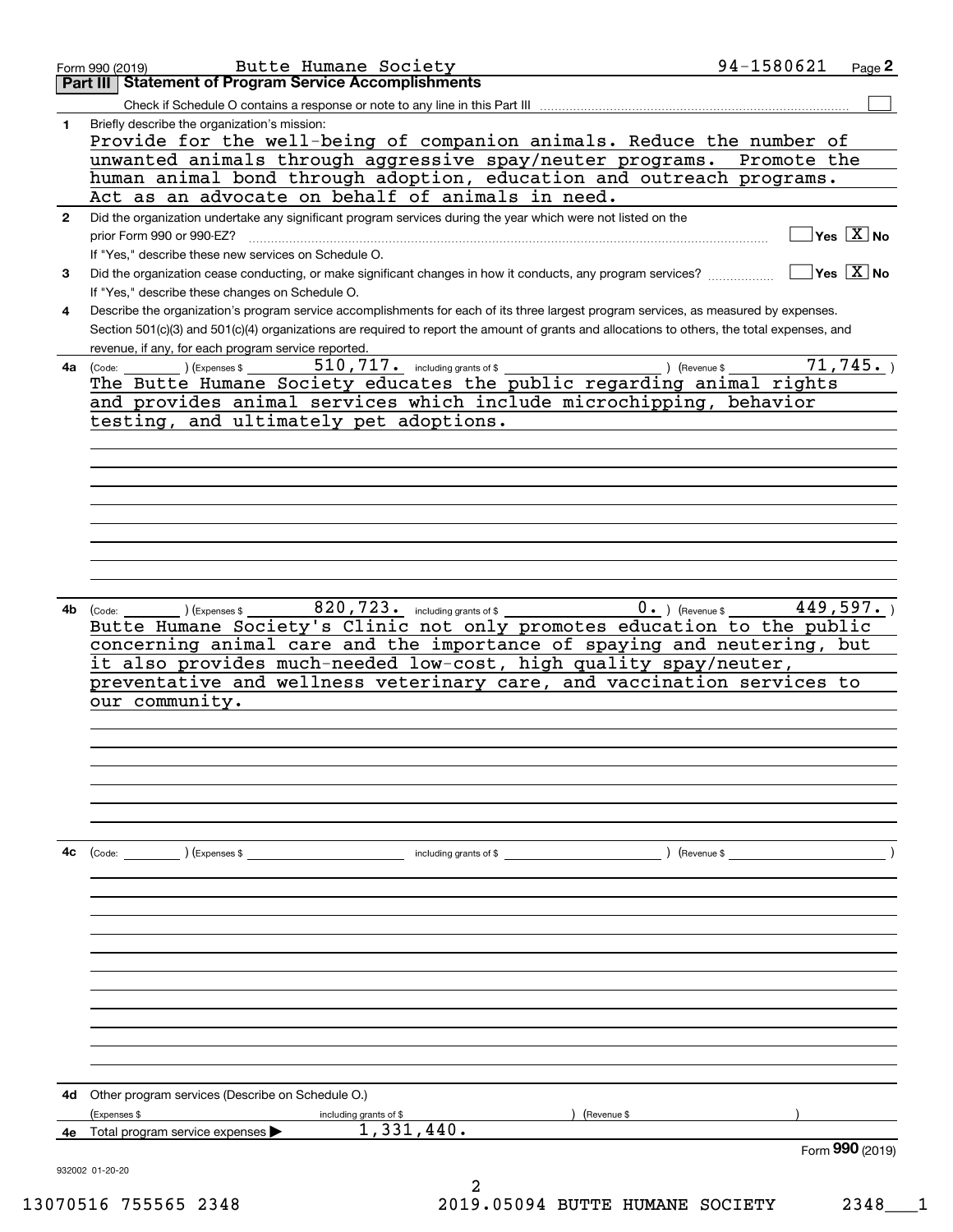Form 990 (2019) Butte Humane Society 94-1580621 <sub>Page</sub> 3<br>**Part IV | Checklist of Required Schedules** 

|     |                                                                                                                                       |                 | Yes    | No |
|-----|---------------------------------------------------------------------------------------------------------------------------------------|-----------------|--------|----|
| 1.  | Is the organization described in section $501(c)(3)$ or $4947(a)(1)$ (other than a private foundation)?                               |                 |        |    |
|     |                                                                                                                                       | 1               | х      |    |
| 2   |                                                                                                                                       | $\mathbf{2}$    | X      |    |
| 3   | Did the organization engage in direct or indirect political campaign activities on behalf of or in opposition to candidates for       |                 |        |    |
|     |                                                                                                                                       | 3               |        | x  |
| 4   | Section 501(c)(3) organizations. Did the organization engage in lobbying activities, or have a section 501(h) election in effect      |                 |        |    |
|     |                                                                                                                                       | 4               |        | x  |
| 5   | Is the organization a section 501(c)(4), 501(c)(5), or 501(c)(6) organization that receives membership dues, assessments, or          |                 |        |    |
|     |                                                                                                                                       | 5               |        | x  |
| 6   | Did the organization maintain any donor advised funds or any similar funds or accounts for which donors have the right to             |                 |        |    |
|     | provide advice on the distribution or investment of amounts in such funds or accounts? If "Yes," complete Schedule D, Part I          | 6               |        | x  |
| 7   | Did the organization receive or hold a conservation easement, including easements to preserve open space,                             |                 |        |    |
|     |                                                                                                                                       | 7               |        | x  |
| 8   | Did the organization maintain collections of works of art, historical treasures, or other similar assets? If "Yes," complete          |                 |        |    |
|     |                                                                                                                                       | 8               |        | x  |
| 9   | Did the organization report an amount in Part X, line 21, for escrow or custodial account liability, serve as a custodian for         |                 |        |    |
|     | amounts not listed in Part X; or provide credit counseling, debt management, credit repair, or debt negotiation services?             |                 |        |    |
|     |                                                                                                                                       | 9               |        | x  |
| 10  | Did the organization, directly or through a related organization, hold assets in donor-restricted endowments                          |                 |        |    |
|     |                                                                                                                                       | 10              |        | х  |
| 11  | If the organization's answer to any of the following questions is "Yes," then complete Schedule D, Parts VI, VII, VIII, IX, or X      |                 |        |    |
|     | as applicable.                                                                                                                        |                 |        |    |
|     | a Did the organization report an amount for land, buildings, and equipment in Part X, line 10? If "Yes," complete Schedule D,         |                 |        |    |
|     |                                                                                                                                       | 11a             | x      |    |
|     |                                                                                                                                       |                 |        |    |
|     | <b>b</b> Did the organization report an amount for investments - other securities in Part X, line 12, that is 5% or more of its total |                 |        | x  |
|     |                                                                                                                                       | 11b             |        |    |
|     | c Did the organization report an amount for investments - program related in Part X, line 13, that is 5% or more of its total         |                 |        | x  |
|     |                                                                                                                                       | 11c             |        |    |
|     | d Did the organization report an amount for other assets in Part X, line 15, that is 5% or more of its total assets reported in       |                 |        |    |
|     |                                                                                                                                       | 11d             | x<br>X |    |
| е   | Did the organization report an amount for other liabilities in Part X, line 25? If "Yes," complete Schedule D, Part X                 | 11e             |        |    |
| f   | Did the organization's separate or consolidated financial statements for the tax year include a footnote that addresses               |                 |        |    |
|     | the organization's liability for uncertain tax positions under FIN 48 (ASC 740)? If "Yes," complete Schedule D, Part X                | 11f             |        | x  |
|     | 12a Did the organization obtain separate, independent audited financial statements for the tax year? If "Yes," complete               |                 |        |    |
|     |                                                                                                                                       | 12a             |        | x  |
|     | <b>b</b> Was the organization included in consolidated, independent audited financial statements for the tax year?                    |                 |        |    |
|     | If "Yes," and if the organization answered "No" to line 12a, then completing Schedule D, Parts XI and XII is optional                 | 12 <sub>b</sub> |        | х  |
| 13  | Is the organization a school described in section $170(b)(1)(A)(ii)?$ If "Yes," complete Schedule E                                   | 13              |        | X  |
| 14a | Did the organization maintain an office, employees, or agents outside of the United States?                                           | 14a             |        | x  |
|     | b Did the organization have aggregate revenues or expenses of more than \$10,000 from grantmaking, fundraising, business,             |                 |        |    |
|     | investment, and program service activities outside the United States, or aggregate foreign investments valued at \$100,000            |                 |        |    |
|     |                                                                                                                                       | 14b             |        | x  |
| 15  | Did the organization report on Part IX, column (A), line 3, more than \$5,000 of grants or other assistance to or for any             |                 |        |    |
|     |                                                                                                                                       | 15              |        | x  |
| 16  | Did the organization report on Part IX, column (A), line 3, more than \$5,000 of aggregate grants or other assistance to              |                 |        |    |
|     |                                                                                                                                       | 16              |        | x  |
| 17  | Did the organization report a total of more than \$15,000 of expenses for professional fundraising services on Part IX,               |                 |        |    |
|     |                                                                                                                                       | 17              |        | x  |
| 18  | Did the organization report more than \$15,000 total of fundraising event gross income and contributions on Part VIII, lines          |                 |        |    |
|     |                                                                                                                                       | 18              |        | x  |
| 19  | Did the organization report more than \$15,000 of gross income from gaming activities on Part VIII, line 9a? If "Yes."                |                 |        |    |
|     |                                                                                                                                       | 19              |        | x  |
|     |                                                                                                                                       | 20a             |        | X  |
|     | b If "Yes" to line 20a, did the organization attach a copy of its audited financial statements to this return?                        | 20 <sub>b</sub> |        |    |
| 21  | Did the organization report more than \$5,000 of grants or other assistance to any domestic organization or                           |                 |        |    |
|     |                                                                                                                                       | 21              |        | X. |
|     |                                                                                                                                       |                 |        |    |

932003 01-20-20

Form (2019) **990**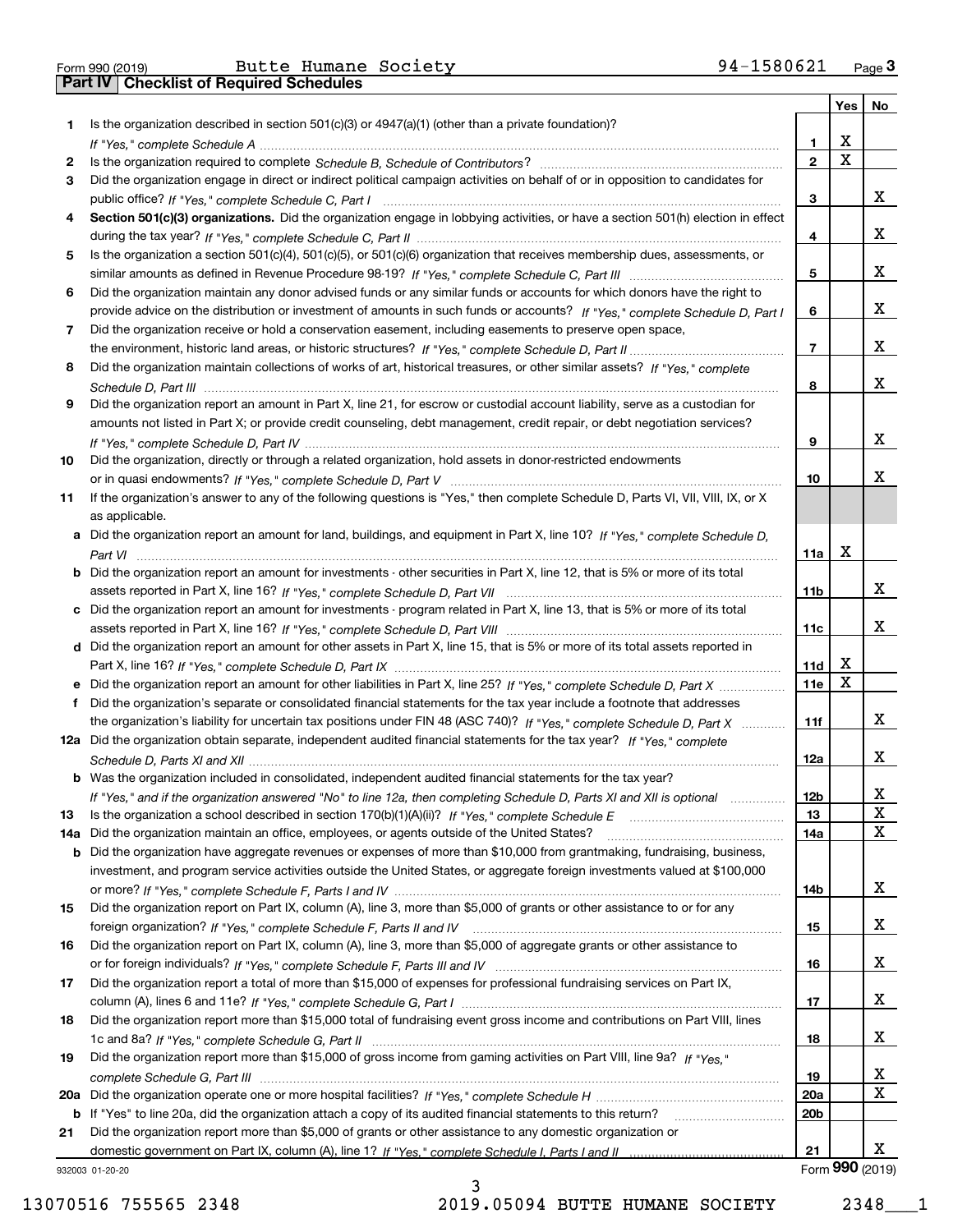Form 990 (2019) Butte Humane Society 94-1580621 <sub>Page</sub> 4<br>**Part IV | Checklist of Required Schedules** <sub>(continued)</sub>

*(continued)*

|               |                                                                                                                                                                                                                                                            |          | Yes             | No                           |
|---------------|------------------------------------------------------------------------------------------------------------------------------------------------------------------------------------------------------------------------------------------------------------|----------|-----------------|------------------------------|
| 22            | Did the organization report more than \$5,000 of grants or other assistance to or for domestic individuals on                                                                                                                                              |          |                 |                              |
|               |                                                                                                                                                                                                                                                            | 22       |                 | х                            |
| 23            | Did the organization answer "Yes" to Part VII, Section A, line 3, 4, or 5 about compensation of the organization's current                                                                                                                                 |          |                 |                              |
|               | and former officers, directors, trustees, key employees, and highest compensated employees? If "Yes," complete                                                                                                                                             | 23       |                 | х                            |
|               | 24a Did the organization have a tax-exempt bond issue with an outstanding principal amount of more than \$100,000 as of the                                                                                                                                |          |                 |                              |
|               | last day of the year, that was issued after December 31, 2002? If "Yes," answer lines 24b through 24d and complete                                                                                                                                         |          |                 |                              |
|               |                                                                                                                                                                                                                                                            | 24a      |                 | х                            |
|               | b Did the organization invest any proceeds of tax-exempt bonds beyond a temporary period exception?                                                                                                                                                        | 24b      |                 |                              |
|               | c Did the organization maintain an escrow account other than a refunding escrow at any time during the year to defease                                                                                                                                     |          |                 |                              |
|               |                                                                                                                                                                                                                                                            | 24c      |                 |                              |
|               |                                                                                                                                                                                                                                                            | 24d      |                 |                              |
|               | 25a Section 501(c)(3), 501(c)(4), and 501(c)(29) organizations. Did the organization engage in an excess benefit                                                                                                                                           |          |                 |                              |
|               |                                                                                                                                                                                                                                                            | 25a      |                 | х                            |
|               | b Is the organization aware that it engaged in an excess benefit transaction with a disqualified person in a prior year, and                                                                                                                               |          |                 |                              |
|               | that the transaction has not been reported on any of the organization's prior Forms 990 or 990-EZ? If "Yes." complete                                                                                                                                      |          |                 |                              |
|               | Schedule L. Part I                                                                                                                                                                                                                                         | 25b      |                 | х                            |
| 26            | Did the organization report any amount on Part X, line 5 or 22, for receivables from or payables to any current                                                                                                                                            |          |                 |                              |
|               | or former officer, director, trustee, key employee, creator or founder, substantial contributor, or 35%                                                                                                                                                    |          |                 | х                            |
|               |                                                                                                                                                                                                                                                            | 26       |                 |                              |
| 27            | Did the organization provide a grant or other assistance to any current or former officer, director, trustee, key employee,<br>creator or founder, substantial contributor or employee thereof, a grant selection committee member, or to a 35% controlled |          |                 |                              |
|               | entity (including an employee thereof) or family member of any of these persons? If "Yes," complete Schedule L, Part III                                                                                                                                   | 27       |                 | х                            |
| 28            | Was the organization a party to a business transaction with one of the following parties (see Schedule L, Part IV                                                                                                                                          |          |                 |                              |
|               | instructions, for applicable filing thresholds, conditions, and exceptions):                                                                                                                                                                               |          |                 |                              |
|               | a A current or former officer, director, trustee, key employee, creator or founder, or substantial contributor? If                                                                                                                                         |          |                 |                              |
|               |                                                                                                                                                                                                                                                            | 28a      |                 | х                            |
|               |                                                                                                                                                                                                                                                            | 28b      |                 | $\mathbf x$                  |
|               | c A 35% controlled entity of one or more individuals and/or organizations described in lines 28a or 28b? If                                                                                                                                                |          |                 |                              |
|               |                                                                                                                                                                                                                                                            | 28c      |                 | х                            |
| 29            |                                                                                                                                                                                                                                                            | 29       | Х               |                              |
| 30            | Did the organization receive contributions of art, historical treasures, or other similar assets, or qualified conservation                                                                                                                                |          |                 |                              |
|               |                                                                                                                                                                                                                                                            | 30<br>31 |                 | X<br>$\overline{\mathbf{x}}$ |
| 31<br>32      | Did the organization liquidate, terminate, or dissolve and cease operations? If "Yes," complete Schedule N, Part I<br>Did the organization sell, exchange, dispose of, or transfer more than 25% of its net assets? If "Yes," complete                     |          |                 |                              |
|               | Schedule N, Part II                                                                                                                                                                                                                                        | 32       |                 | X                            |
| 33            | Did the organization own 100% of an entity disregarded as separate from the organization under Regulations                                                                                                                                                 |          |                 |                              |
|               |                                                                                                                                                                                                                                                            | 33       |                 | х                            |
| 34            | Was the organization related to any tax-exempt or taxable entity? If "Yes," complete Schedule R, Part II, III, or IV, and                                                                                                                                  |          |                 |                              |
|               |                                                                                                                                                                                                                                                            | 34       |                 | х                            |
|               | 35a Did the organization have a controlled entity within the meaning of section 512(b)(13)?                                                                                                                                                                | 35a      |                 | Χ                            |
|               | <b>b</b> If "Yes" to line 35a, did the organization receive any payment from or engage in any transaction with a controlled entity                                                                                                                         |          |                 |                              |
|               |                                                                                                                                                                                                                                                            | 35b      |                 |                              |
| 36            | Section 501(c)(3) organizations. Did the organization make any transfers to an exempt non-charitable related organization?                                                                                                                                 |          |                 |                              |
|               |                                                                                                                                                                                                                                                            | 36       |                 | x                            |
| 37            | Did the organization conduct more than 5% of its activities through an entity that is not a related organization                                                                                                                                           |          |                 |                              |
|               | and that is treated as a partnership for federal income tax purposes? If "Yes," complete Schedule R, Part VI                                                                                                                                               | 37       |                 | x                            |
| 38            | Did the organization complete Schedule O and provide explanations in Schedule O for Part VI, lines 11b and 19?<br>Note: All Form 990 filers are required to complete Schedule O                                                                            | 38       | х               |                              |
| <b>Part V</b> | <b>Statements Regarding Other IRS Filings and Tax Compliance</b>                                                                                                                                                                                           |          |                 |                              |
|               | Check if Schedule O contains a response or note to any line in this Part V                                                                                                                                                                                 |          |                 |                              |
|               |                                                                                                                                                                                                                                                            |          | Yes             | No                           |
|               | <b>1a</b> Enter the number reported in Box 3 of Form 1096. Enter -0- if not applicable <i>manumumumum</i><br>1a                                                                                                                                            |          |                 |                              |
|               | 0<br><b>b</b> Enter the number of Forms W-2G included in line 1a. Enter -0- if not applicable<br>1b                                                                                                                                                        |          |                 |                              |
|               | c Did the organization comply with backup withholding rules for reportable payments to vendors and reportable gaming                                                                                                                                       |          |                 |                              |
|               | (gambling) winnings to prize winners?                                                                                                                                                                                                                      | 1c       |                 |                              |
|               | 932004 01-20-20                                                                                                                                                                                                                                            |          | Form 990 (2019) |                              |
|               | 4                                                                                                                                                                                                                                                          |          |                 |                              |

13070516 755565 2348 2019.05094 BUTTE HUMANE SOCIETY 2348\_\_\_1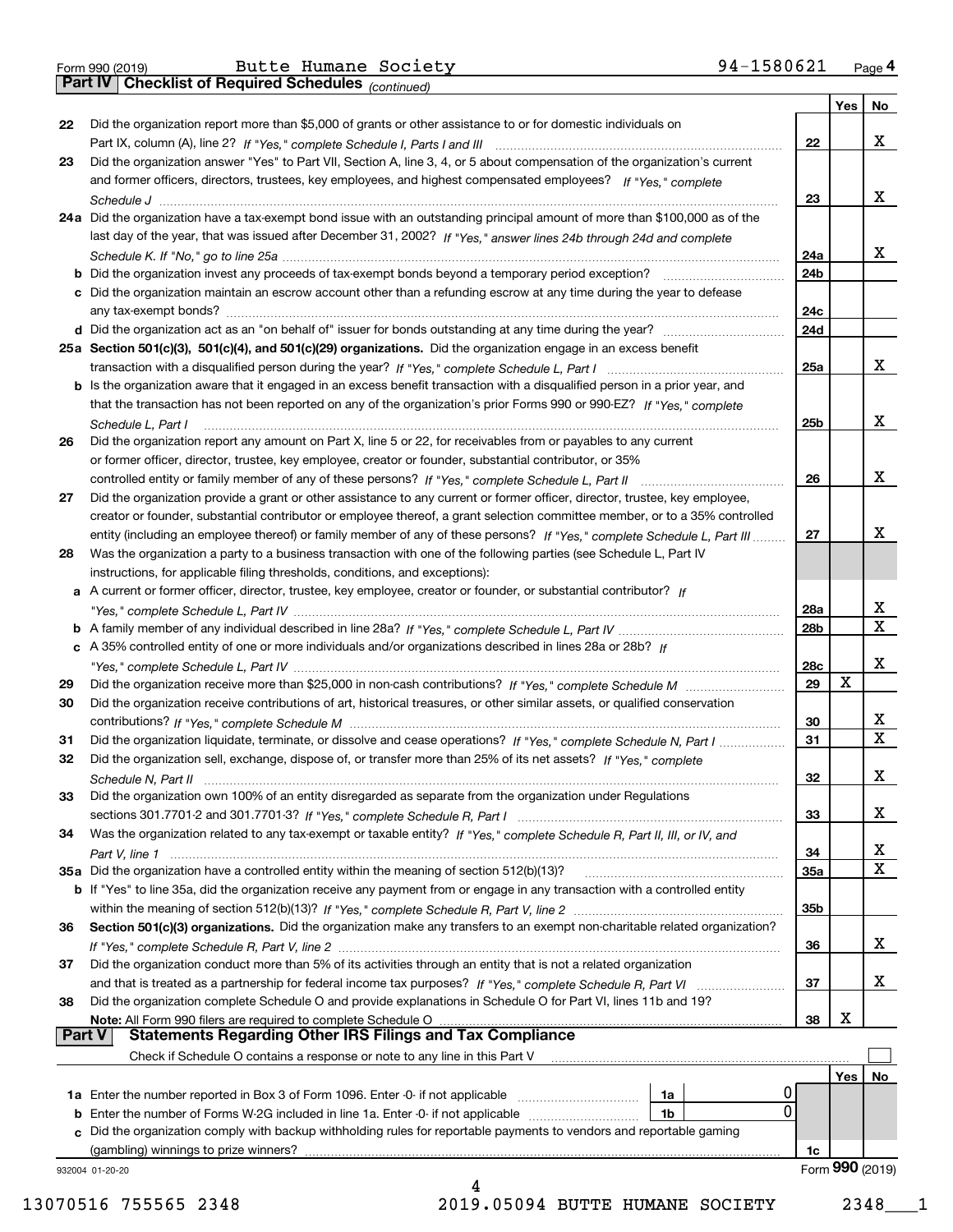|               | 94-1580621<br>Butte Humane Society<br>Form 990 (2019)                                                                                                                                     |                |               | Page $5$ |  |  |  |
|---------------|-------------------------------------------------------------------------------------------------------------------------------------------------------------------------------------------|----------------|---------------|----------|--|--|--|
| <b>Part V</b> | Statements Regarding Other IRS Filings and Tax Compliance (continued)                                                                                                                     |                |               |          |  |  |  |
|               |                                                                                                                                                                                           |                | Yes           | No       |  |  |  |
|               | 2a Enter the number of employees reported on Form W-3, Transmittal of Wage and Tax Statements,                                                                                            |                |               |          |  |  |  |
|               | 0 <br>filed for the calendar year ending with or within the year covered by this return [11] [11] filed for the calendar year ending with or within the year covered by this return<br>2a |                |               |          |  |  |  |
|               |                                                                                                                                                                                           | 2 <sub>b</sub> |               |          |  |  |  |
|               |                                                                                                                                                                                           |                |               |          |  |  |  |
|               | 3a Did the organization have unrelated business gross income of \$1,000 or more during the year?                                                                                          | 3a             |               | х        |  |  |  |
|               |                                                                                                                                                                                           | 3 <sub>b</sub> |               |          |  |  |  |
|               | 4a At any time during the calendar year, did the organization have an interest in, or a signature or other authority over, a                                                              |                |               |          |  |  |  |
|               |                                                                                                                                                                                           | 4a             |               | х        |  |  |  |
|               | <b>b</b> If "Yes," enter the name of the foreign country $\blacktriangleright$                                                                                                            |                |               |          |  |  |  |
|               | See instructions for filing requirements for FinCEN Form 114, Report of Foreign Bank and Financial Accounts (FBAR).                                                                       |                |               |          |  |  |  |
|               | 5a Was the organization a party to a prohibited tax shelter transaction at any time during the tax year?                                                                                  | 5a             |               | x        |  |  |  |
|               |                                                                                                                                                                                           | 5 <sub>b</sub> |               | x        |  |  |  |
|               |                                                                                                                                                                                           | 5c             |               |          |  |  |  |
|               | 6a Does the organization have annual gross receipts that are normally greater than \$100,000, and did the organization solicit                                                            |                |               |          |  |  |  |
|               | any contributions that were not tax deductible as charitable contributions?                                                                                                               | 6a             |               | х        |  |  |  |
|               | <b>b</b> If "Yes," did the organization include with every solicitation an express statement that such contributions or gifts                                                             |                |               |          |  |  |  |
|               | were not tax deductible?                                                                                                                                                                  | 6b             |               |          |  |  |  |
| 7             | Organizations that may receive deductible contributions under section 170(c).                                                                                                             |                |               |          |  |  |  |
| а             | Did the organization receive a payment in excess of \$75 made partly as a contribution and partly for goods and services provided to the payor?                                           | 7a             |               | х        |  |  |  |
|               | <b>b</b> If "Yes," did the organization notify the donor of the value of the goods or services provided?                                                                                  | 7b             |               |          |  |  |  |
|               | c Did the organization sell, exchange, or otherwise dispose of tangible personal property for which it was required                                                                       |                |               |          |  |  |  |
|               |                                                                                                                                                                                           | 7c             |               | x        |  |  |  |
|               | 7d<br>d If "Yes," indicate the number of Forms 8282 filed during the year manufactured in the second of the New York                                                                      |                |               |          |  |  |  |
|               | e Did the organization receive any funds, directly or indirectly, to pay premiums on a personal benefit contract?                                                                         | 7e<br>7f       |               |          |  |  |  |
| Ť.            | Did the organization, during the year, pay premiums, directly or indirectly, on a personal benefit contract?                                                                              |                |               |          |  |  |  |
| g             | If the organization received a contribution of qualified intellectual property, did the organization file Form 8899 as required?                                                          |                |               |          |  |  |  |
|               | h If the organization received a contribution of cars, boats, airplanes, or other vehicles, did the organization file a Form 1098-C?                                                      |                |               |          |  |  |  |
| 8             | Sponsoring organizations maintaining donor advised funds. Did a donor advised fund maintained by the                                                                                      |                |               |          |  |  |  |
|               | sponsoring organization have excess business holdings at any time during the year?                                                                                                        | 8              |               |          |  |  |  |
| 9             | Sponsoring organizations maintaining donor advised funds.                                                                                                                                 |                |               |          |  |  |  |
| а             | Did the sponsoring organization make any taxable distributions under section 4966?                                                                                                        | 9а             |               |          |  |  |  |
|               | <b>b</b> Did the sponsoring organization make a distribution to a donor, donor advisor, or related person?                                                                                | 9b             |               |          |  |  |  |
| 10            | Section 501(c)(7) organizations. Enter:                                                                                                                                                   |                |               |          |  |  |  |
|               | 10a                                                                                                                                                                                       |                |               |          |  |  |  |
| b             | Gross receipts, included on Form 990, Part VIII, line 12, for public use of club facilities manuscum<br>10b                                                                               |                |               |          |  |  |  |
| 11            | Section 501(c)(12) organizations. Enter:                                                                                                                                                  |                |               |          |  |  |  |
|               | 11a<br><b>b</b> Gross income from other sources (Do not net amounts due or paid to other sources against                                                                                  |                |               |          |  |  |  |
|               | amounts due or received from them.)<br>11b                                                                                                                                                |                |               |          |  |  |  |
|               | 12a Section 4947(a)(1) non-exempt charitable trusts. Is the organization filing Form 990 in lieu of Form 1041?                                                                            | 12a            |               |          |  |  |  |
|               | <b>b</b> If "Yes," enter the amount of tax-exempt interest received or accrued during the year<br>12b                                                                                     |                |               |          |  |  |  |
| 13            | Section 501(c)(29) qualified nonprofit health insurance issuers.                                                                                                                          |                |               |          |  |  |  |
|               |                                                                                                                                                                                           | 13а            |               |          |  |  |  |
|               | Note: See the instructions for additional information the organization must report on Schedule O.                                                                                         |                |               |          |  |  |  |
|               | <b>b</b> Enter the amount of reserves the organization is required to maintain by the states in which the                                                                                 |                |               |          |  |  |  |
|               | 13 <sub>b</sub>                                                                                                                                                                           |                |               |          |  |  |  |
|               | 13с                                                                                                                                                                                       |                |               |          |  |  |  |
| 14a           | Did the organization receive any payments for indoor tanning services during the tax year?                                                                                                | 14a            |               | х        |  |  |  |
|               |                                                                                                                                                                                           | 14b            |               |          |  |  |  |
| 15            | Is the organization subject to the section 4960 tax on payment(s) of more than \$1,000,000 in remuneration or                                                                             |                |               |          |  |  |  |
|               |                                                                                                                                                                                           | 15             |               | х        |  |  |  |
|               | If "Yes," see instructions and file Form 4720, Schedule N.                                                                                                                                |                |               |          |  |  |  |
| 16            | Is the organization an educational institution subject to the section 4968 excise tax on net investment income?<br>.                                                                      | 16             |               | х        |  |  |  |
|               | If "Yes," complete Form 4720, Schedule O.                                                                                                                                                 |                |               |          |  |  |  |
|               |                                                                                                                                                                                           |                | $000 \approx$ |          |  |  |  |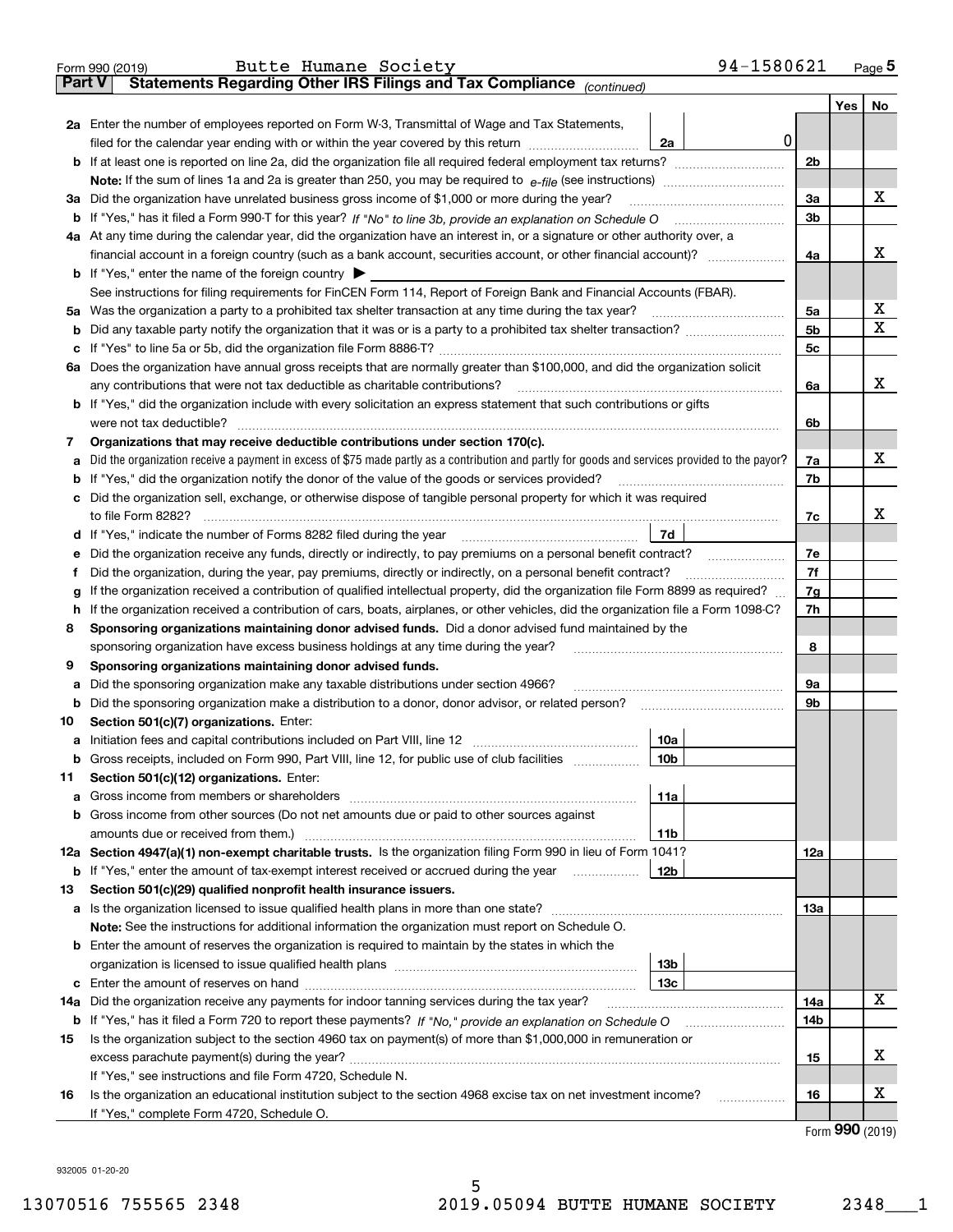| Form 990 (2019 |  |  |
|----------------|--|--|

| Butte Humane Society |  |  |
|----------------------|--|--|
|----------------------|--|--|

| Form 990 (2019) | Butte Humane Society | 94-1580621                                                                                                                  | $P$ <sub>age</sub> 6 |
|-----------------|----------------------|-----------------------------------------------------------------------------------------------------------------------------|----------------------|
|                 |                      | Part VI Governance, Management, and Disclosure For each "Yes" response to lines 2 through 7b below, and for a "No" response |                      |
|                 |                      | to line 8a, 8b, or 10b below, describe the circumstances, processes, or changes on Schedule O. See instructions.            |                      |

|                                                                                                                      |                                                                                                                                                                            |                               |                 |             | No                      |  |  |
|----------------------------------------------------------------------------------------------------------------------|----------------------------------------------------------------------------------------------------------------------------------------------------------------------------|-------------------------------|-----------------|-------------|-------------------------|--|--|
|                                                                                                                      | <b>1a</b> Enter the number of voting members of the governing body at the end of the tax year <i>manumum</i>                                                               | 1a                            | 9               |             |                         |  |  |
|                                                                                                                      | If there are material differences in voting rights among members of the governing body, or if the governing                                                                |                               |                 |             |                         |  |  |
|                                                                                                                      | body delegated broad authority to an executive committee or similar committee, explain on Schedule O.                                                                      |                               |                 |             |                         |  |  |
| b                                                                                                                    | Enter the number of voting members included on line 1a, above, who are independent                                                                                         | 1b                            | 9               |             |                         |  |  |
| $\mathbf{2}$                                                                                                         | Did any officer, director, trustee, or key employee have a family relationship or a business relationship with any other                                                   |                               |                 |             |                         |  |  |
|                                                                                                                      | officer, director, trustee, or key employee?                                                                                                                               |                               | $\overline{2}$  |             | X                       |  |  |
| 3                                                                                                                    | Did the organization delegate control over management duties customarily performed by or under the direct supervision                                                      |                               |                 |             |                         |  |  |
|                                                                                                                      | of officers, directors, trustees, or key employees to a management company or other person?                                                                                |                               | 3               |             | X                       |  |  |
| 4                                                                                                                    | Did the organization make any significant changes to its governing documents since the prior Form 990 was filed?                                                           |                               | $\overline{4}$  |             | $\overline{\mathbf{x}}$ |  |  |
| 5                                                                                                                    |                                                                                                                                                                            |                               | 5               |             | $\overline{\textbf{X}}$ |  |  |
| 6                                                                                                                    | Did the organization have members or stockholders?                                                                                                                         |                               | 6               |             | $\mathbf X$             |  |  |
| Did the organization have members, stockholders, or other persons who had the power to elect or appoint one or<br>7a |                                                                                                                                                                            |                               |                 |             |                         |  |  |
|                                                                                                                      |                                                                                                                                                                            |                               |                 |             |                         |  |  |
|                                                                                                                      | <b>b</b> Are any governance decisions of the organization reserved to (or subject to approval by) members, stockholders, or                                                |                               |                 |             |                         |  |  |
|                                                                                                                      | persons other than the governing body?                                                                                                                                     |                               | 7b              |             | X                       |  |  |
| 8                                                                                                                    | Did the organization contemporaneously document the meetings held or written actions undertaken during the year by the following:                                          |                               |                 |             |                         |  |  |
| a                                                                                                                    |                                                                                                                                                                            |                               | 8a              | X           |                         |  |  |
| b                                                                                                                    |                                                                                                                                                                            |                               | 8b              | $\mathbf X$ |                         |  |  |
| 9                                                                                                                    | Is there any officer, director, trustee, or key employee listed in Part VII, Section A, who cannot be reached at the                                                       |                               |                 |             |                         |  |  |
|                                                                                                                      |                                                                                                                                                                            |                               | 9               |             | X                       |  |  |
|                                                                                                                      | Section B. Policies (This Section B requests information about policies not required by the Internal Revenue Code.)                                                        |                               |                 |             |                         |  |  |
|                                                                                                                      |                                                                                                                                                                            |                               |                 | Yes         | <u>No</u>               |  |  |
|                                                                                                                      |                                                                                                                                                                            |                               | 10a             |             | $\mathbf X$             |  |  |
|                                                                                                                      |                                                                                                                                                                            |                               |                 |             |                         |  |  |
|                                                                                                                      | <b>b</b> If "Yes," did the organization have written policies and procedures governing the activities of such chapters, affiliates,                                        |                               |                 |             |                         |  |  |
|                                                                                                                      |                                                                                                                                                                            |                               | 10 <sub>b</sub> | X           |                         |  |  |
|                                                                                                                      | 11a Has the organization provided a complete copy of this Form 990 to all members of its governing body before filing the form?                                            |                               | 11a             |             |                         |  |  |
|                                                                                                                      | <b>b</b> Describe in Schedule O the process, if any, used by the organization to review this Form 990.                                                                     |                               |                 |             |                         |  |  |
|                                                                                                                      |                                                                                                                                                                            |                               | 12a             | X           |                         |  |  |
| b                                                                                                                    |                                                                                                                                                                            |                               | 12 <sub>b</sub> | X           |                         |  |  |
| с                                                                                                                    | Did the organization regularly and consistently monitor and enforce compliance with the policy? If "Yes," describe                                                         |                               |                 |             |                         |  |  |
|                                                                                                                      | in Schedule O how this was done measured and contained a state of the state of the state of the state of the s                                                             |                               | 12c             |             | X                       |  |  |
| 13                                                                                                                   | Did the organization have a written whistleblower policy?                                                                                                                  |                               | 13              | X           |                         |  |  |
| 14                                                                                                                   | Did the organization have a written document retention and destruction policy? manufactured and the organization have a written document retention and destruction policy? |                               | 14              | X           |                         |  |  |
| 15                                                                                                                   | Did the process for determining compensation of the following persons include a review and approval by independent                                                         |                               |                 |             |                         |  |  |
|                                                                                                                      | persons, comparability data, and contemporaneous substantiation of the deliberation and decision?                                                                          |                               |                 |             |                         |  |  |
|                                                                                                                      |                                                                                                                                                                            |                               | <b>15a</b>      | X           |                         |  |  |
|                                                                                                                      |                                                                                                                                                                            |                               | 15 <sub>b</sub> |             | X                       |  |  |
|                                                                                                                      | If "Yes" to line 15a or 15b, describe the process in Schedule O (see instructions).                                                                                        |                               |                 |             |                         |  |  |
|                                                                                                                      | 16a Did the organization invest in, contribute assets to, or participate in a joint venture or similar arrangement with a                                                  |                               |                 |             |                         |  |  |
|                                                                                                                      | taxable entity during the year?                                                                                                                                            |                               | 16a             |             | X                       |  |  |
|                                                                                                                      | b If "Yes," did the organization follow a written policy or procedure requiring the organization to evaluate its participation                                             |                               |                 |             |                         |  |  |
|                                                                                                                      | in joint venture arrangements under applicable federal tax law, and take steps to safeguard the organization's                                                             |                               |                 |             |                         |  |  |
|                                                                                                                      | exempt status with respect to such arrangements?                                                                                                                           |                               | 16b             |             |                         |  |  |
|                                                                                                                      | <b>Section C. Disclosure</b>                                                                                                                                               |                               |                 |             |                         |  |  |
| 17                                                                                                                   | List the states with which a copy of this Form 990 is required to be filed $\blacktriangleright$ CA                                                                        |                               |                 |             |                         |  |  |
| 18                                                                                                                   | Section 6104 requires an organization to make its Forms 1023 (1024 or 1024-A, if applicable), 990, and 990-T (Section 501(c)(3)s only) available                           |                               |                 |             |                         |  |  |
|                                                                                                                      | for public inspection. Indicate how you made these available. Check all that apply.                                                                                        |                               |                 |             |                         |  |  |
|                                                                                                                      | X   Own website<br>$ X $ Another's website<br>Upon request                                                                                                                 | Other (explain on Schedule O) |                 |             |                         |  |  |
| 19                                                                                                                   | Describe on Schedule O whether (and if so, how) the organization made its governing documents, conflict of interest policy, and financial                                  |                               |                 |             |                         |  |  |
|                                                                                                                      | statements available to the public during the tax year.                                                                                                                    |                               |                 |             |                         |  |  |
| 20                                                                                                                   | State the name, address, and telephone number of the person who possesses the organization's books and records                                                             |                               |                 |             |                         |  |  |
|                                                                                                                      | Butte Humane Society Administrative Office - 530-343-7917                                                                                                                  |                               |                 |             |                         |  |  |
|                                                                                                                      | 95973<br>2580 Fair Street, Chico, CA                                                                                                                                       |                               |                 |             |                         |  |  |
|                                                                                                                      |                                                                                                                                                                            |                               |                 |             | Form 990 (2019)         |  |  |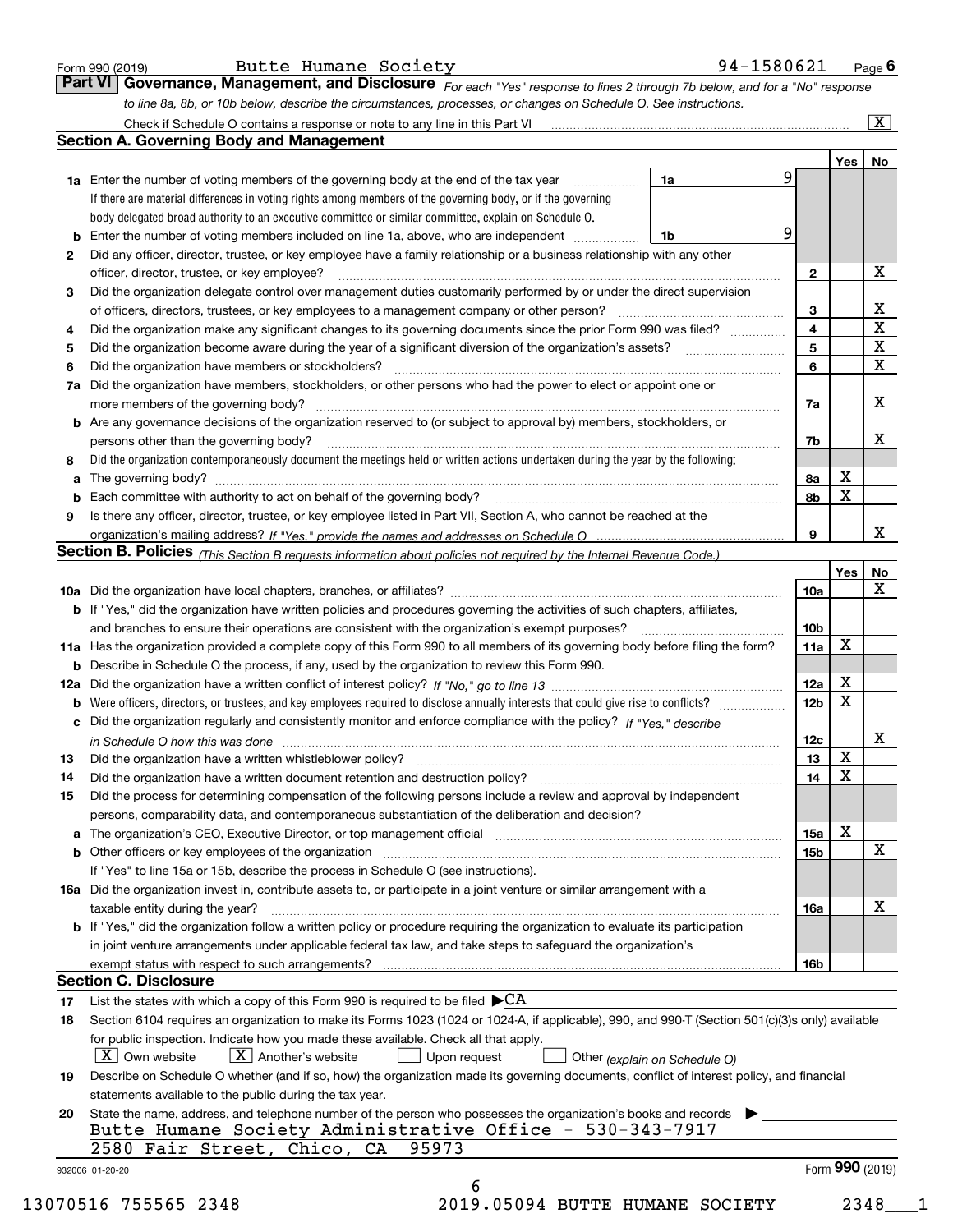| Form 990 (2019) | Butte Humane Society                                                                                                                                       | 94-1580621 | Page |
|-----------------|------------------------------------------------------------------------------------------------------------------------------------------------------------|------------|------|
|                 | Part VII Compensation of Officers, Directors, Trustees, Key Employees, Highest Compensated                                                                 |            |      |
|                 | <b>Employees, and Independent Contractors</b>                                                                                                              |            |      |
|                 | Check if Schedule O contains a response or note to any line in this Part VII                                                                               |            |      |
| Section A.      | Officers, Directors, Trustees, Key Employees, and Highest Compensated Employees                                                                            |            |      |
|                 | to Complete this tople for all persons required to be listed. Benef compensation for the colondary very ending with or within the eraspization's toy year. |            |      |

**1a •** List all of the organization's current officers, directors, trustees (whether individuals or organizations), regardless of amount of compensation. Complete this table for all persons required to be listed. Report compensation for the calendar year ending with or within the organization's tax year. Enter -0- in columns (D), (E), and (F) if no compensation was paid.

 $\bullet$  List all of the organization's  $\,$ current key employees, if any. See instructions for definition of "key employee."

**•** List the organization's five current highest compensated employees (other than an officer, director, trustee, or key employee) who received reportable compensation (Box 5 of Form W-2 and/or Box 7 of Form 1099-MISC) of more than \$100,000 from the organization and any related organizations.

**•** List all of the organization's former officers, key employees, and highest compensated employees who received more than \$100,000 of reportable compensation from the organization and any related organizations.

**former directors or trustees**  ¥ List all of the organization's that received, in the capacity as a former director or trustee of the organization, more than \$10,000 of reportable compensation from the organization and any related organizations.

See instructions for the order in which to list the persons above.

Check this box if neither the organization nor any related organization compensated any current officer, director, or trustee.  $\mathcal{L}^{\text{max}}$ 

| (A)                       | (B)                  |                                                                          |                       |                         | (C)          |                                 |                            | (D)                        | (E)                    | (F)            |
|---------------------------|----------------------|--------------------------------------------------------------------------|-----------------------|-------------------------|--------------|---------------------------------|----------------------------|----------------------------|------------------------|----------------|
| Name and title            | Average<br>hours per | Position<br>(do not check more than one<br>box, unless person is both an |                       |                         |              |                                 | Reportable<br>compensation | Reportable<br>compensation | Estimated<br>amount of |                |
|                           | week                 |                                                                          |                       |                         |              | officer and a director/trustee) |                            | from                       | from related           | other          |
|                           | (list any            |                                                                          |                       |                         |              |                                 |                            | the                        | organizations          | compensation   |
|                           | hours for            |                                                                          |                       |                         |              |                                 |                            | organization               | (W-2/1099-MISC)        | from the       |
|                           | related              |                                                                          |                       |                         |              |                                 |                            | (W-2/1099-MISC)            |                        | organization   |
|                           | organizations        |                                                                          |                       |                         |              |                                 |                            |                            |                        | and related    |
|                           | below                | Individual trustee or director                                           | Institutional trustee | Officer                 | Key employee | Highest compensated<br>employee | Former                     |                            |                        | organizations  |
| Christy Norton<br>(1)     | line)<br>15.00       |                                                                          |                       |                         |              |                                 |                            |                            |                        |                |
| Director-Chair            |                      | $\mathbf X$                                                              |                       | $\mathbf X$             |              |                                 |                            | $\mathbf 0$ .              | 0.                     | $0_{.}$        |
| Jessica Harrington<br>(2) | 5.00                 |                                                                          |                       |                         |              |                                 |                            |                            |                        |                |
| Director-Vice President   |                      | $\mathbf X$                                                              |                       | $\rm X$                 |              |                                 |                            | $0$ .                      | 0.                     | 0.             |
| (3)<br>Jessica Freitas    | 5.00                 |                                                                          |                       |                         |              |                                 |                            |                            |                        |                |
| Director-Secretary        |                      | $\mathbf X$                                                              |                       | $\rm X$                 |              |                                 |                            | $0$ .                      | 0.                     | $\mathbf 0$ .  |
| Devin Potter<br>(4)       | 5.00                 |                                                                          |                       |                         |              |                                 |                            |                            |                        |                |
| Director-Treasurer        |                      | $\mathbf x$                                                              |                       | $\overline{\mathbf{X}}$ |              |                                 |                            | $0$ .                      | 0.                     | 0.             |
| William Volpe<br>(5)      | 4.00                 |                                                                          |                       |                         |              |                                 |                            |                            |                        |                |
| Director-At Large         |                      | $\mathbf X$                                                              |                       |                         |              |                                 |                            | $0$ .                      | 0.                     | $\mathbf 0$ .  |
| Andrea Motta<br>(6)       | 2.00                 |                                                                          |                       |                         |              |                                 |                            |                            |                        |                |
| Director-At Large         |                      | $\mathbf x$                                                              |                       |                         |              |                                 |                            | $\mathbf 0$ .              | 0.                     | $0$ .          |
| Kelly Leser<br>(7)        | 2.00                 |                                                                          |                       |                         |              |                                 |                            |                            |                        |                |
| Director-At Large         |                      | $\mathbf X$                                                              |                       |                         |              |                                 |                            | $\mathbf 0$ .              | $0$ .                  | $0_{.}$        |
| Jeff Glatz<br>(8)         | 2.00                 |                                                                          |                       |                         |              |                                 |                            |                            |                        |                |
| Director-At Large         |                      | $\mathbf X$                                                              |                       |                         |              |                                 |                            | $0$ .                      | 0.                     | $\mathbf 0$ .  |
| Katrina Woodcox<br>(9)    | 40.00                |                                                                          |                       |                         |              |                                 |                            |                            |                        |                |
| Executive Director        |                      |                                                                          |                       | $\mathbf X$             |              |                                 |                            | 93,000.                    | 0.                     | 0.             |
| (10) John Alden           | 2.00                 |                                                                          |                       |                         |              |                                 |                            |                            |                        |                |
| Director-President        |                      |                                                                          |                       | $\mathbf X$             |              |                                 |                            | 0.                         | 0.                     | 0.             |
|                           |                      |                                                                          |                       |                         |              |                                 |                            |                            |                        |                |
|                           |                      |                                                                          |                       |                         |              |                                 |                            |                            |                        |                |
|                           |                      |                                                                          |                       |                         |              |                                 |                            |                            |                        |                |
|                           |                      |                                                                          |                       |                         |              |                                 |                            |                            |                        |                |
|                           |                      |                                                                          |                       |                         |              |                                 |                            |                            |                        |                |
|                           |                      |                                                                          |                       |                         |              |                                 |                            |                            |                        |                |
|                           |                      |                                                                          |                       |                         |              |                                 |                            |                            |                        |                |
|                           |                      |                                                                          |                       |                         |              |                                 |                            |                            |                        |                |
|                           |                      |                                                                          |                       |                         |              |                                 |                            |                            |                        |                |
|                           |                      |                                                                          |                       |                         |              |                                 |                            |                            |                        |                |
|                           |                      |                                                                          |                       |                         |              |                                 |                            |                            |                        |                |
|                           |                      |                                                                          |                       |                         |              |                                 |                            |                            |                        |                |
|                           |                      |                                                                          |                       |                         |              |                                 |                            |                            |                        | $\overline{2}$ |

7

932007 01-20-20

Form (2019) **990**

13070516 755565 2348 2019.05094 BUTTE HUMANE SOCIETY 2348 1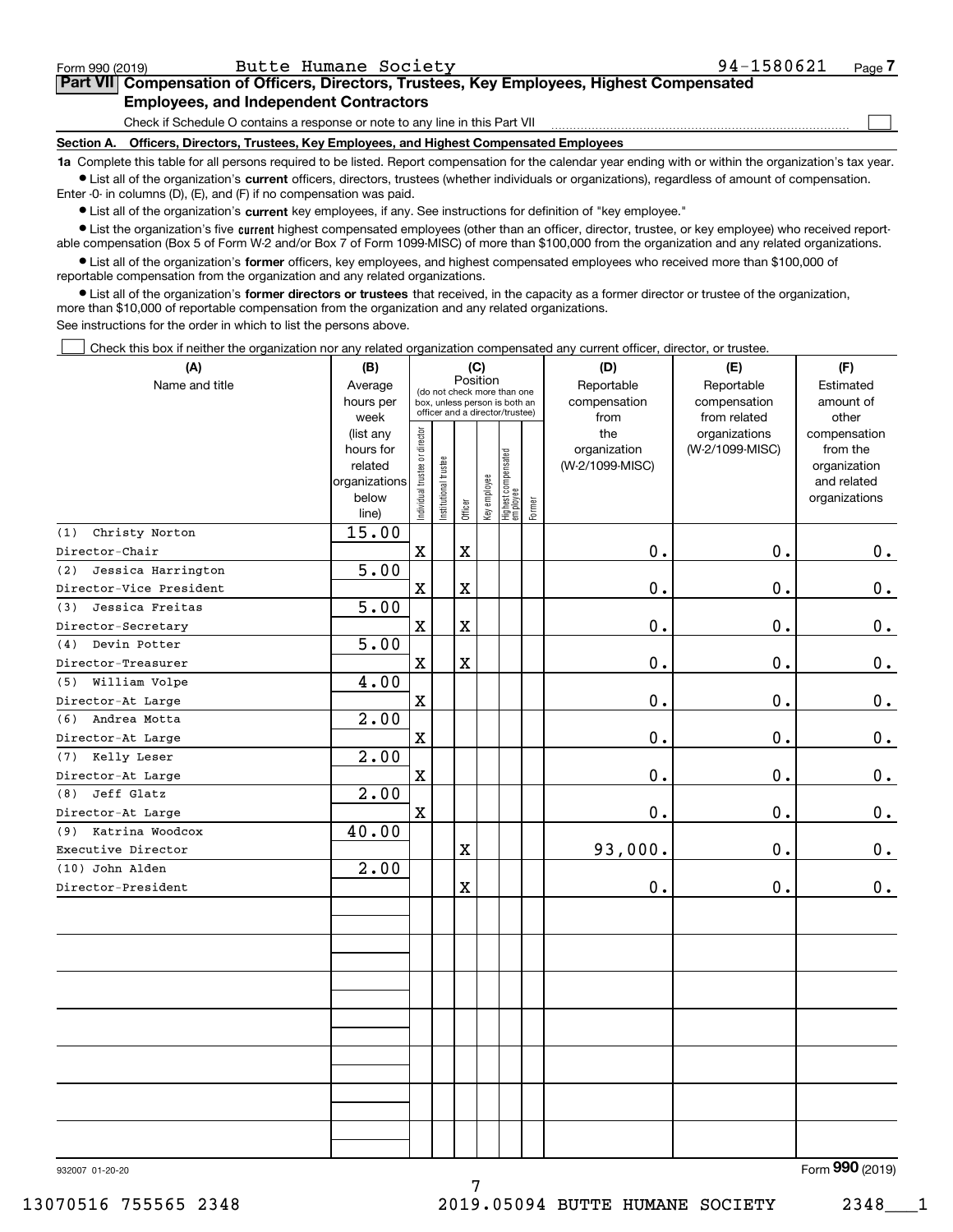|   | Butte Humane Society<br>Form 990 (2019)                                                                                                                                                                                                                                      |                                                                      |                                                                                                                    |                       |         |              |                                 |        |                                           | 94-1580621                                        |                                                 |     |                                                                          | Page 8                                        |
|---|------------------------------------------------------------------------------------------------------------------------------------------------------------------------------------------------------------------------------------------------------------------------------|----------------------------------------------------------------------|--------------------------------------------------------------------------------------------------------------------|-----------------------|---------|--------------|---------------------------------|--------|-------------------------------------------|---------------------------------------------------|-------------------------------------------------|-----|--------------------------------------------------------------------------|-----------------------------------------------|
|   | <b>Part VII</b><br>Section A. Officers, Directors, Trustees, Key Employees, and Highest Compensated Employees (continued)                                                                                                                                                    |                                                                      |                                                                                                                    |                       |         |              |                                 |        |                                           |                                                   |                                                 |     |                                                                          |                                               |
|   | (A)<br>Name and title                                                                                                                                                                                                                                                        | (B)<br>Average<br>hours per<br>week                                  | (C)<br>Position<br>(do not check more than one<br>box, unless person is both an<br>officer and a director/trustee) |                       |         |              |                                 |        | (D)<br>Reportable<br>compensation<br>from | (E)<br>Reportable<br>compensation<br>from related |                                                 |     | (F)<br>Estimated<br>amount of<br>other                                   |                                               |
|   |                                                                                                                                                                                                                                                                              | (list any<br>hours for<br>related<br>organizations<br>below<br>line) | Individual trustee or director                                                                                     | Institutional trustee | Officer | key employee | Highest compensated<br>employee | Former | the<br>organization<br>(W-2/1099-MISC)    | organizations<br>(W-2/1099-MISC)                  |                                                 |     | compensation<br>from the<br>organization<br>and related<br>organizations |                                               |
|   |                                                                                                                                                                                                                                                                              |                                                                      |                                                                                                                    |                       |         |              |                                 |        |                                           |                                                   |                                                 |     |                                                                          |                                               |
|   |                                                                                                                                                                                                                                                                              |                                                                      |                                                                                                                    |                       |         |              |                                 |        |                                           |                                                   |                                                 |     |                                                                          |                                               |
|   |                                                                                                                                                                                                                                                                              |                                                                      |                                                                                                                    |                       |         |              |                                 |        |                                           |                                                   |                                                 |     |                                                                          |                                               |
|   |                                                                                                                                                                                                                                                                              |                                                                      |                                                                                                                    |                       |         |              |                                 |        |                                           |                                                   |                                                 |     |                                                                          |                                               |
|   |                                                                                                                                                                                                                                                                              |                                                                      |                                                                                                                    |                       |         |              |                                 |        |                                           |                                                   |                                                 |     |                                                                          |                                               |
|   |                                                                                                                                                                                                                                                                              |                                                                      |                                                                                                                    |                       |         |              |                                 |        |                                           |                                                   |                                                 |     |                                                                          |                                               |
|   |                                                                                                                                                                                                                                                                              |                                                                      |                                                                                                                    |                       |         |              |                                 |        |                                           |                                                   |                                                 |     |                                                                          |                                               |
|   |                                                                                                                                                                                                                                                                              |                                                                      |                                                                                                                    |                       |         |              |                                 |        |                                           |                                                   |                                                 |     |                                                                          |                                               |
|   |                                                                                                                                                                                                                                                                              |                                                                      |                                                                                                                    |                       |         |              |                                 |        |                                           |                                                   |                                                 |     |                                                                          |                                               |
|   | 1b Subtotal                                                                                                                                                                                                                                                                  |                                                                      |                                                                                                                    |                       |         |              |                                 |        | 93,000.                                   |                                                   | 0.                                              |     |                                                                          | $0$ .                                         |
|   | c Total from continuation sheets to Part VII, Section A                                                                                                                                                                                                                      |                                                                      |                                                                                                                    |                       |         |              |                                 |        | 0.<br>93,000.                             |                                                   | $\overline{0}$ .<br>$\overline{\mathfrak{o}}$ . |     |                                                                          | $\overline{0}$ .<br>$\overline{\mathbf{0}}$ . |
| 2 | Total number of individuals (including but not limited to those listed above) who received more than \$100,000 of reportable                                                                                                                                                 |                                                                      |                                                                                                                    |                       |         |              |                                 |        |                                           |                                                   |                                                 |     |                                                                          | 0                                             |
|   | compensation from the organization $\blacktriangleright$                                                                                                                                                                                                                     |                                                                      |                                                                                                                    |                       |         |              |                                 |        |                                           |                                                   |                                                 |     | Yes                                                                      | No                                            |
| з | Did the organization list any former officer, director, trustee, key employee, or highest compensated employee on                                                                                                                                                            |                                                                      |                                                                                                                    |                       |         |              |                                 |        |                                           |                                                   |                                                 |     |                                                                          | х                                             |
| 4 | line 1a? If "Yes," complete Schedule J for such individual material content content to the 1a? If "Yes," complete Schedule J for such individual<br>For any individual listed on line 1a, is the sum of reportable compensation and other compensation from the organization |                                                                      |                                                                                                                    |                       |         |              |                                 |        |                                           |                                                   |                                                 | 3   |                                                                          |                                               |
| 5 | Did any person listed on line 1a receive or accrue compensation from any unrelated organization or individual for services                                                                                                                                                   |                                                                      |                                                                                                                    |                       |         |              |                                 |        |                                           |                                                   |                                                 | 4   |                                                                          | х                                             |
|   | <b>Section B. Independent Contractors</b>                                                                                                                                                                                                                                    |                                                                      |                                                                                                                    |                       |         |              |                                 |        |                                           |                                                   |                                                 | 5   |                                                                          | X                                             |
| 1 | Complete this table for your five highest compensated independent contractors that received more than \$100,000 of compensation from                                                                                                                                         |                                                                      |                                                                                                                    |                       |         |              |                                 |        |                                           |                                                   |                                                 |     |                                                                          |                                               |
|   | the organization. Report compensation for the calendar year ending with or within the organization's tax year.<br>(A)                                                                                                                                                        |                                                                      |                                                                                                                    |                       |         |              |                                 |        | (B)                                       |                                                   |                                                 | (C) |                                                                          |                                               |
|   | Name and business address                                                                                                                                                                                                                                                    |                                                                      |                                                                                                                    | <b>NONE</b>           |         |              |                                 |        | Description of services                   |                                                   |                                                 |     | Compensation                                                             |                                               |
|   |                                                                                                                                                                                                                                                                              |                                                                      |                                                                                                                    |                       |         |              |                                 |        |                                           |                                                   |                                                 |     |                                                                          |                                               |
|   |                                                                                                                                                                                                                                                                              |                                                                      |                                                                                                                    |                       |         |              |                                 |        |                                           |                                                   |                                                 |     |                                                                          |                                               |
|   |                                                                                                                                                                                                                                                                              |                                                                      |                                                                                                                    |                       |         |              |                                 |        |                                           |                                                   |                                                 |     |                                                                          |                                               |
|   |                                                                                                                                                                                                                                                                              |                                                                      |                                                                                                                    |                       |         |              |                                 |        |                                           |                                                   |                                                 |     |                                                                          |                                               |
|   |                                                                                                                                                                                                                                                                              |                                                                      |                                                                                                                    |                       |         |              |                                 |        |                                           |                                                   |                                                 |     |                                                                          |                                               |
| 2 | Total number of independent contractors (including but not limited to those listed above) who received more than<br>\$100,000 of compensation from the organization                                                                                                          |                                                                      |                                                                                                                    |                       |         | 0            |                                 |        |                                           |                                                   |                                                 |     |                                                                          |                                               |
|   |                                                                                                                                                                                                                                                                              |                                                                      |                                                                                                                    |                       |         |              |                                 |        |                                           |                                                   |                                                 |     | Form 990 (2019)                                                          |                                               |

932008 01-20-20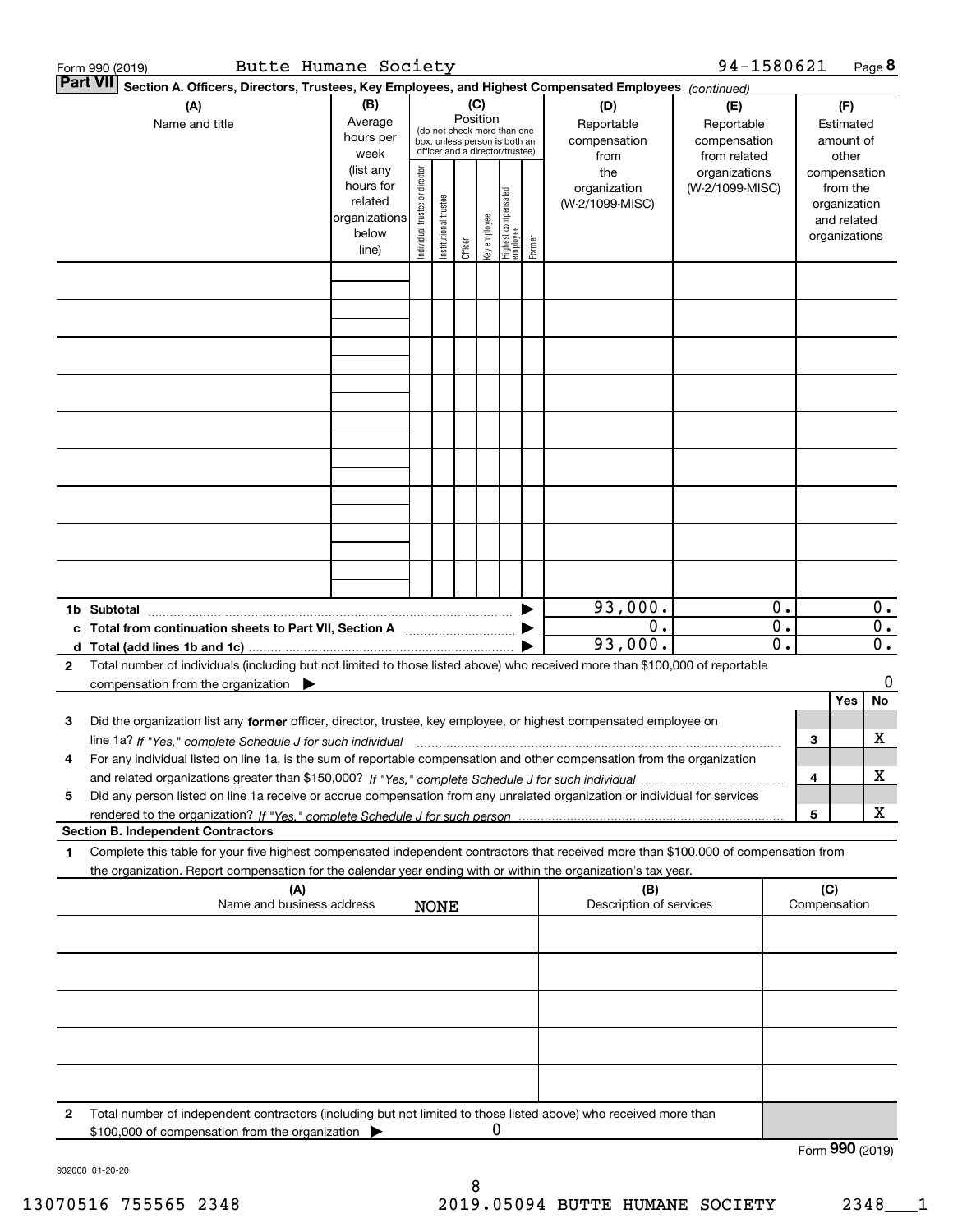| <b>Part VIII</b><br><b>Statement of Revenue</b><br>Check if Schedule O contains a response or note to any line in this Part VIII<br>(B)<br>$\overline{C}$<br>(A)<br>(D)<br>Revenue excluded<br>Unrelated<br>Related or exempt<br>Total revenue<br>from tax under<br>function revenue<br>business revenue<br>1a<br>Contributions, Gifts, Grants<br>and Other Similar Amounts<br>1 a Federated campaigns<br>.<br>1 <sub>b</sub><br><b>b</b> Membership dues<br>110,170.<br>1 <sub>c</sub><br>Fundraising events<br>с<br>1 <sub>d</sub><br>Related organizations<br>d<br>1e<br>Government grants (contributions)<br>All other contributions, gifts, grants, and<br>f<br>4,204,133.<br>1f<br>similar amounts not included above<br>$\vert$ 1g $\vert$ \$2,661,871.<br>Noncash contributions included in lines 1a-1f<br>4,314,303.<br><b>Business Code</b><br>2a Spay/Neuter Clinic<br>470,019.<br>470,019.<br>900099<br>Program Service<br>Revenue<br><b>b Adoption/Surrender Fee</b><br>900099<br>71,745.<br>71,745.<br>c<br><u> 1989 - Johann Barbara, martxa alemaniar a</u><br>d<br>the control of the control of the control of the control of the control of the control of<br>All other program service revenue<br>541,764.<br>▶<br>Investment income (including dividends, interest, and<br>3<br>25,617.<br>25,617.<br>▶<br>Income from investment of tax-exempt bond proceeds<br>4<br>5<br>(i) Real<br>(ii) Personal<br>6a<br>6 a Gross rents<br>.<br>Less: rental expenses<br>6b<br>b<br>Rental income or (loss)<br>6с<br>c<br>Net rental income or (loss)<br>d<br>(i) Securities<br>(ii) Other<br>7 a Gross amount from sales of<br>assets other than inventory<br>7a<br><b>b</b> Less: cost or other basis<br>Revenue<br>7b<br>and sales expenses<br>7c<br>c Gain or (loss)<br>d Net gain or (loss)<br>Other<br>8 a Gross income from fundraising events (not<br>including $$110, 170$ of<br>contributions reported on line 1c). See<br>60, 247.<br>8a<br>53,935.<br>8b<br><b>b</b> Less: direct expenses<br>6,312.<br>c Net income or (loss) from fundraising events<br>.<br>9 a Gross income from gaming activities. See<br>9а<br>9 <sub>b</sub><br>c Net income or (loss) from gaming activities<br>10 a Gross sales of inventory, less returns<br> 10a<br><b>b</b> Less: cost of goods sold<br>10b<br>c Net income or (loss) from sales of inventory<br><b>Business Code</b><br>Miscellaneous<br>11 a<br>Revenue<br>b<br><u> 1989 - John Stein, mars and de Brazilian (b. 1989)</u><br>$\blacktriangleright$ 4,887,996.<br>0.<br>$25,617.$ 548,076.<br>12<br>932009 01-20-20 |  | Form 990 (2019)<br>Butte Humane Society |  | 94-1580621 | Page 9             |
|------------------------------------------------------------------------------------------------------------------------------------------------------------------------------------------------------------------------------------------------------------------------------------------------------------------------------------------------------------------------------------------------------------------------------------------------------------------------------------------------------------------------------------------------------------------------------------------------------------------------------------------------------------------------------------------------------------------------------------------------------------------------------------------------------------------------------------------------------------------------------------------------------------------------------------------------------------------------------------------------------------------------------------------------------------------------------------------------------------------------------------------------------------------------------------------------------------------------------------------------------------------------------------------------------------------------------------------------------------------------------------------------------------------------------------------------------------------------------------------------------------------------------------------------------------------------------------------------------------------------------------------------------------------------------------------------------------------------------------------------------------------------------------------------------------------------------------------------------------------------------------------------------------------------------------------------------------------------------------------------------------------------------------------------------------------------------------------------------------------------------------------------------------------------------------------------------------------------------------------------------------------------------------------------------------------------------------------------------------------------------------------------------------------------------------------------------------------------------------------------------------------------------------------------------------------------------------------|--|-----------------------------------------|--|------------|--------------------|
|                                                                                                                                                                                                                                                                                                                                                                                                                                                                                                                                                                                                                                                                                                                                                                                                                                                                                                                                                                                                                                                                                                                                                                                                                                                                                                                                                                                                                                                                                                                                                                                                                                                                                                                                                                                                                                                                                                                                                                                                                                                                                                                                                                                                                                                                                                                                                                                                                                                                                                                                                                                          |  |                                         |  |            |                    |
|                                                                                                                                                                                                                                                                                                                                                                                                                                                                                                                                                                                                                                                                                                                                                                                                                                                                                                                                                                                                                                                                                                                                                                                                                                                                                                                                                                                                                                                                                                                                                                                                                                                                                                                                                                                                                                                                                                                                                                                                                                                                                                                                                                                                                                                                                                                                                                                                                                                                                                                                                                                          |  |                                         |  |            |                    |
|                                                                                                                                                                                                                                                                                                                                                                                                                                                                                                                                                                                                                                                                                                                                                                                                                                                                                                                                                                                                                                                                                                                                                                                                                                                                                                                                                                                                                                                                                                                                                                                                                                                                                                                                                                                                                                                                                                                                                                                                                                                                                                                                                                                                                                                                                                                                                                                                                                                                                                                                                                                          |  |                                         |  |            |                    |
|                                                                                                                                                                                                                                                                                                                                                                                                                                                                                                                                                                                                                                                                                                                                                                                                                                                                                                                                                                                                                                                                                                                                                                                                                                                                                                                                                                                                                                                                                                                                                                                                                                                                                                                                                                                                                                                                                                                                                                                                                                                                                                                                                                                                                                                                                                                                                                                                                                                                                                                                                                                          |  |                                         |  |            |                    |
|                                                                                                                                                                                                                                                                                                                                                                                                                                                                                                                                                                                                                                                                                                                                                                                                                                                                                                                                                                                                                                                                                                                                                                                                                                                                                                                                                                                                                                                                                                                                                                                                                                                                                                                                                                                                                                                                                                                                                                                                                                                                                                                                                                                                                                                                                                                                                                                                                                                                                                                                                                                          |  |                                         |  |            | sections 512 - 514 |
|                                                                                                                                                                                                                                                                                                                                                                                                                                                                                                                                                                                                                                                                                                                                                                                                                                                                                                                                                                                                                                                                                                                                                                                                                                                                                                                                                                                                                                                                                                                                                                                                                                                                                                                                                                                                                                                                                                                                                                                                                                                                                                                                                                                                                                                                                                                                                                                                                                                                                                                                                                                          |  |                                         |  |            |                    |
|                                                                                                                                                                                                                                                                                                                                                                                                                                                                                                                                                                                                                                                                                                                                                                                                                                                                                                                                                                                                                                                                                                                                                                                                                                                                                                                                                                                                                                                                                                                                                                                                                                                                                                                                                                                                                                                                                                                                                                                                                                                                                                                                                                                                                                                                                                                                                                                                                                                                                                                                                                                          |  |                                         |  |            |                    |
|                                                                                                                                                                                                                                                                                                                                                                                                                                                                                                                                                                                                                                                                                                                                                                                                                                                                                                                                                                                                                                                                                                                                                                                                                                                                                                                                                                                                                                                                                                                                                                                                                                                                                                                                                                                                                                                                                                                                                                                                                                                                                                                                                                                                                                                                                                                                                                                                                                                                                                                                                                                          |  |                                         |  |            |                    |
|                                                                                                                                                                                                                                                                                                                                                                                                                                                                                                                                                                                                                                                                                                                                                                                                                                                                                                                                                                                                                                                                                                                                                                                                                                                                                                                                                                                                                                                                                                                                                                                                                                                                                                                                                                                                                                                                                                                                                                                                                                                                                                                                                                                                                                                                                                                                                                                                                                                                                                                                                                                          |  |                                         |  |            |                    |
|                                                                                                                                                                                                                                                                                                                                                                                                                                                                                                                                                                                                                                                                                                                                                                                                                                                                                                                                                                                                                                                                                                                                                                                                                                                                                                                                                                                                                                                                                                                                                                                                                                                                                                                                                                                                                                                                                                                                                                                                                                                                                                                                                                                                                                                                                                                                                                                                                                                                                                                                                                                          |  |                                         |  |            |                    |
|                                                                                                                                                                                                                                                                                                                                                                                                                                                                                                                                                                                                                                                                                                                                                                                                                                                                                                                                                                                                                                                                                                                                                                                                                                                                                                                                                                                                                                                                                                                                                                                                                                                                                                                                                                                                                                                                                                                                                                                                                                                                                                                                                                                                                                                                                                                                                                                                                                                                                                                                                                                          |  |                                         |  |            |                    |
|                                                                                                                                                                                                                                                                                                                                                                                                                                                                                                                                                                                                                                                                                                                                                                                                                                                                                                                                                                                                                                                                                                                                                                                                                                                                                                                                                                                                                                                                                                                                                                                                                                                                                                                                                                                                                                                                                                                                                                                                                                                                                                                                                                                                                                                                                                                                                                                                                                                                                                                                                                                          |  |                                         |  |            |                    |
|                                                                                                                                                                                                                                                                                                                                                                                                                                                                                                                                                                                                                                                                                                                                                                                                                                                                                                                                                                                                                                                                                                                                                                                                                                                                                                                                                                                                                                                                                                                                                                                                                                                                                                                                                                                                                                                                                                                                                                                                                                                                                                                                                                                                                                                                                                                                                                                                                                                                                                                                                                                          |  |                                         |  |            |                    |
|                                                                                                                                                                                                                                                                                                                                                                                                                                                                                                                                                                                                                                                                                                                                                                                                                                                                                                                                                                                                                                                                                                                                                                                                                                                                                                                                                                                                                                                                                                                                                                                                                                                                                                                                                                                                                                                                                                                                                                                                                                                                                                                                                                                                                                                                                                                                                                                                                                                                                                                                                                                          |  |                                         |  |            |                    |
|                                                                                                                                                                                                                                                                                                                                                                                                                                                                                                                                                                                                                                                                                                                                                                                                                                                                                                                                                                                                                                                                                                                                                                                                                                                                                                                                                                                                                                                                                                                                                                                                                                                                                                                                                                                                                                                                                                                                                                                                                                                                                                                                                                                                                                                                                                                                                                                                                                                                                                                                                                                          |  |                                         |  |            |                    |
|                                                                                                                                                                                                                                                                                                                                                                                                                                                                                                                                                                                                                                                                                                                                                                                                                                                                                                                                                                                                                                                                                                                                                                                                                                                                                                                                                                                                                                                                                                                                                                                                                                                                                                                                                                                                                                                                                                                                                                                                                                                                                                                                                                                                                                                                                                                                                                                                                                                                                                                                                                                          |  |                                         |  |            |                    |
|                                                                                                                                                                                                                                                                                                                                                                                                                                                                                                                                                                                                                                                                                                                                                                                                                                                                                                                                                                                                                                                                                                                                                                                                                                                                                                                                                                                                                                                                                                                                                                                                                                                                                                                                                                                                                                                                                                                                                                                                                                                                                                                                                                                                                                                                                                                                                                                                                                                                                                                                                                                          |  |                                         |  |            |                    |
|                                                                                                                                                                                                                                                                                                                                                                                                                                                                                                                                                                                                                                                                                                                                                                                                                                                                                                                                                                                                                                                                                                                                                                                                                                                                                                                                                                                                                                                                                                                                                                                                                                                                                                                                                                                                                                                                                                                                                                                                                                                                                                                                                                                                                                                                                                                                                                                                                                                                                                                                                                                          |  |                                         |  |            |                    |
|                                                                                                                                                                                                                                                                                                                                                                                                                                                                                                                                                                                                                                                                                                                                                                                                                                                                                                                                                                                                                                                                                                                                                                                                                                                                                                                                                                                                                                                                                                                                                                                                                                                                                                                                                                                                                                                                                                                                                                                                                                                                                                                                                                                                                                                                                                                                                                                                                                                                                                                                                                                          |  |                                         |  |            |                    |
|                                                                                                                                                                                                                                                                                                                                                                                                                                                                                                                                                                                                                                                                                                                                                                                                                                                                                                                                                                                                                                                                                                                                                                                                                                                                                                                                                                                                                                                                                                                                                                                                                                                                                                                                                                                                                                                                                                                                                                                                                                                                                                                                                                                                                                                                                                                                                                                                                                                                                                                                                                                          |  |                                         |  |            |                    |
|                                                                                                                                                                                                                                                                                                                                                                                                                                                                                                                                                                                                                                                                                                                                                                                                                                                                                                                                                                                                                                                                                                                                                                                                                                                                                                                                                                                                                                                                                                                                                                                                                                                                                                                                                                                                                                                                                                                                                                                                                                                                                                                                                                                                                                                                                                                                                                                                                                                                                                                                                                                          |  |                                         |  |            |                    |
|                                                                                                                                                                                                                                                                                                                                                                                                                                                                                                                                                                                                                                                                                                                                                                                                                                                                                                                                                                                                                                                                                                                                                                                                                                                                                                                                                                                                                                                                                                                                                                                                                                                                                                                                                                                                                                                                                                                                                                                                                                                                                                                                                                                                                                                                                                                                                                                                                                                                                                                                                                                          |  |                                         |  |            |                    |
|                                                                                                                                                                                                                                                                                                                                                                                                                                                                                                                                                                                                                                                                                                                                                                                                                                                                                                                                                                                                                                                                                                                                                                                                                                                                                                                                                                                                                                                                                                                                                                                                                                                                                                                                                                                                                                                                                                                                                                                                                                                                                                                                                                                                                                                                                                                                                                                                                                                                                                                                                                                          |  |                                         |  |            |                    |
|                                                                                                                                                                                                                                                                                                                                                                                                                                                                                                                                                                                                                                                                                                                                                                                                                                                                                                                                                                                                                                                                                                                                                                                                                                                                                                                                                                                                                                                                                                                                                                                                                                                                                                                                                                                                                                                                                                                                                                                                                                                                                                                                                                                                                                                                                                                                                                                                                                                                                                                                                                                          |  |                                         |  |            |                    |
|                                                                                                                                                                                                                                                                                                                                                                                                                                                                                                                                                                                                                                                                                                                                                                                                                                                                                                                                                                                                                                                                                                                                                                                                                                                                                                                                                                                                                                                                                                                                                                                                                                                                                                                                                                                                                                                                                                                                                                                                                                                                                                                                                                                                                                                                                                                                                                                                                                                                                                                                                                                          |  |                                         |  |            |                    |
|                                                                                                                                                                                                                                                                                                                                                                                                                                                                                                                                                                                                                                                                                                                                                                                                                                                                                                                                                                                                                                                                                                                                                                                                                                                                                                                                                                                                                                                                                                                                                                                                                                                                                                                                                                                                                                                                                                                                                                                                                                                                                                                                                                                                                                                                                                                                                                                                                                                                                                                                                                                          |  |                                         |  |            |                    |
|                                                                                                                                                                                                                                                                                                                                                                                                                                                                                                                                                                                                                                                                                                                                                                                                                                                                                                                                                                                                                                                                                                                                                                                                                                                                                                                                                                                                                                                                                                                                                                                                                                                                                                                                                                                                                                                                                                                                                                                                                                                                                                                                                                                                                                                                                                                                                                                                                                                                                                                                                                                          |  |                                         |  |            |                    |
|                                                                                                                                                                                                                                                                                                                                                                                                                                                                                                                                                                                                                                                                                                                                                                                                                                                                                                                                                                                                                                                                                                                                                                                                                                                                                                                                                                                                                                                                                                                                                                                                                                                                                                                                                                                                                                                                                                                                                                                                                                                                                                                                                                                                                                                                                                                                                                                                                                                                                                                                                                                          |  |                                         |  |            |                    |
|                                                                                                                                                                                                                                                                                                                                                                                                                                                                                                                                                                                                                                                                                                                                                                                                                                                                                                                                                                                                                                                                                                                                                                                                                                                                                                                                                                                                                                                                                                                                                                                                                                                                                                                                                                                                                                                                                                                                                                                                                                                                                                                                                                                                                                                                                                                                                                                                                                                                                                                                                                                          |  |                                         |  |            |                    |
|                                                                                                                                                                                                                                                                                                                                                                                                                                                                                                                                                                                                                                                                                                                                                                                                                                                                                                                                                                                                                                                                                                                                                                                                                                                                                                                                                                                                                                                                                                                                                                                                                                                                                                                                                                                                                                                                                                                                                                                                                                                                                                                                                                                                                                                                                                                                                                                                                                                                                                                                                                                          |  |                                         |  |            |                    |
|                                                                                                                                                                                                                                                                                                                                                                                                                                                                                                                                                                                                                                                                                                                                                                                                                                                                                                                                                                                                                                                                                                                                                                                                                                                                                                                                                                                                                                                                                                                                                                                                                                                                                                                                                                                                                                                                                                                                                                                                                                                                                                                                                                                                                                                                                                                                                                                                                                                                                                                                                                                          |  |                                         |  |            |                    |
|                                                                                                                                                                                                                                                                                                                                                                                                                                                                                                                                                                                                                                                                                                                                                                                                                                                                                                                                                                                                                                                                                                                                                                                                                                                                                                                                                                                                                                                                                                                                                                                                                                                                                                                                                                                                                                                                                                                                                                                                                                                                                                                                                                                                                                                                                                                                                                                                                                                                                                                                                                                          |  |                                         |  |            |                    |
|                                                                                                                                                                                                                                                                                                                                                                                                                                                                                                                                                                                                                                                                                                                                                                                                                                                                                                                                                                                                                                                                                                                                                                                                                                                                                                                                                                                                                                                                                                                                                                                                                                                                                                                                                                                                                                                                                                                                                                                                                                                                                                                                                                                                                                                                                                                                                                                                                                                                                                                                                                                          |  |                                         |  |            |                    |
|                                                                                                                                                                                                                                                                                                                                                                                                                                                                                                                                                                                                                                                                                                                                                                                                                                                                                                                                                                                                                                                                                                                                                                                                                                                                                                                                                                                                                                                                                                                                                                                                                                                                                                                                                                                                                                                                                                                                                                                                                                                                                                                                                                                                                                                                                                                                                                                                                                                                                                                                                                                          |  |                                         |  |            |                    |
|                                                                                                                                                                                                                                                                                                                                                                                                                                                                                                                                                                                                                                                                                                                                                                                                                                                                                                                                                                                                                                                                                                                                                                                                                                                                                                                                                                                                                                                                                                                                                                                                                                                                                                                                                                                                                                                                                                                                                                                                                                                                                                                                                                                                                                                                                                                                                                                                                                                                                                                                                                                          |  |                                         |  |            |                    |
|                                                                                                                                                                                                                                                                                                                                                                                                                                                                                                                                                                                                                                                                                                                                                                                                                                                                                                                                                                                                                                                                                                                                                                                                                                                                                                                                                                                                                                                                                                                                                                                                                                                                                                                                                                                                                                                                                                                                                                                                                                                                                                                                                                                                                                                                                                                                                                                                                                                                                                                                                                                          |  |                                         |  |            |                    |
|                                                                                                                                                                                                                                                                                                                                                                                                                                                                                                                                                                                                                                                                                                                                                                                                                                                                                                                                                                                                                                                                                                                                                                                                                                                                                                                                                                                                                                                                                                                                                                                                                                                                                                                                                                                                                                                                                                                                                                                                                                                                                                                                                                                                                                                                                                                                                                                                                                                                                                                                                                                          |  |                                         |  |            |                    |
|                                                                                                                                                                                                                                                                                                                                                                                                                                                                                                                                                                                                                                                                                                                                                                                                                                                                                                                                                                                                                                                                                                                                                                                                                                                                                                                                                                                                                                                                                                                                                                                                                                                                                                                                                                                                                                                                                                                                                                                                                                                                                                                                                                                                                                                                                                                                                                                                                                                                                                                                                                                          |  |                                         |  |            |                    |
|                                                                                                                                                                                                                                                                                                                                                                                                                                                                                                                                                                                                                                                                                                                                                                                                                                                                                                                                                                                                                                                                                                                                                                                                                                                                                                                                                                                                                                                                                                                                                                                                                                                                                                                                                                                                                                                                                                                                                                                                                                                                                                                                                                                                                                                                                                                                                                                                                                                                                                                                                                                          |  |                                         |  |            |                    |
|                                                                                                                                                                                                                                                                                                                                                                                                                                                                                                                                                                                                                                                                                                                                                                                                                                                                                                                                                                                                                                                                                                                                                                                                                                                                                                                                                                                                                                                                                                                                                                                                                                                                                                                                                                                                                                                                                                                                                                                                                                                                                                                                                                                                                                                                                                                                                                                                                                                                                                                                                                                          |  |                                         |  |            |                    |
|                                                                                                                                                                                                                                                                                                                                                                                                                                                                                                                                                                                                                                                                                                                                                                                                                                                                                                                                                                                                                                                                                                                                                                                                                                                                                                                                                                                                                                                                                                                                                                                                                                                                                                                                                                                                                                                                                                                                                                                                                                                                                                                                                                                                                                                                                                                                                                                                                                                                                                                                                                                          |  |                                         |  |            |                    |
|                                                                                                                                                                                                                                                                                                                                                                                                                                                                                                                                                                                                                                                                                                                                                                                                                                                                                                                                                                                                                                                                                                                                                                                                                                                                                                                                                                                                                                                                                                                                                                                                                                                                                                                                                                                                                                                                                                                                                                                                                                                                                                                                                                                                                                                                                                                                                                                                                                                                                                                                                                                          |  |                                         |  |            |                    |
|                                                                                                                                                                                                                                                                                                                                                                                                                                                                                                                                                                                                                                                                                                                                                                                                                                                                                                                                                                                                                                                                                                                                                                                                                                                                                                                                                                                                                                                                                                                                                                                                                                                                                                                                                                                                                                                                                                                                                                                                                                                                                                                                                                                                                                                                                                                                                                                                                                                                                                                                                                                          |  |                                         |  |            |                    |
|                                                                                                                                                                                                                                                                                                                                                                                                                                                                                                                                                                                                                                                                                                                                                                                                                                                                                                                                                                                                                                                                                                                                                                                                                                                                                                                                                                                                                                                                                                                                                                                                                                                                                                                                                                                                                                                                                                                                                                                                                                                                                                                                                                                                                                                                                                                                                                                                                                                                                                                                                                                          |  |                                         |  |            |                    |
|                                                                                                                                                                                                                                                                                                                                                                                                                                                                                                                                                                                                                                                                                                                                                                                                                                                                                                                                                                                                                                                                                                                                                                                                                                                                                                                                                                                                                                                                                                                                                                                                                                                                                                                                                                                                                                                                                                                                                                                                                                                                                                                                                                                                                                                                                                                                                                                                                                                                                                                                                                                          |  |                                         |  |            |                    |
|                                                                                                                                                                                                                                                                                                                                                                                                                                                                                                                                                                                                                                                                                                                                                                                                                                                                                                                                                                                                                                                                                                                                                                                                                                                                                                                                                                                                                                                                                                                                                                                                                                                                                                                                                                                                                                                                                                                                                                                                                                                                                                                                                                                                                                                                                                                                                                                                                                                                                                                                                                                          |  |                                         |  |            |                    |
|                                                                                                                                                                                                                                                                                                                                                                                                                                                                                                                                                                                                                                                                                                                                                                                                                                                                                                                                                                                                                                                                                                                                                                                                                                                                                                                                                                                                                                                                                                                                                                                                                                                                                                                                                                                                                                                                                                                                                                                                                                                                                                                                                                                                                                                                                                                                                                                                                                                                                                                                                                                          |  |                                         |  |            |                    |
|                                                                                                                                                                                                                                                                                                                                                                                                                                                                                                                                                                                                                                                                                                                                                                                                                                                                                                                                                                                                                                                                                                                                                                                                                                                                                                                                                                                                                                                                                                                                                                                                                                                                                                                                                                                                                                                                                                                                                                                                                                                                                                                                                                                                                                                                                                                                                                                                                                                                                                                                                                                          |  |                                         |  |            | 6,312.             |
|                                                                                                                                                                                                                                                                                                                                                                                                                                                                                                                                                                                                                                                                                                                                                                                                                                                                                                                                                                                                                                                                                                                                                                                                                                                                                                                                                                                                                                                                                                                                                                                                                                                                                                                                                                                                                                                                                                                                                                                                                                                                                                                                                                                                                                                                                                                                                                                                                                                                                                                                                                                          |  |                                         |  |            |                    |
|                                                                                                                                                                                                                                                                                                                                                                                                                                                                                                                                                                                                                                                                                                                                                                                                                                                                                                                                                                                                                                                                                                                                                                                                                                                                                                                                                                                                                                                                                                                                                                                                                                                                                                                                                                                                                                                                                                                                                                                                                                                                                                                                                                                                                                                                                                                                                                                                                                                                                                                                                                                          |  |                                         |  |            |                    |
|                                                                                                                                                                                                                                                                                                                                                                                                                                                                                                                                                                                                                                                                                                                                                                                                                                                                                                                                                                                                                                                                                                                                                                                                                                                                                                                                                                                                                                                                                                                                                                                                                                                                                                                                                                                                                                                                                                                                                                                                                                                                                                                                                                                                                                                                                                                                                                                                                                                                                                                                                                                          |  |                                         |  |            |                    |
|                                                                                                                                                                                                                                                                                                                                                                                                                                                                                                                                                                                                                                                                                                                                                                                                                                                                                                                                                                                                                                                                                                                                                                                                                                                                                                                                                                                                                                                                                                                                                                                                                                                                                                                                                                                                                                                                                                                                                                                                                                                                                                                                                                                                                                                                                                                                                                                                                                                                                                                                                                                          |  |                                         |  |            |                    |
|                                                                                                                                                                                                                                                                                                                                                                                                                                                                                                                                                                                                                                                                                                                                                                                                                                                                                                                                                                                                                                                                                                                                                                                                                                                                                                                                                                                                                                                                                                                                                                                                                                                                                                                                                                                                                                                                                                                                                                                                                                                                                                                                                                                                                                                                                                                                                                                                                                                                                                                                                                                          |  |                                         |  |            |                    |
|                                                                                                                                                                                                                                                                                                                                                                                                                                                                                                                                                                                                                                                                                                                                                                                                                                                                                                                                                                                                                                                                                                                                                                                                                                                                                                                                                                                                                                                                                                                                                                                                                                                                                                                                                                                                                                                                                                                                                                                                                                                                                                                                                                                                                                                                                                                                                                                                                                                                                                                                                                                          |  |                                         |  |            |                    |
|                                                                                                                                                                                                                                                                                                                                                                                                                                                                                                                                                                                                                                                                                                                                                                                                                                                                                                                                                                                                                                                                                                                                                                                                                                                                                                                                                                                                                                                                                                                                                                                                                                                                                                                                                                                                                                                                                                                                                                                                                                                                                                                                                                                                                                                                                                                                                                                                                                                                                                                                                                                          |  |                                         |  |            |                    |
|                                                                                                                                                                                                                                                                                                                                                                                                                                                                                                                                                                                                                                                                                                                                                                                                                                                                                                                                                                                                                                                                                                                                                                                                                                                                                                                                                                                                                                                                                                                                                                                                                                                                                                                                                                                                                                                                                                                                                                                                                                                                                                                                                                                                                                                                                                                                                                                                                                                                                                                                                                                          |  |                                         |  |            |                    |
|                                                                                                                                                                                                                                                                                                                                                                                                                                                                                                                                                                                                                                                                                                                                                                                                                                                                                                                                                                                                                                                                                                                                                                                                                                                                                                                                                                                                                                                                                                                                                                                                                                                                                                                                                                                                                                                                                                                                                                                                                                                                                                                                                                                                                                                                                                                                                                                                                                                                                                                                                                                          |  |                                         |  |            |                    |
|                                                                                                                                                                                                                                                                                                                                                                                                                                                                                                                                                                                                                                                                                                                                                                                                                                                                                                                                                                                                                                                                                                                                                                                                                                                                                                                                                                                                                                                                                                                                                                                                                                                                                                                                                                                                                                                                                                                                                                                                                                                                                                                                                                                                                                                                                                                                                                                                                                                                                                                                                                                          |  |                                         |  |            |                    |
|                                                                                                                                                                                                                                                                                                                                                                                                                                                                                                                                                                                                                                                                                                                                                                                                                                                                                                                                                                                                                                                                                                                                                                                                                                                                                                                                                                                                                                                                                                                                                                                                                                                                                                                                                                                                                                                                                                                                                                                                                                                                                                                                                                                                                                                                                                                                                                                                                                                                                                                                                                                          |  |                                         |  |            |                    |
|                                                                                                                                                                                                                                                                                                                                                                                                                                                                                                                                                                                                                                                                                                                                                                                                                                                                                                                                                                                                                                                                                                                                                                                                                                                                                                                                                                                                                                                                                                                                                                                                                                                                                                                                                                                                                                                                                                                                                                                                                                                                                                                                                                                                                                                                                                                                                                                                                                                                                                                                                                                          |  |                                         |  |            |                    |
|                                                                                                                                                                                                                                                                                                                                                                                                                                                                                                                                                                                                                                                                                                                                                                                                                                                                                                                                                                                                                                                                                                                                                                                                                                                                                                                                                                                                                                                                                                                                                                                                                                                                                                                                                                                                                                                                                                                                                                                                                                                                                                                                                                                                                                                                                                                                                                                                                                                                                                                                                                                          |  |                                         |  |            |                    |
|                                                                                                                                                                                                                                                                                                                                                                                                                                                                                                                                                                                                                                                                                                                                                                                                                                                                                                                                                                                                                                                                                                                                                                                                                                                                                                                                                                                                                                                                                                                                                                                                                                                                                                                                                                                                                                                                                                                                                                                                                                                                                                                                                                                                                                                                                                                                                                                                                                                                                                                                                                                          |  |                                         |  |            |                    |
|                                                                                                                                                                                                                                                                                                                                                                                                                                                                                                                                                                                                                                                                                                                                                                                                                                                                                                                                                                                                                                                                                                                                                                                                                                                                                                                                                                                                                                                                                                                                                                                                                                                                                                                                                                                                                                                                                                                                                                                                                                                                                                                                                                                                                                                                                                                                                                                                                                                                                                                                                                                          |  |                                         |  |            |                    |
|                                                                                                                                                                                                                                                                                                                                                                                                                                                                                                                                                                                                                                                                                                                                                                                                                                                                                                                                                                                                                                                                                                                                                                                                                                                                                                                                                                                                                                                                                                                                                                                                                                                                                                                                                                                                                                                                                                                                                                                                                                                                                                                                                                                                                                                                                                                                                                                                                                                                                                                                                                                          |  |                                         |  |            |                    |
|                                                                                                                                                                                                                                                                                                                                                                                                                                                                                                                                                                                                                                                                                                                                                                                                                                                                                                                                                                                                                                                                                                                                                                                                                                                                                                                                                                                                                                                                                                                                                                                                                                                                                                                                                                                                                                                                                                                                                                                                                                                                                                                                                                                                                                                                                                                                                                                                                                                                                                                                                                                          |  |                                         |  |            |                    |
|                                                                                                                                                                                                                                                                                                                                                                                                                                                                                                                                                                                                                                                                                                                                                                                                                                                                                                                                                                                                                                                                                                                                                                                                                                                                                                                                                                                                                                                                                                                                                                                                                                                                                                                                                                                                                                                                                                                                                                                                                                                                                                                                                                                                                                                                                                                                                                                                                                                                                                                                                                                          |  |                                         |  |            | Form 990 (2019)    |

Butte Humane Society 94-1580621

9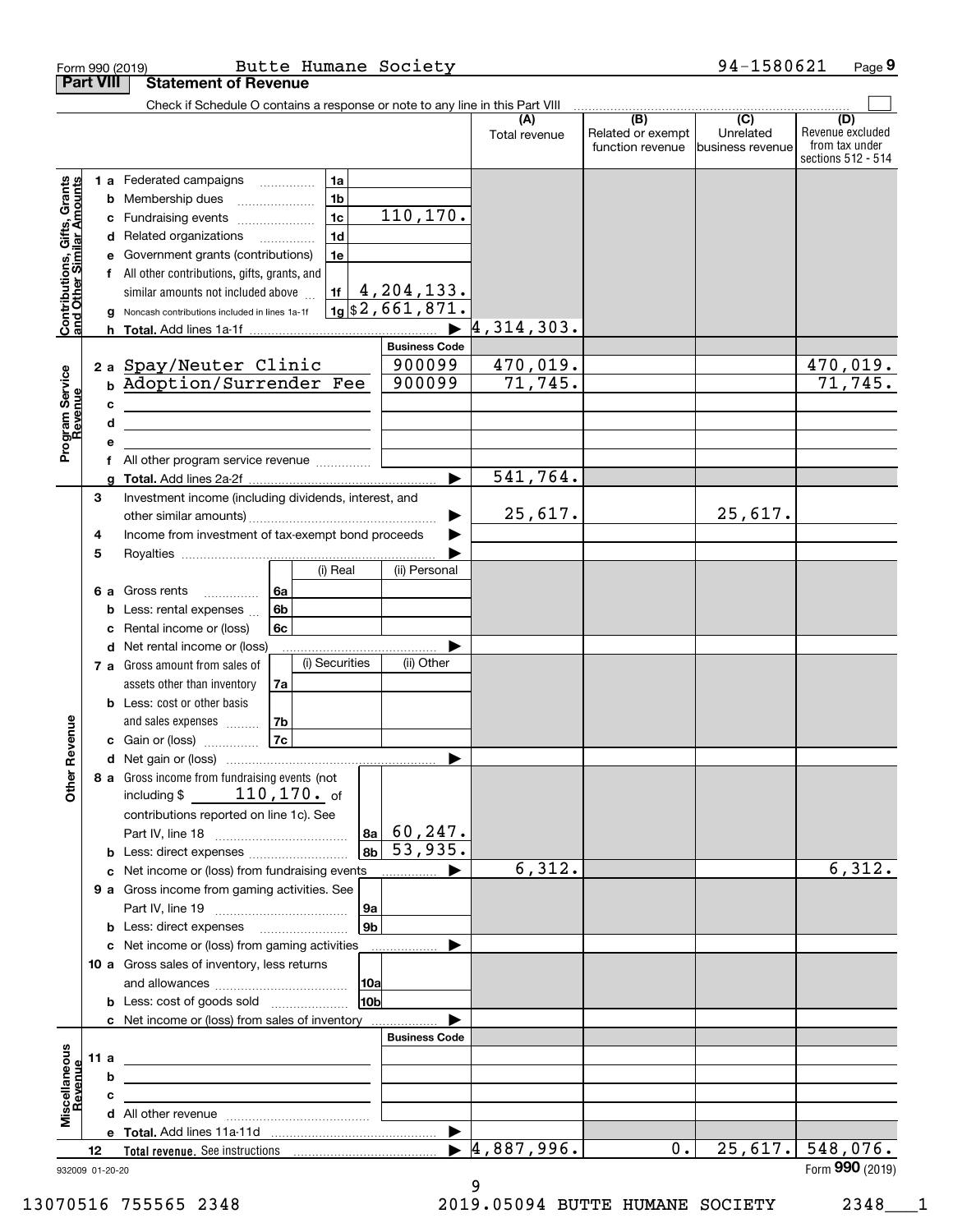|              | Check if Schedule O contains a response or note to any line in this Part IX.                             |                           |                                    |                                                      |                                |  |  |  |  |
|--------------|----------------------------------------------------------------------------------------------------------|---------------------------|------------------------------------|------------------------------------------------------|--------------------------------|--|--|--|--|
|              | Do not include amounts reported on lines 6b,<br>7b, 8b, 9b, and 10b of Part VIII.                        | (A)<br>Total expenses     | (B)<br>Program service<br>expenses | $\overline{C}$<br>Management and<br>general expenses | (D)<br>Fundraising<br>expenses |  |  |  |  |
| 1.           | Grants and other assistance to domestic organizations                                                    |                           |                                    |                                                      |                                |  |  |  |  |
|              | and domestic governments. See Part IV, line 21                                                           |                           |                                    |                                                      |                                |  |  |  |  |
| $\mathbf{2}$ | Grants and other assistance to domestic                                                                  |                           |                                    |                                                      |                                |  |  |  |  |
|              | individuals. See Part IV, line 22                                                                        |                           |                                    |                                                      |                                |  |  |  |  |
| 3            | Grants and other assistance to foreign                                                                   |                           |                                    |                                                      |                                |  |  |  |  |
|              | organizations, foreign governments, and foreign                                                          |                           |                                    |                                                      |                                |  |  |  |  |
|              | individuals. See Part IV, lines 15 and 16                                                                |                           |                                    |                                                      |                                |  |  |  |  |
| 4            |                                                                                                          |                           |                                    |                                                      |                                |  |  |  |  |
| 5            | Compensation of current officers, directors,                                                             |                           |                                    |                                                      |                                |  |  |  |  |
|              |                                                                                                          |                           |                                    |                                                      |                                |  |  |  |  |
| 6            | Compensation not included above to disqualified                                                          |                           |                                    |                                                      |                                |  |  |  |  |
|              | persons (as defined under section 4958(f)(1)) and                                                        |                           |                                    |                                                      |                                |  |  |  |  |
| 7            | persons described in section 4958(c)(3)(B)                                                               | 1,038,279.                | 703,644.                           | 117,012.                                             | 217,623.                       |  |  |  |  |
| 8            | Pension plan accruals and contributions (include                                                         |                           |                                    |                                                      |                                |  |  |  |  |
|              | section 401(k) and 403(b) employer contributions)                                                        |                           |                                    |                                                      |                                |  |  |  |  |
| 9            |                                                                                                          |                           | 29,445.                            |                                                      | 4,539.                         |  |  |  |  |
| 10           |                                                                                                          | $\frac{36,770.}{93,354.}$ | 64,926.                            | $\frac{2,786}{9,378}$ .                              | 19,050.                        |  |  |  |  |
| 11           | Fees for services (nonemployees):                                                                        |                           |                                    |                                                      |                                |  |  |  |  |
| a            |                                                                                                          |                           |                                    |                                                      |                                |  |  |  |  |
| b            |                                                                                                          | $\overline{272}$ .        | $\overline{272}$ .                 |                                                      |                                |  |  |  |  |
| с            |                                                                                                          | 5,863.                    |                                    | 5,863.                                               |                                |  |  |  |  |
| d            | Lobbying                                                                                                 |                           |                                    |                                                      |                                |  |  |  |  |
|              | Professional fundraising services. See Part IV, line 17                                                  | 5,500.                    |                                    |                                                      | 5,500.                         |  |  |  |  |
|              | Investment management fees                                                                               |                           |                                    |                                                      |                                |  |  |  |  |
| g            | Other. (If line 11g amount exceeds 10% of line 25,                                                       |                           |                                    |                                                      |                                |  |  |  |  |
|              | column (A) amount, list line 11g expenses on Sch O.)                                                     | 7,015.                    | 6,015.                             |                                                      | 1,000.                         |  |  |  |  |
| 12           |                                                                                                          | 17,694.                   | 2,958.                             |                                                      | 14,736.                        |  |  |  |  |
| 13           |                                                                                                          | 19,933.                   | 14,537.                            | 1,779.                                               | 3,617.                         |  |  |  |  |
| 14           |                                                                                                          | 22,403.                   | 13, 146.                           | 4,098.                                               | $\overline{5,159.}$            |  |  |  |  |
| 15           |                                                                                                          |                           |                                    |                                                      |                                |  |  |  |  |
| 16           |                                                                                                          | 121,291.                  | 106,965.                           | 6,865.                                               | 7,461.                         |  |  |  |  |
| 17           | Travel                                                                                                   | 9,642.                    | 4,343.                             | $\overline{2,110}$ .                                 | 3,189.                         |  |  |  |  |
| 18           | Payments of travel or entertainment expenses                                                             |                           |                                    |                                                      |                                |  |  |  |  |
|              | for any federal, state, or local public officials                                                        |                           |                                    |                                                      |                                |  |  |  |  |
| 19           | Conferences, conventions, and meetings                                                                   |                           |                                    |                                                      |                                |  |  |  |  |
| 20           | Interest                                                                                                 |                           |                                    |                                                      |                                |  |  |  |  |
| 21<br>22     | Depreciation, depletion, and amortization                                                                | 93,340.                   | 91,684.                            | 1,656.                                               |                                |  |  |  |  |
| 23           | Insurance                                                                                                | 26,070.                   | 15,520.                            | 8,594.                                               | 1,956.                         |  |  |  |  |
| 24           | Other expenses. Itemize expenses not covered                                                             |                           |                                    |                                                      |                                |  |  |  |  |
|              | above (List miscellaneous expenses on line 24e. If<br>line 24e amount exceeds 10% of line 25, column (A) |                           |                                    |                                                      |                                |  |  |  |  |
|              | amount, list line 24e expenses on Schedule O.)                                                           | 243,226.                  | 243,226.                           |                                                      |                                |  |  |  |  |
| a            | Veterinary Services & S                                                                                  |                           |                                    |                                                      |                                |  |  |  |  |
| b            | Direct Fundraising Expe<br>Animal Care Supplies                                                          | 53,018.<br>20,624.        | 20,624.                            |                                                      | 53,018.                        |  |  |  |  |
| d            | Bank Fees                                                                                                | 18,301.                   |                                    | 18,301.                                              |                                |  |  |  |  |
|              |                                                                                                          | 15,596.                   | 14, 135.                           | $\overline{171}$ .                                   | 1,290.                         |  |  |  |  |
| 25           | e All other expenses<br>Total functional expenses. Add lines 1 through 24e                               | 1,848,191.                | 1,331,440.                         | 178,613.                                             | 338,138.                       |  |  |  |  |
| 26           | Joint costs. Complete this line only if the organization                                                 |                           |                                    |                                                      |                                |  |  |  |  |
|              | reported in column (B) joint costs from a combined                                                       |                           |                                    |                                                      |                                |  |  |  |  |
|              | educational campaign and fundraising solicitation.                                                       |                           |                                    |                                                      |                                |  |  |  |  |
|              | $\mathbf{r} = \mathbf{r}$ . The set of $\mathbf{r}$                                                      |                           |                                    |                                                      |                                |  |  |  |  |

*Section 501(c)(3) and 501(c)(4) organizations must complete all columns. All other organizations must complete column (A).*

**Part IX Statement of Functional Expenses**

Check here  $\bullet$  if following SOP 98-2 (ASC 958-720) Check here |

932010 01-20-20

Form (2019) **990**

10 13070516 755565 2348 2019.05094 BUTTE HUMANE SOCIETY 2348\_\_\_1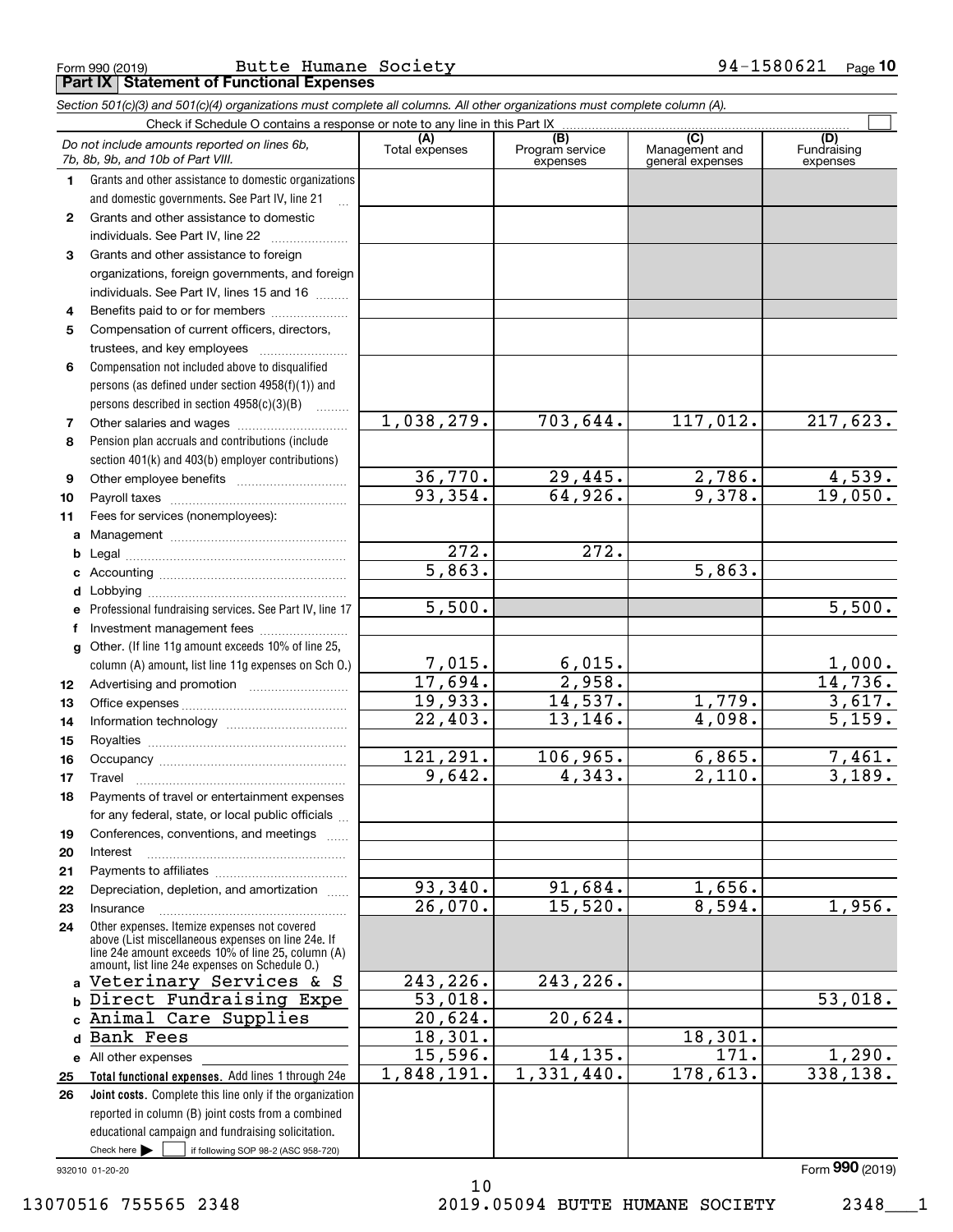|                             |    | Check if Schedule O contains a response or note to any line in this Part X [11] manufacture in this part X and the Schedule O contains a response or note to any line in this Part X [12] manufacture in the Schedule O contai |            |               |                            |                  |                         |
|-----------------------------|----|--------------------------------------------------------------------------------------------------------------------------------------------------------------------------------------------------------------------------------|------------|---------------|----------------------------|------------------|-------------------------|
|                             |    |                                                                                                                                                                                                                                |            |               | (A)<br>Beginning of year   |                  | (B)<br>End of year      |
|                             | 1  |                                                                                                                                                                                                                                |            |               | $\overline{221,013}$ .     | $\mathbf{1}$     | 67, 145.                |
|                             | 2  |                                                                                                                                                                                                                                |            |               | 2,199,866.                 | $\mathbf{2}$     | $\overline{2,543,001.}$ |
|                             | 3  |                                                                                                                                                                                                                                |            |               |                            | 3                |                         |
|                             | 4  |                                                                                                                                                                                                                                |            |               | 3,633.                     | $\overline{4}$   | 700.                    |
|                             | 5  | Loans and other receivables from any current or former officer, director,                                                                                                                                                      |            |               |                            |                  |                         |
|                             |    | trustee, key employee, creator or founder, substantial contributor, or 35%                                                                                                                                                     |            |               |                            |                  |                         |
|                             |    | controlled entity or family member of any of these persons                                                                                                                                                                     |            |               |                            | 5                |                         |
|                             | 6  | Loans and other receivables from other disqualified persons (as defined                                                                                                                                                        |            |               |                            |                  |                         |
|                             |    | under section $4958(f)(1)$ , and persons described in section $4958(c)(3)(B)$                                                                                                                                                  |            | $\ldots$      |                            | 6                |                         |
|                             | 7  |                                                                                                                                                                                                                                |            |               |                            | $\overline{7}$   |                         |
| Assets                      | 8  |                                                                                                                                                                                                                                |            |               | 13,596.                    | 8                | 13,596.                 |
|                             | 9  | Prepaid expenses and deferred charges                                                                                                                                                                                          |            |               | 14,817.                    | $\boldsymbol{9}$ | 5,003.                  |
|                             |    | 10a Land, buildings, and equipment: cost or other                                                                                                                                                                              |            |               |                            |                  |                         |
|                             |    | basis. Complete Part VI of Schedule D $\frac{10a}{3,025,016}$ .                                                                                                                                                                |            |               |                            |                  |                         |
|                             |    | <b>10b</b><br><b>b</b> Less: accumulated depreciation                                                                                                                                                                          |            | 192, 727.     | 212,650.                   | 10 <sub>c</sub>  | 2,832,289.              |
|                             | 11 |                                                                                                                                                                                                                                |            |               | 11                         |                  |                         |
|                             | 12 |                                                                                                                                                                                                                                | 41,423.    | 12            | $\overline{0}$ .           |                  |                         |
|                             | 13 |                                                                                                                                                                                                                                |            | 13            |                            |                  |                         |
|                             | 14 |                                                                                                                                                                                                                                |            |               | 14                         |                  |                         |
|                             | 15 |                                                                                                                                                                                                                                | 174,600.   | 15            | 991,993.                   |                  |                         |
|                             | 16 |                                                                                                                                                                                                                                |            |               | 2,881,598.                 | 16               | 6,453,727.              |
|                             | 17 |                                                                                                                                                                                                                                |            | 226, 464.     | 17                         | 664,381.         |                         |
|                             | 18 |                                                                                                                                                                                                                                |            |               |                            | 18               |                         |
|                             | 19 |                                                                                                                                                                                                                                |            |               | 19                         |                  |                         |
|                             | 20 |                                                                                                                                                                                                                                |            |               |                            | 20               |                         |
|                             | 21 | Escrow or custodial account liability. Complete Part IV of Schedule D                                                                                                                                                          |            | $\frac{1}{2}$ |                            | 21               |                         |
|                             | 22 | Loans and other payables to any current or former officer, director,                                                                                                                                                           |            |               |                            |                  |                         |
| Liabilities                 |    | trustee, key employee, creator or founder, substantial contributor, or 35%                                                                                                                                                     |            |               |                            |                  |                         |
|                             |    | controlled entity or family member of any of these persons                                                                                                                                                                     |            |               |                            | 22               |                         |
|                             | 23 | Secured mortgages and notes payable to unrelated third parties                                                                                                                                                                 |            |               |                            | 23               |                         |
|                             | 24 |                                                                                                                                                                                                                                |            |               |                            | 24               |                         |
|                             | 25 | Other liabilities (including federal income tax, payables to related third                                                                                                                                                     |            |               |                            |                  |                         |
|                             |    | parties, and other liabilities not included on lines 17-24). Complete Part X                                                                                                                                                   |            |               | 48, 189.                   |                  | 98,327.                 |
|                             |    | of Schedule D                                                                                                                                                                                                                  |            |               | $\overline{274, 653}$ , 26 | 25               | 762, 708.               |
|                             | 26 | Total liabilities. Add lines 17 through 25<br>Organizations that follow FASB ASC 958, check here $\triangleright \lfloor X \rfloor$                                                                                            |            |               |                            |                  |                         |
|                             |    | and complete lines 27, 28, 32, and 33.                                                                                                                                                                                         |            |               |                            |                  |                         |
|                             | 27 |                                                                                                                                                                                                                                |            |               | 2,028,310.                 | 27               | 4, 488, 692.            |
|                             | 28 |                                                                                                                                                                                                                                |            |               | 578,635.                   | 28               | 1,202,327.              |
|                             |    | Organizations that do not follow FASB ASC 958, check here $\blacktriangleright$                                                                                                                                                |            |               |                            |                  |                         |
|                             |    | and complete lines 29 through 33.                                                                                                                                                                                              |            |               |                            |                  |                         |
| Net Assets or Fund Balances | 29 |                                                                                                                                                                                                                                |            |               |                            | 29               |                         |
|                             | 30 | Paid-in or capital surplus, or land, building, or equipment fund                                                                                                                                                               |            |               |                            | 30               |                         |
|                             | 31 | Retained earnings, endowment, accumulated income, or other funds                                                                                                                                                               |            |               |                            | 31               |                         |
|                             | 32 |                                                                                                                                                                                                                                |            |               | $\overline{2,606,945}$ .   | 32               | 5,691,019.              |
|                             | 33 |                                                                                                                                                                                                                                | 2,881,598. | 33            | 6,453,727.                 |                  |                         |

Form (2019) **990**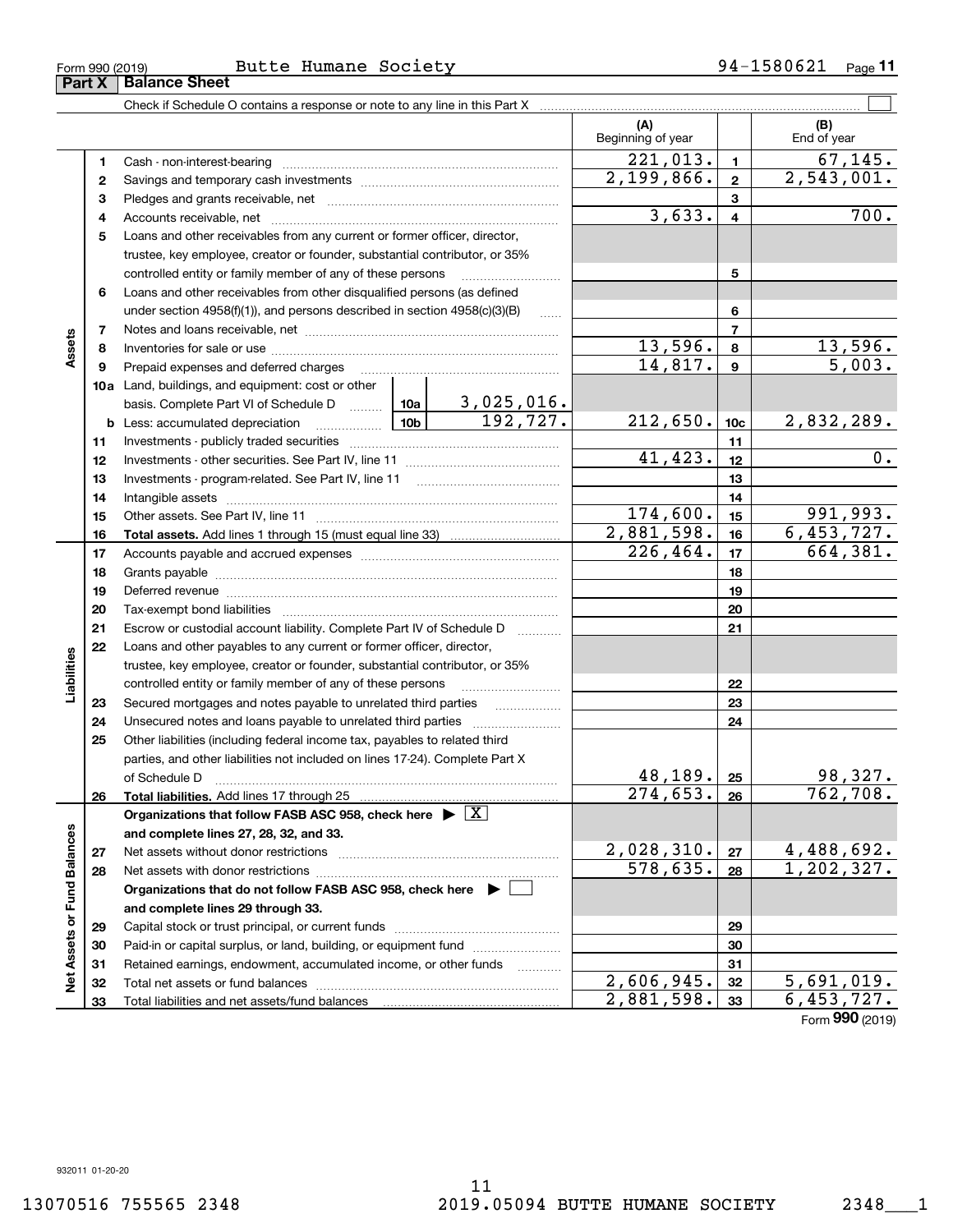|    | Butte Humane Society<br>Form 990 (2019)                                                                                                                                                                                        |                | 94-1580621     |            | Page 12                 |
|----|--------------------------------------------------------------------------------------------------------------------------------------------------------------------------------------------------------------------------------|----------------|----------------|------------|-------------------------|
|    | Part XI<br><b>Reconciliation of Net Assets</b>                                                                                                                                                                                 |                |                |            |                         |
|    |                                                                                                                                                                                                                                |                |                |            | $\overline{\mathbf{X}}$ |
|    |                                                                                                                                                                                                                                |                |                |            |                         |
| 1  | Total revenue (must equal Part VIII, column (A), line 12)                                                                                                                                                                      | $\mathbf{1}$   | 4,887,996.     |            |                         |
| 2  |                                                                                                                                                                                                                                | $\mathbf{2}$   | 1,848,191.     |            |                         |
| 3  | Revenue less expenses. Subtract line 2 from line 1                                                                                                                                                                             | 3              | 3,039,805.     |            |                         |
| 4  |                                                                                                                                                                                                                                | $\overline{4}$ | 2,606,945.     |            |                         |
| 5  | Net unrealized gains (losses) on investments [11] [11] non-manufactured manufactured manufactured manufactured manufactured manufactured manufactured manufactured manufactured manufactured manufactured manufactured manufac | 5              |                |            |                         |
| 6  |                                                                                                                                                                                                                                | 6              |                |            |                         |
| 7  | Investment expenses www.communication.com/www.communication.com/www.communication.com/www.com                                                                                                                                  | $\overline{7}$ |                |            |                         |
| 8  | Prior period adjustments www.communication.communication.com/news/communication.com/news/communication.com/new                                                                                                                 | 8              |                |            |                         |
| 9  | Other changes in net assets or fund balances (explain on Schedule O)                                                                                                                                                           | 9              |                |            | 44,269.                 |
| 10 | Net assets or fund balances at end of year. Combine lines 3 through 9 (must equal Part X, line 32,                                                                                                                             |                |                |            |                         |
|    |                                                                                                                                                                                                                                | 10             | 5,691,019.     |            |                         |
|    | Part XII Financial Statements and Reporting                                                                                                                                                                                    |                |                |            |                         |
|    |                                                                                                                                                                                                                                |                |                |            |                         |
|    |                                                                                                                                                                                                                                |                |                | <b>Yes</b> | <b>No</b>               |
| 1  | $\boxed{\mathbf{X}}$ Accrual<br>Accounting method used to prepare the Form 990: <u>[</u> Cash<br>Other                                                                                                                         |                |                |            |                         |
|    | If the organization changed its method of accounting from a prior year or checked "Other," explain in Schedule O.                                                                                                              |                |                |            |                         |
|    | 2a Were the organization's financial statements compiled or reviewed by an independent accountant?                                                                                                                             |                | 2a             |            | X                       |
|    | If "Yes," check a box below to indicate whether the financial statements for the year were compiled or reviewed on a                                                                                                           |                |                |            |                         |
|    | separate basis, consolidated basis, or both:                                                                                                                                                                                   |                |                |            |                         |
|    | Separate basis<br>Consolidated basis<br>Both consolidated and separate basis                                                                                                                                                   |                |                |            |                         |
|    | <b>b</b> Were the organization's financial statements audited by an independent accountant?                                                                                                                                    |                | 2 <sub>b</sub> |            | X                       |
|    | If "Yes," check a box below to indicate whether the financial statements for the year were audited on a separate basis,                                                                                                        |                |                |            |                         |
|    | consolidated basis, or both:                                                                                                                                                                                                   |                |                |            |                         |
|    | <b>Consolidated basis</b><br>Separate basis<br>Both consolidated and separate basis                                                                                                                                            |                |                |            |                         |
|    | c If "Yes" to line 2a or 2b, does the organization have a committee that assumes responsibility for oversight of the audit,                                                                                                    |                |                |            |                         |
|    |                                                                                                                                                                                                                                |                | 2c             |            |                         |
|    | If the organization changed either its oversight process or selection process during the tax year, explain on Schedule O.                                                                                                      |                |                |            |                         |
|    | 3a As a result of a federal award, was the organization required to undergo an audit or audits as set forth in the Single Audit                                                                                                |                |                |            |                         |
|    |                                                                                                                                                                                                                                |                | 3a             |            | x                       |
|    | b If "Yes," did the organization undergo the required audit or audits? If the organization did not undergo the required audit                                                                                                  |                |                |            |                         |
|    |                                                                                                                                                                                                                                |                | 3 <sub>b</sub> | 000        |                         |

Form (2019) **990**

932012 01-20-20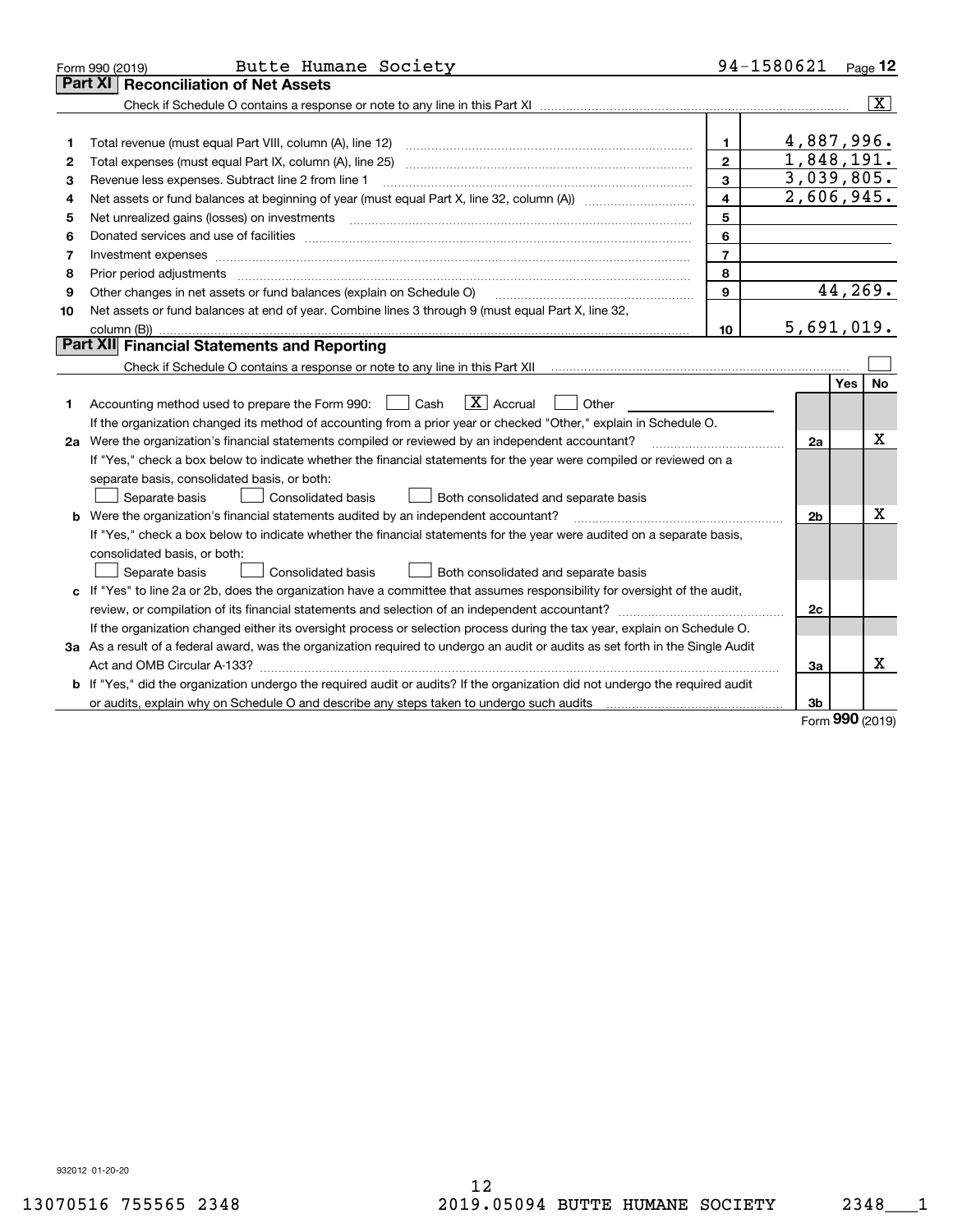| <b>SCHEDULE A</b> |
|-------------------|
|-------------------|

Department of the Treasury Internal Revenue Service

**(Form 990 or 990-EZ)**

# **Public Charity Status and Public Support**

**Complete if the organization is a section 501(c)(3) organization or a section 4947(a)(1) nonexempt charitable trust. | Attach to Form 990 or Form 990-EZ.** 

|  | Go to www.irs.gov/Form990 for instructions and the latest information. |  |  |
|--|------------------------------------------------------------------------|--|--|
|  |                                                                        |  |  |

| OMB No 1545-0047      |
|-----------------------|
| 2019                  |
| <b>Open to Public</b> |

**Inspection**

|       |                   | Name of the organization                                                                                                                                                                                      |                      |                                                       |                                                                |    |                            |  | <b>Employer identification number</b> |  |
|-------|-------------------|---------------------------------------------------------------------------------------------------------------------------------------------------------------------------------------------------------------|----------------------|-------------------------------------------------------|----------------------------------------------------------------|----|----------------------------|--|---------------------------------------|--|
|       |                   |                                                                                                                                                                                                               | Butte Humane Society |                                                       |                                                                |    |                            |  | 94-1580621                            |  |
|       | Part I            | Reason for Public Charity Status (All organizations must complete this part.) See instructions.                                                                                                               |                      |                                                       |                                                                |    |                            |  |                                       |  |
|       |                   | The organization is not a private foundation because it is: (For lines 1 through 12, check only one box.)                                                                                                     |                      |                                                       |                                                                |    |                            |  |                                       |  |
| 1.    |                   | A church, convention of churches, or association of churches described in section 170(b)(1)(A)(i).                                                                                                            |                      |                                                       |                                                                |    |                            |  |                                       |  |
| 2     |                   | A school described in section 170(b)(1)(A)(ii). (Attach Schedule E (Form 990 or 990-EZ).)                                                                                                                     |                      |                                                       |                                                                |    |                            |  |                                       |  |
| з     |                   | A hospital or a cooperative hospital service organization described in section $170(b)(1)(A)(iii)$ .                                                                                                          |                      |                                                       |                                                                |    |                            |  |                                       |  |
| 4     |                   | A medical research organization operated in conjunction with a hospital described in section 170(b)(1)(A)(iii). Enter the hospital's name,                                                                    |                      |                                                       |                                                                |    |                            |  |                                       |  |
|       |                   | city, and state:                                                                                                                                                                                              |                      |                                                       |                                                                |    |                            |  |                                       |  |
| 5     |                   | An organization operated for the benefit of a college or university owned or operated by a governmental unit described in                                                                                     |                      |                                                       |                                                                |    |                            |  |                                       |  |
|       |                   | section 170(b)(1)(A)(iv). (Complete Part II.)                                                                                                                                                                 |                      |                                                       |                                                                |    |                            |  |                                       |  |
| 6     |                   | A federal, state, or local government or governmental unit described in section 170(b)(1)(A)(v).                                                                                                              |                      |                                                       |                                                                |    |                            |  |                                       |  |
|       | $7 \vert X \vert$ | An organization that normally receives a substantial part of its support from a governmental unit or from the general public described in                                                                     |                      |                                                       |                                                                |    |                            |  |                                       |  |
|       |                   | section 170(b)(1)(A)(vi). (Complete Part II.)                                                                                                                                                                 |                      |                                                       |                                                                |    |                            |  |                                       |  |
| 8     |                   | A community trust described in section 170(b)(1)(A)(vi). (Complete Part II.)<br>An agricultural research organization described in section 170(b)(1)(A)(ix) operated in conjunction with a land-grant college |                      |                                                       |                                                                |    |                            |  |                                       |  |
| 9     |                   |                                                                                                                                                                                                               |                      |                                                       |                                                                |    |                            |  |                                       |  |
|       |                   | or university or a non-land-grant college of agriculture (see instructions). Enter the name, city, and state of the college or<br>university:                                                                 |                      |                                                       |                                                                |    |                            |  |                                       |  |
| 10    |                   | An organization that normally receives: (1) more than 33 1/3% of its support from contributions, membership fees, and gross receipts from                                                                     |                      |                                                       |                                                                |    |                            |  |                                       |  |
|       |                   | activities related to its exempt functions - subject to certain exceptions, and (2) no more than 33 1/3% of its support from gross investment                                                                 |                      |                                                       |                                                                |    |                            |  |                                       |  |
|       |                   | income and unrelated business taxable income (less section 511 tax) from businesses acquired by the organization after June 30, 1975.                                                                         |                      |                                                       |                                                                |    |                            |  |                                       |  |
|       |                   | See section 509(a)(2). (Complete Part III.)                                                                                                                                                                   |                      |                                                       |                                                                |    |                            |  |                                       |  |
| 11    |                   | An organization organized and operated exclusively to test for public safety. See section 509(a)(4).                                                                                                          |                      |                                                       |                                                                |    |                            |  |                                       |  |
| 12    |                   | An organization organized and operated exclusively for the benefit of, to perform the functions of, or to carry out the purposes of one or                                                                    |                      |                                                       |                                                                |    |                            |  |                                       |  |
|       |                   | more publicly supported organizations described in section 509(a)(1) or section 509(a)(2). See section 509(a)(3). Check the box in                                                                            |                      |                                                       |                                                                |    |                            |  |                                       |  |
|       |                   | lines 12a through 12d that describes the type of supporting organization and complete lines 12e, 12f, and 12g.                                                                                                |                      |                                                       |                                                                |    |                            |  |                                       |  |
| a     |                   | Type I. A supporting organization operated, supervised, or controlled by its supported organization(s), typically by giving                                                                                   |                      |                                                       |                                                                |    |                            |  |                                       |  |
|       |                   | the supported organization(s) the power to regularly appoint or elect a majority of the directors or trustees of the supporting                                                                               |                      |                                                       |                                                                |    |                            |  |                                       |  |
|       |                   | organization. You must complete Part IV, Sections A and B.                                                                                                                                                    |                      |                                                       |                                                                |    |                            |  |                                       |  |
| b     |                   | Type II. A supporting organization supervised or controlled in connection with its supported organization(s), by having                                                                                       |                      |                                                       |                                                                |    |                            |  |                                       |  |
|       |                   | control or management of the supporting organization vested in the same persons that control or manage the supported                                                                                          |                      |                                                       |                                                                |    |                            |  |                                       |  |
|       |                   | organization(s). You must complete Part IV, Sections A and C.                                                                                                                                                 |                      |                                                       |                                                                |    |                            |  |                                       |  |
| c     |                   | Type III functionally integrated. A supporting organization operated in connection with, and functionally integrated with,                                                                                    |                      |                                                       |                                                                |    |                            |  |                                       |  |
|       |                   | its supported organization(s) (see instructions). You must complete Part IV, Sections A, D, and E.                                                                                                            |                      |                                                       |                                                                |    |                            |  |                                       |  |
| d     |                   | Type III non-functionally integrated. A supporting organization operated in connection with its supported organization(s)                                                                                     |                      |                                                       |                                                                |    |                            |  |                                       |  |
|       |                   | that is not functionally integrated. The organization generally must satisfy a distribution requirement and an attentiveness                                                                                  |                      |                                                       |                                                                |    |                            |  |                                       |  |
|       |                   | requirement (see instructions). You must complete Part IV, Sections A and D, and Part V.                                                                                                                      |                      |                                                       |                                                                |    |                            |  |                                       |  |
|       |                   | Check this box if the organization received a written determination from the IRS that it is a Type I, Type II, Type III                                                                                       |                      |                                                       |                                                                |    |                            |  |                                       |  |
|       |                   | functionally integrated, or Type III non-functionally integrated supporting organization.<br>f Enter the number of supported organizations                                                                    |                      |                                                       |                                                                |    |                            |  |                                       |  |
|       |                   | Provide the following information about the supported organization(s).                                                                                                                                        |                      |                                                       |                                                                |    |                            |  |                                       |  |
|       |                   | (i) Name of supported                                                                                                                                                                                         | (ii) EIN             | (iii) Type of organization                            | (iv) Is the organization listed<br>in your governing document? |    | (v) Amount of monetary     |  | (vi) Amount of other                  |  |
|       |                   | organization                                                                                                                                                                                                  |                      | (described on lines 1-10<br>above (see instructions)) | Yes                                                            | No | support (see instructions) |  | support (see instructions)            |  |
|       |                   |                                                                                                                                                                                                               |                      |                                                       |                                                                |    |                            |  |                                       |  |
|       |                   |                                                                                                                                                                                                               |                      |                                                       |                                                                |    |                            |  |                                       |  |
|       |                   |                                                                                                                                                                                                               |                      |                                                       |                                                                |    |                            |  |                                       |  |
|       |                   |                                                                                                                                                                                                               |                      |                                                       |                                                                |    |                            |  |                                       |  |
|       |                   |                                                                                                                                                                                                               |                      |                                                       |                                                                |    |                            |  |                                       |  |
|       |                   |                                                                                                                                                                                                               |                      |                                                       |                                                                |    |                            |  |                                       |  |
|       |                   |                                                                                                                                                                                                               |                      |                                                       |                                                                |    |                            |  |                                       |  |
|       |                   |                                                                                                                                                                                                               |                      |                                                       |                                                                |    |                            |  |                                       |  |
|       |                   |                                                                                                                                                                                                               |                      |                                                       |                                                                |    |                            |  |                                       |  |
|       |                   |                                                                                                                                                                                                               |                      |                                                       |                                                                |    |                            |  |                                       |  |
| Total |                   |                                                                                                                                                                                                               |                      |                                                       |                                                                |    |                            |  |                                       |  |

LHA For Paperwork Reduction Act Notice, see the Instructions for Form 990 or 990-EZ. 932021 09-25-19 Schedule A (Form 990 or 990-EZ) 2019 13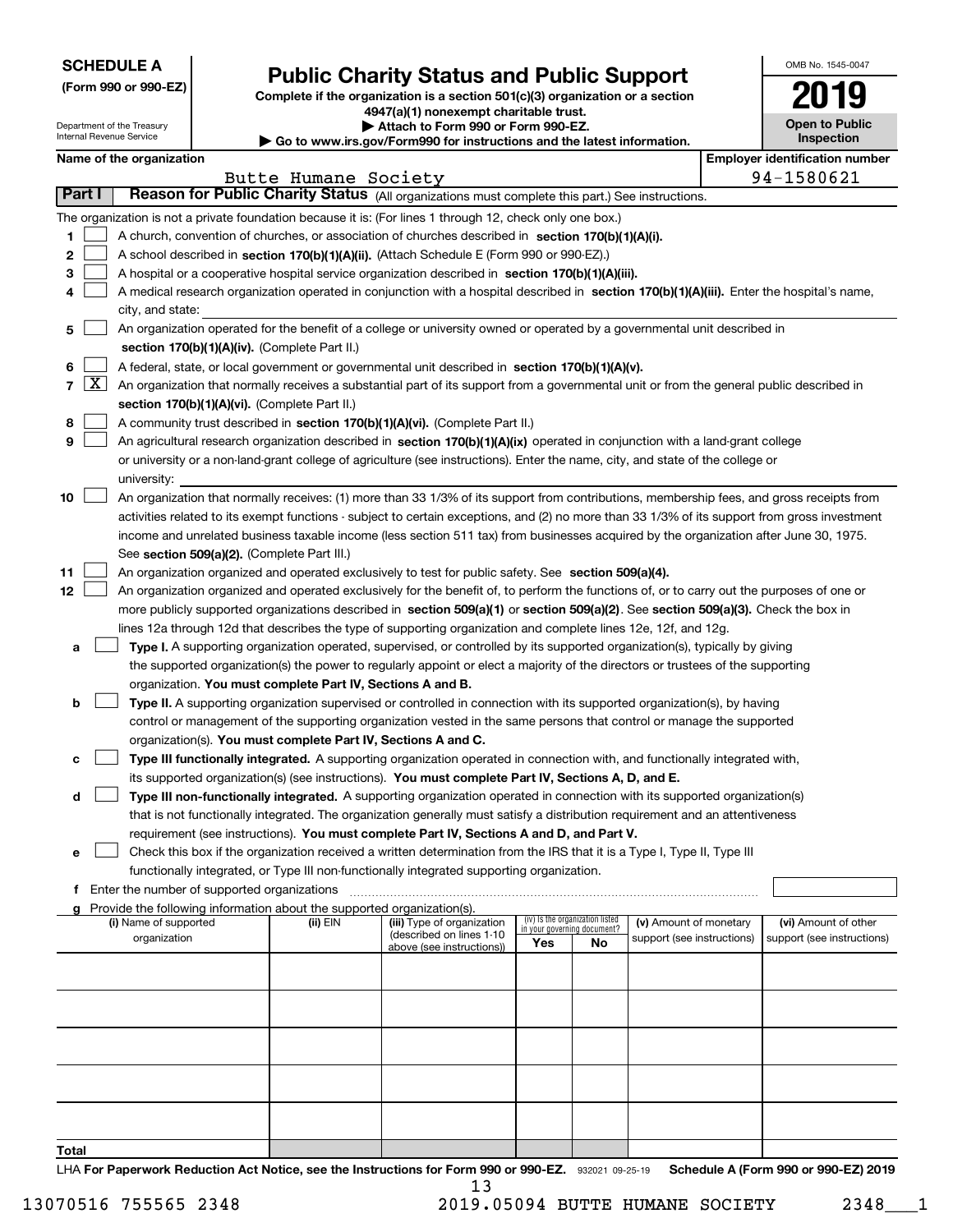### Schedule A (Form 990 or 990-EZ) 2019 <code>Butte Humane Society</code>  $94-1580621$  <code>Page</code>

**Part II** | Support Schedule for Organizations Described in Sections 170(b)(1)(A)(iv) and 170(b)(1)(A)(vi)

(Complete only if you checked the box on line 5, 7, or 8 of Part I or if the organization failed to qualify under Part III. If the organization fails to qualify under the tests listed below, please complete Part III.)

| <b>Section A. Public Support</b>                                                                                                                                                      |          |            |            |            |          |                                         |  |
|---------------------------------------------------------------------------------------------------------------------------------------------------------------------------------------|----------|------------|------------|------------|----------|-----------------------------------------|--|
| Calendar year (or fiscal year beginning in) $\blacktriangleright$                                                                                                                     | (a) 2015 | $(b)$ 2016 | $(c)$ 2017 | $(d)$ 2018 | (e) 2019 | (f) Total                               |  |
| <b>1</b> Gifts, grants, contributions, and                                                                                                                                            |          |            |            |            |          |                                         |  |
| membership fees received. (Do not                                                                                                                                                     |          |            |            |            |          |                                         |  |
| include any "unusual grants.")                                                                                                                                                        | 863,384. | 449,090.   | 705,798.   | 2660535.   | 2661871. | 7340678.                                |  |
| 2 Tax revenues levied for the organ-                                                                                                                                                  |          |            |            |            |          |                                         |  |
| ization's benefit and either paid to                                                                                                                                                  |          |            |            |            |          |                                         |  |
| or expended on its behalf                                                                                                                                                             |          |            |            |            |          |                                         |  |
| 3 The value of services or facilities                                                                                                                                                 |          |            |            |            |          |                                         |  |
| furnished by a governmental unit to                                                                                                                                                   |          |            |            |            |          |                                         |  |
| the organization without charge                                                                                                                                                       |          |            |            |            |          |                                         |  |
| 4 Total. Add lines 1 through 3                                                                                                                                                        | 863,384. | 449,090.   | 705,798.   | 2660535.   | 2661871. | 7340678.                                |  |
| 5 The portion of total contributions                                                                                                                                                  |          |            |            |            |          |                                         |  |
| by each person (other than a                                                                                                                                                          |          |            |            |            |          |                                         |  |
| governmental unit or publicly                                                                                                                                                         |          |            |            |            |          |                                         |  |
| supported organization) included                                                                                                                                                      |          |            |            |            |          |                                         |  |
| on line 1 that exceeds 2% of the                                                                                                                                                      |          |            |            |            |          |                                         |  |
|                                                                                                                                                                                       |          |            |            |            |          |                                         |  |
| amount shown on line 11,                                                                                                                                                              |          |            |            |            |          |                                         |  |
| column (f)                                                                                                                                                                            |          |            |            |            |          |                                         |  |
| 6 Public support. Subtract line 5 from line 4.                                                                                                                                        |          |            |            |            |          | 7340678.                                |  |
| <b>Section B. Total Support</b>                                                                                                                                                       |          |            |            |            |          |                                         |  |
| Calendar year (or fiscal year beginning in)                                                                                                                                           | (a) 2015 | $(b)$ 2016 | $(c)$ 2017 | $(d)$ 2018 | (e) 2019 | (f) Total                               |  |
| <b>7</b> Amounts from line 4                                                                                                                                                          | 863,384. | 449,090.   | 705,798.   | 2660535.   | 2661871. | 7340678.                                |  |
| 8 Gross income from interest,                                                                                                                                                         |          |            |            |            |          |                                         |  |
| dividends, payments received on                                                                                                                                                       |          |            |            |            |          |                                         |  |
| securities loans, rents, royalties,                                                                                                                                                   |          |            |            |            |          |                                         |  |
| and income from similar sources                                                                                                                                                       | $-480.$  | 1,515.     | 700.       | 316.       | 25,617.  | 27,668.                                 |  |
| 9 Net income from unrelated business                                                                                                                                                  |          |            |            |            |          |                                         |  |
| activities, whether or not the                                                                                                                                                        |          |            |            |            |          |                                         |  |
| business is regularly carried on                                                                                                                                                      |          |            |            |            |          |                                         |  |
| <b>10</b> Other income. Do not include gain                                                                                                                                           |          |            |            |            |          |                                         |  |
| or loss from the sale of capital                                                                                                                                                      |          |            |            |            |          |                                         |  |
| assets (Explain in Part VI.)                                                                                                                                                          |          |            |            |            |          |                                         |  |
| <b>11 Total support.</b> Add lines 7 through 10                                                                                                                                       |          |            |            |            |          | 7368346.                                |  |
| 12 Gross receipts from related activities, etc. (see instructions)                                                                                                                    |          |            |            |            | 12       | 3,069,687.                              |  |
| 13 First five years. If the Form 990 is for the organization's first, second, third, fourth, or fifth tax year as a section 501(c)(3)                                                 |          |            |            |            |          |                                         |  |
| organization, check this box and stop here                                                                                                                                            |          |            |            |            |          |                                         |  |
| Section C. Computation of Public Support Percentage                                                                                                                                   |          |            |            |            |          |                                         |  |
| 14 Public support percentage for 2019 (line 6, column (f) divided by line 11, column (f) <i>manumeronominimi</i> ng.                                                                  |          |            |            |            | 14       | 99.62<br>$\frac{9}{6}$                  |  |
|                                                                                                                                                                                       |          |            |            |            | 15       | 99.89<br>%                              |  |
| 16a 33 1/3% support test - 2019. If the organization did not check the box on line 13, and line 14 is 33 1/3% or more, check this box and                                             |          |            |            |            |          |                                         |  |
| stop here. The organization qualifies as a publicly supported organization                                                                                                            |          |            |            |            |          | $\blacktriangleright$ $\vert$ X $\vert$ |  |
| b 33 1/3% support test - 2018. If the organization did not check a box on line 13 or 16a, and line 15 is 33 1/3% or more, check this box                                              |          |            |            |            |          |                                         |  |
| and stop here. The organization qualifies as a publicly supported organization                                                                                                        |          |            |            |            |          |                                         |  |
| 17a 10% -facts-and-circumstances test - 2019. If the organization did not check a box on line 13, 16a, or 16b, and line 14 is 10% or more,                                            |          |            |            |            |          |                                         |  |
|                                                                                                                                                                                       |          |            |            |            |          |                                         |  |
| and if the organization meets the "facts-and-circumstances" test, check this box and stop here. Explain in Part VI how the organization                                               |          |            |            |            |          |                                         |  |
| meets the "facts-and-circumstances" test. The organization qualifies as a publicly supported organization <i>marroummumumumum</i>                                                     |          |            |            |            |          |                                         |  |
| <b>b 10% -facts-and-circumstances test - 2018.</b> If the organization did not check a box on line 13, 16a, 16b, or 17a, and line 15 is 10% or                                        |          |            |            |            |          |                                         |  |
| more, and if the organization meets the "facts-and-circumstances" test, check this box and stop here. Explain in Part VI how the                                                      |          |            |            |            |          |                                         |  |
| organization meets the "facts-and-circumstances" test. The organization qualifies as a publicly supported organization                                                                |          |            |            |            |          |                                         |  |
| 18 Private foundation. If the organization did not check a box on line 13, 16a, 16b, 17a, or 17b, check this box and see instructions<br><b>Cabadula A (Fause 000 av 000 EZ) 0040</b> |          |            |            |            |          |                                         |  |

**Schedule A (Form 990 or 990-EZ) 2019**

932022 09-25-19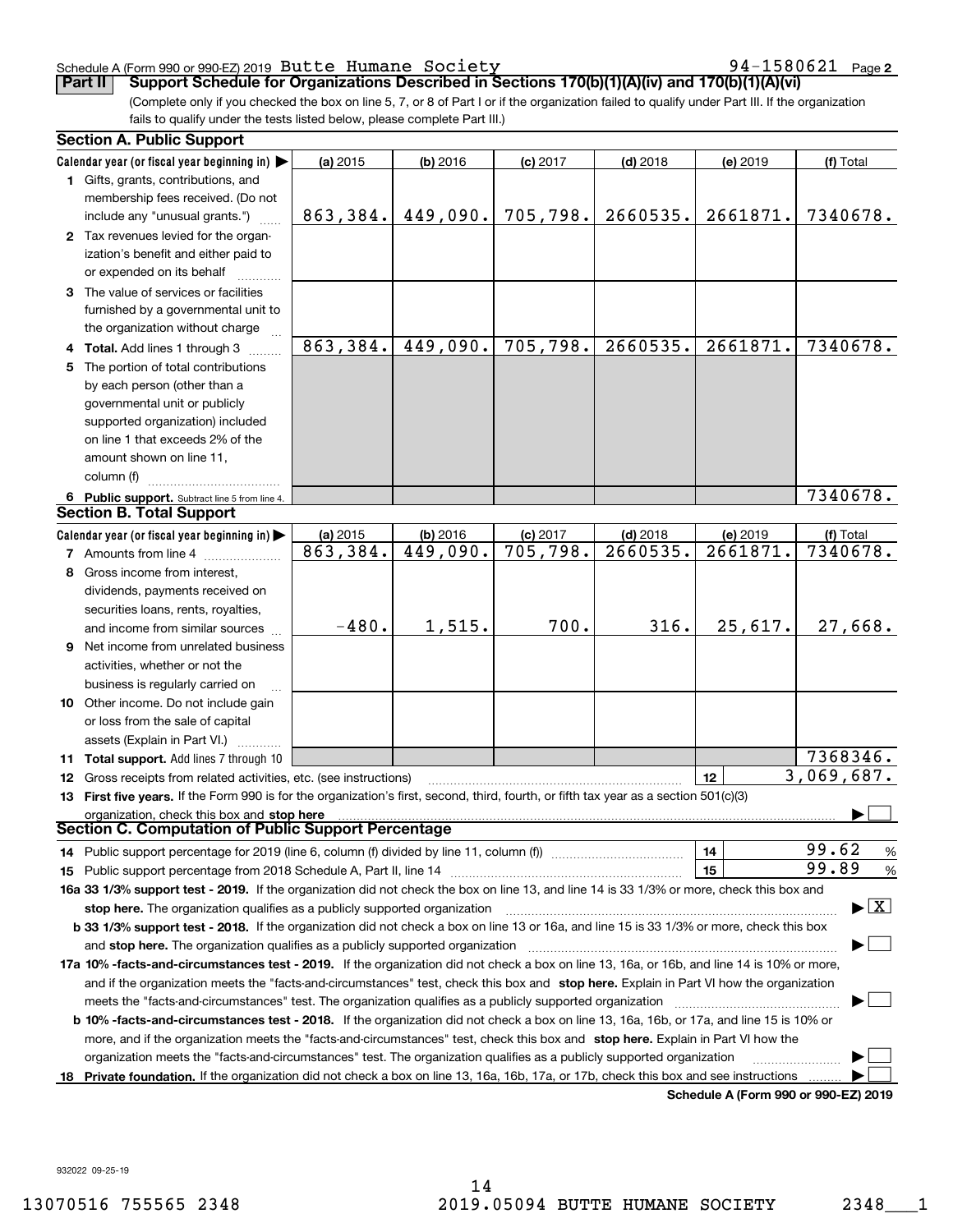# Schedule A (Form 990 or 990-EZ) 2019 <code>Butte Humane Society</code>  $94-1580621$  <code>Page</code>

# **Part III | Support Schedule for Organizations Described in Section 509(a)(2)**

**3**

(Complete only if you checked the box on line 10 of Part I or if the organization failed to qualify under Part II. If the organization fails to qualify under the tests listed below, please complete Part II.)

| <b>Section A. Public Support</b>                                                                                                                                                         |            |          |            |            |          |                                      |
|------------------------------------------------------------------------------------------------------------------------------------------------------------------------------------------|------------|----------|------------|------------|----------|--------------------------------------|
| Calendar year (or fiscal year beginning in) $\blacktriangleright$                                                                                                                        | (a) 2015   | (b) 2016 | $(c)$ 2017 | $(d)$ 2018 | (e) 2019 | (f) Total                            |
| 1 Gifts, grants, contributions, and                                                                                                                                                      |            |          |            |            |          |                                      |
| membership fees received. (Do not                                                                                                                                                        |            |          |            |            |          |                                      |
| include any "unusual grants.")                                                                                                                                                           |            |          |            |            |          |                                      |
| 2 Gross receipts from admissions,<br>merchandise sold or services per-<br>formed, or facilities furnished in<br>any activity that is related to the<br>organization's tax-exempt purpose |            |          |            |            |          |                                      |
| 3 Gross receipts from activities that<br>are not an unrelated trade or bus-                                                                                                              |            |          |            |            |          |                                      |
| iness under section 513                                                                                                                                                                  |            |          |            |            |          |                                      |
| 4 Tax revenues levied for the organ-<br>ization's benefit and either paid to<br>or expended on its behalf<br>.                                                                           |            |          |            |            |          |                                      |
| 5 The value of services or facilities<br>furnished by a governmental unit to<br>the organization without charge                                                                          |            |          |            |            |          |                                      |
|                                                                                                                                                                                          |            |          |            |            |          |                                      |
| <b>6 Total.</b> Add lines 1 through 5<br>7a Amounts included on lines 1, 2, and<br>3 received from disqualified persons                                                                  |            |          |            |            |          |                                      |
| <b>b</b> Amounts included on lines 2 and 3 received<br>from other than disqualified persons that<br>exceed the greater of \$5,000 or 1% of the<br>amount on line 13 for the year         |            |          |            |            |          |                                      |
| c Add lines 7a and 7b                                                                                                                                                                    |            |          |            |            |          |                                      |
| 8 Public support. (Subtract line 7c from line 6.)                                                                                                                                        |            |          |            |            |          |                                      |
| <b>Section B. Total Support</b>                                                                                                                                                          |            |          |            |            |          |                                      |
| Calendar year (or fiscal year beginning in) $\blacktriangleright$                                                                                                                        | (a) $2015$ | (b) 2016 | $(c)$ 2017 | $(d)$ 2018 | (e) 2019 | (f) Total                            |
| 9 Amounts from line 6                                                                                                                                                                    |            |          |            |            |          |                                      |
| 10a Gross income from interest,<br>dividends, payments received on<br>securities loans, rents, royalties,<br>and income from similar sources                                             |            |          |            |            |          |                                      |
| <b>b</b> Unrelated business taxable income<br>(less section 511 taxes) from businesses<br>acquired after June 30, 1975<br>1.1.1.1.1.1.1.1.1.1                                            |            |          |            |            |          |                                      |
| c Add lines 10a and 10b                                                                                                                                                                  |            |          |            |            |          |                                      |
| <b>11</b> Net income from unrelated business<br>activities not included in line 10b,<br>whether or not the business is<br>regularly carried on                                           |            |          |            |            |          |                                      |
| <b>12</b> Other income. Do not include gain<br>or loss from the sale of capital<br>assets (Explain in Part VI.)                                                                          |            |          |            |            |          |                                      |
| <b>13</b> Total support. (Add lines 9, 10c, 11, and 12.)                                                                                                                                 |            |          |            |            |          |                                      |
| 14 First five years. If the Form 990 is for the organization's first, second, third, fourth, or fifth tax year as a section 501(c)(3) organization,                                      |            |          |            |            |          |                                      |
|                                                                                                                                                                                          |            |          |            |            |          |                                      |
| <b>Section C. Computation of Public Support Percentage</b>                                                                                                                               |            |          |            |            |          |                                      |
| 15 Public support percentage for 2019 (line 8, column (f), divided by line 13, column (f))                                                                                               |            |          |            |            | 15       | %                                    |
| 16 Public support percentage from 2018 Schedule A, Part III, line 15                                                                                                                     |            |          |            |            | 16       | %                                    |
| <b>Section D. Computation of Investment Income Percentage</b>                                                                                                                            |            |          |            |            |          |                                      |
| 17 Investment income percentage for 2019 (line 10c, column (f), divided by line 13, column (f))                                                                                          |            |          |            |            | 17       | %                                    |
| 18 Investment income percentage from 2018 Schedule A, Part III, line 17                                                                                                                  |            |          |            |            | 18       | %                                    |
| 19a 33 1/3% support tests - 2019. If the organization did not check the box on line 14, and line 15 is more than 33 1/3%, and line 17 is not                                             |            |          |            |            |          |                                      |
| more than 33 1/3%, check this box and stop here. The organization qualifies as a publicly supported organization                                                                         |            |          |            |            |          |                                      |
| b 33 1/3% support tests - 2018. If the organization did not check a box on line 14 or line 19a, and line 16 is more than 33 1/3%, and                                                    |            |          |            |            |          |                                      |
| line 18 is not more than 33 1/3%, check this box and stop here. The organization qualifies as a publicly supported organization                                                          |            |          |            |            |          |                                      |
| 20 Private foundation. If the organization did not check a box on line 14, 19a, or 19b, check this box and see instructions                                                              |            |          |            |            |          | .                                    |
| 932023 09-25-19                                                                                                                                                                          |            | 15       |            |            |          | Schedule A (Form 990 or 990-EZ) 2019 |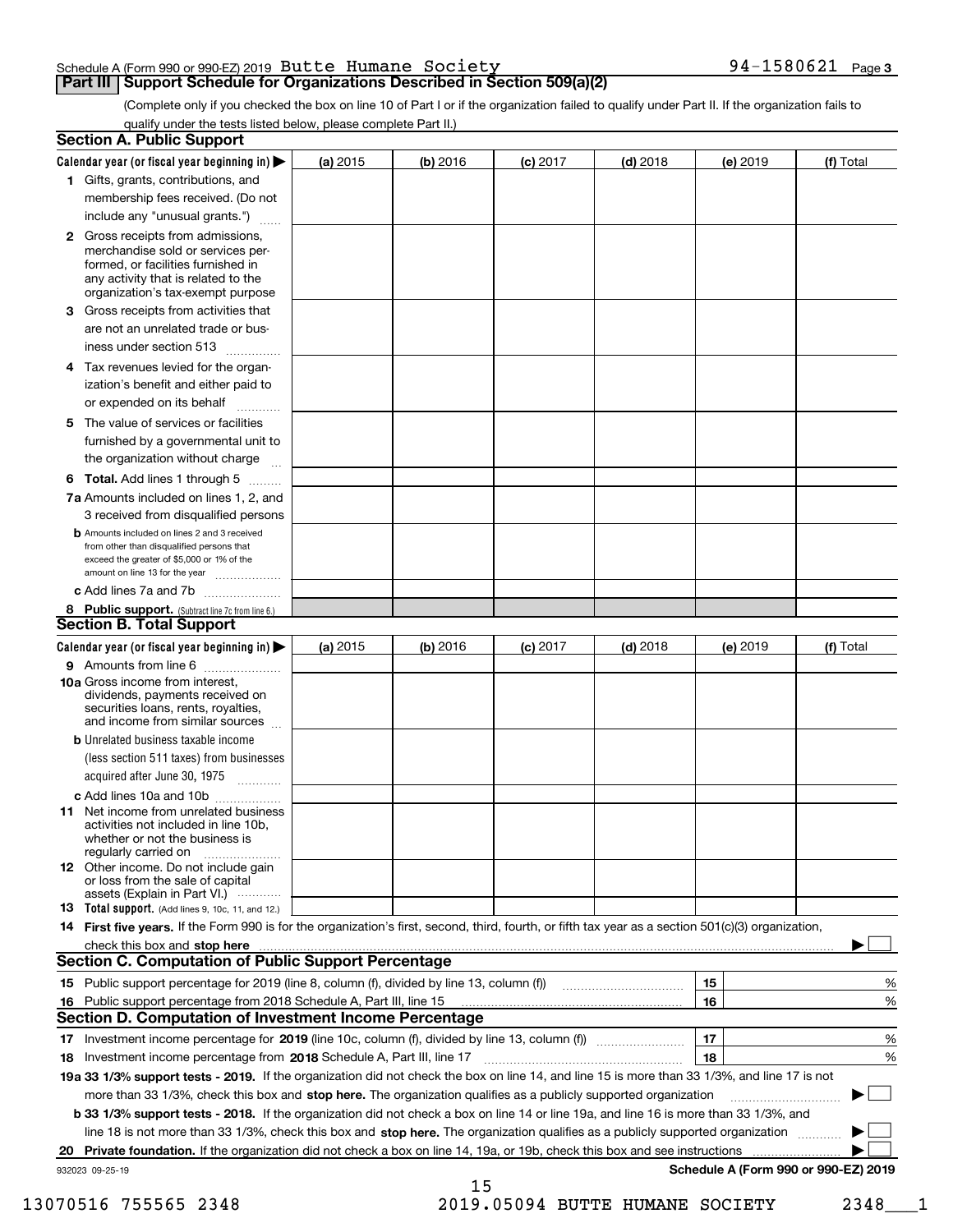## Schedule A (Form 990 or 990-EZ) 2019 <code>Butte Humane Society</code>  $94-1580621$  <code>Page</code>

**1**

**2**

**YesNo**

# **Part IV Supporting Organizations**

(Complete only if you checked a box in line 12 on Part I. If you checked 12a of Part I, complete Sections A and B. If you checked 12b of Part I, complete Sections A and C. If you checked 12c of Part I, complete Sections A, D, and E. If you checked 12d of Part I, complete Sections A and D, and complete Part V.)

### **Section A. All Supporting Organizations**

- **1** Are all of the organization's supported organizations listed by name in the organization's governing documents? If "No," describe in **Part VI** how the supported organizations are designated. If designated by *class or purpose, describe the designation. If historic and continuing relationship, explain.*
- **2** Did the organization have any supported organization that does not have an IRS determination of status under section 509(a)(1) or (2)? If "Yes," explain in Part VI how the organization determined that the supported *organization was described in section 509(a)(1) or (2).*
- **3a** Did the organization have a supported organization described in section 501(c)(4), (5), or (6)? If "Yes," answer *(b) and (c) below.*
- **b** Did the organization confirm that each supported organization qualified under section 501(c)(4), (5), or (6) and satisfied the public support tests under section 509(a)(2)? If "Yes," describe in **Part VI** when and how the *organization made the determination.*
- **c**Did the organization ensure that all support to such organizations was used exclusively for section 170(c)(2)(B) purposes? If "Yes," explain in **Part VI** what controls the organization put in place to ensure such use.
- **4a***If* Was any supported organization not organized in the United States ("foreign supported organization")? *"Yes," and if you checked 12a or 12b in Part I, answer (b) and (c) below.*
- **b** Did the organization have ultimate control and discretion in deciding whether to make grants to the foreign supported organization? If "Yes," describe in **Part VI** how the organization had such control and discretion *despite being controlled or supervised by or in connection with its supported organizations.*
- **c** Did the organization support any foreign supported organization that does not have an IRS determination under sections 501(c)(3) and 509(a)(1) or (2)? If "Yes," explain in **Part VI** what controls the organization used *to ensure that all support to the foreign supported organization was used exclusively for section 170(c)(2)(B) purposes.*
- **5a** Did the organization add, substitute, or remove any supported organizations during the tax year? If "Yes," answer (b) and (c) below (if applicable). Also, provide detail in **Part VI,** including (i) the names and EIN *numbers of the supported organizations added, substituted, or removed; (ii) the reasons for each such action; (iii) the authority under the organization's organizing document authorizing such action; and (iv) how the action was accomplished (such as by amendment to the organizing document).*
- **b** Type I or Type II only. Was any added or substituted supported organization part of a class already designated in the organization's organizing document?
- **cSubstitutions only.**  Was the substitution the result of an event beyond the organization's control?
- **6** Did the organization provide support (whether in the form of grants or the provision of services or facilities) to **Part VI.** *If "Yes," provide detail in* support or benefit one or more of the filing organization's supported organizations? anyone other than (i) its supported organizations, (ii) individuals that are part of the charitable class benefited by one or more of its supported organizations, or (iii) other supporting organizations that also
- **7**Did the organization provide a grant, loan, compensation, or other similar payment to a substantial contributor *If "Yes," complete Part I of Schedule L (Form 990 or 990-EZ).* regard to a substantial contributor? (as defined in section 4958(c)(3)(C)), a family member of a substantial contributor, or a 35% controlled entity with
- **8** Did the organization make a loan to a disqualified person (as defined in section 4958) not described in line 7? *If "Yes," complete Part I of Schedule L (Form 990 or 990-EZ).*
- **9a** Was the organization controlled directly or indirectly at any time during the tax year by one or more in section 509(a)(1) or (2))? If "Yes," *provide detail in* <code>Part VI.</code> disqualified persons as defined in section 4946 (other than foundation managers and organizations described
- **b** Did one or more disqualified persons (as defined in line 9a) hold a controlling interest in any entity in which the supporting organization had an interest? If "Yes," provide detail in P**art VI**.
- **c**Did a disqualified person (as defined in line 9a) have an ownership interest in, or derive any personal benefit from, assets in which the supporting organization also had an interest? If "Yes," provide detail in P**art VI.**
- **10a** Was the organization subject to the excess business holdings rules of section 4943 because of section supporting organizations)? If "Yes," answer 10b below. 4943(f) (regarding certain Type II supporting organizations, and all Type III non-functionally integrated
- **b** Did the organization have any excess business holdings in the tax year? (Use Schedule C, Form 4720, to *determine whether the organization had excess business holdings.)*

932024 09-25-19



**Schedule A (Form 990 or 990-EZ) 2019**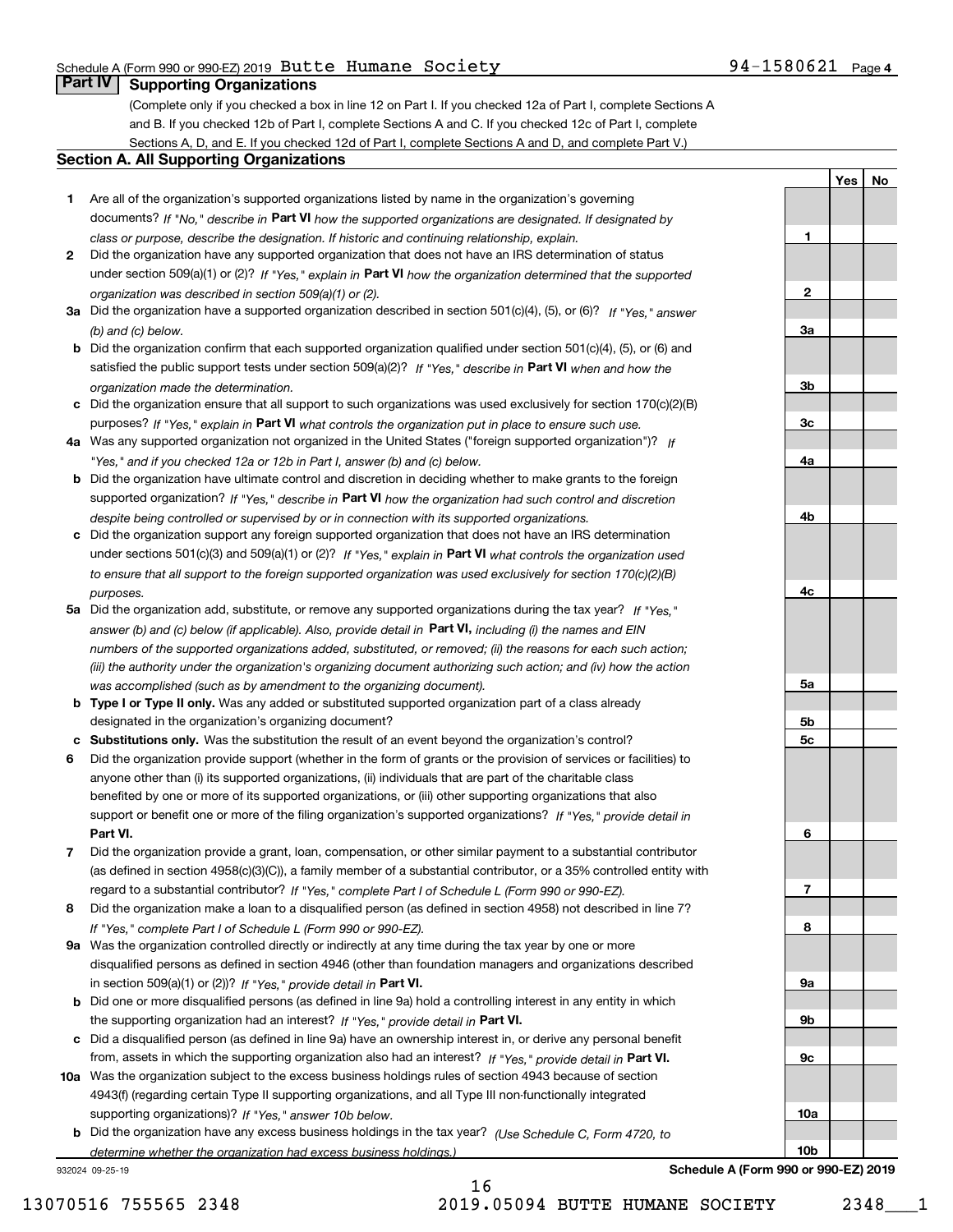**5** Schedule A (Form 990 or 990-EZ) 2019 Page Butte Humane Society 94-1580621 **Part IV** Supporting Organizations *(continued)* **Part IV Supporting Organizations** *<i>(continued)* **Part IV Part IV CONTINUES** 

|    |                                                                                                                                                                              |                 | Yes | No |
|----|------------------------------------------------------------------------------------------------------------------------------------------------------------------------------|-----------------|-----|----|
| 11 | Has the organization accepted a gift or contribution from any of the following persons?                                                                                      |                 |     |    |
|    | a A person who directly or indirectly controls, either alone or together with persons described in (b) and (c)                                                               |                 |     |    |
|    | below, the governing body of a supported organization?                                                                                                                       | 11a             |     |    |
|    | <b>b</b> A family member of a person described in (a) above?                                                                                                                 | 11 <sub>b</sub> |     |    |
|    |                                                                                                                                                                              |                 |     |    |
|    | c A 35% controlled entity of a person described in (a) or (b) above? If "Yes" to a, b, or c, provide detail in Part VI.<br><b>Section B. Type I Supporting Organizations</b> | 11c             |     |    |
|    |                                                                                                                                                                              |                 |     |    |
|    |                                                                                                                                                                              |                 | Yes | No |
| 1  | Did the directors, trustees, or membership of one or more supported organizations have the power to                                                                          |                 |     |    |
|    | regularly appoint or elect at least a majority of the organization's directors or trustees at all times during the                                                           |                 |     |    |
|    | tax year? If "No," describe in Part VI how the supported organization(s) effectively operated, supervised, or                                                                |                 |     |    |
|    | controlled the organization's activities. If the organization had more than one supported organization,                                                                      |                 |     |    |
|    | describe how the powers to appoint and/or remove directors or trustees were allocated among the supported                                                                    |                 |     |    |
|    | organizations and what conditions or restrictions, if any, applied to such powers during the tax year.                                                                       | 1               |     |    |
| 2  | Did the organization operate for the benefit of any supported organization other than the supported                                                                          |                 |     |    |
|    | organization(s) that operated, supervised, or controlled the supporting organization? If "Yes," explain in                                                                   |                 |     |    |
|    | Part VI how providing such benefit carried out the purposes of the supported organization(s) that operated,                                                                  |                 |     |    |
|    | supervised, or controlled the supporting organization.                                                                                                                       | $\mathbf{2}$    |     |    |
|    | <b>Section C. Type II Supporting Organizations</b>                                                                                                                           |                 |     |    |
|    |                                                                                                                                                                              |                 | Yes | No |
| 1  | Were a majority of the organization's directors or trustees during the tax year also a majority of the directors                                                             |                 |     |    |
|    | or trustees of each of the organization's supported organization(s)? If "No," describe in Part VI how control                                                                |                 |     |    |
|    |                                                                                                                                                                              |                 |     |    |
|    | or management of the supporting organization was vested in the same persons that controlled or managed                                                                       |                 |     |    |
|    | the supported organization(s).<br>Section D. All Type III Supporting Organizations                                                                                           | 1               |     |    |
|    |                                                                                                                                                                              |                 |     |    |
|    |                                                                                                                                                                              |                 | Yes | No |
| 1  | Did the organization provide to each of its supported organizations, by the last day of the fifth month of the                                                               |                 |     |    |
|    | organization's tax year, (i) a written notice describing the type and amount of support provided during the prior tax                                                        |                 |     |    |
|    | year, (ii) a copy of the Form 990 that was most recently filed as of the date of notification, and (iii) copies of the                                                       |                 |     |    |
|    | organization's governing documents in effect on the date of notification, to the extent not previously provided?                                                             | 1               |     |    |
| 2  | Were any of the organization's officers, directors, or trustees either (i) appointed or elected by the supported                                                             |                 |     |    |
|    | organization(s) or (ii) serving on the governing body of a supported organization? If "No," explain in Part VI how                                                           |                 |     |    |
|    | the organization maintained a close and continuous working relationship with the supported organization(s).                                                                  | $\mathbf{2}$    |     |    |
| 3  | By reason of the relationship described in (2), did the organization's supported organizations have a                                                                        |                 |     |    |
|    | significant voice in the organization's investment policies and in directing the use of the organization's                                                                   |                 |     |    |
|    | income or assets at all times during the tax year? If "Yes," describe in Part VI the role the organization's                                                                 |                 |     |    |
|    | supported organizations played in this regard.                                                                                                                               | 3               |     |    |
|    | Section E. Type III Functionally Integrated Supporting Organizations                                                                                                         |                 |     |    |
| 1  | Check the box next to the method that the organization used to satisfy the Integral Part Test during the year (see instructions).                                            |                 |     |    |
| a  | The organization satisfied the Activities Test. Complete line 2 below.                                                                                                       |                 |     |    |
| b  | The organization is the parent of each of its supported organizations. Complete line 3 below.                                                                                |                 |     |    |
| c  | The organization supported a governmental entity. Describe in Part VI how you supported a government entity (see instructions),                                              |                 |     |    |
| 2  | Activities Test. Answer (a) and (b) below.                                                                                                                                   |                 | Yes | No |
| a  | Did substantially all of the organization's activities during the tax year directly further the exempt purposes of                                                           |                 |     |    |
|    | the supported organization(s) to which the organization was responsive? If "Yes," then in Part VI identify                                                                   |                 |     |    |
|    |                                                                                                                                                                              |                 |     |    |
|    | those supported organizations and explain how these activities directly furthered their exempt purposes,                                                                     |                 |     |    |
|    | how the organization was responsive to those supported organizations, and how the organization determined                                                                    |                 |     |    |
|    | that these activities constituted substantially all of its activities.                                                                                                       | 2a              |     |    |
| b  | Did the activities described in (a) constitute activities that, but for the organization's involvement, one or more                                                          |                 |     |    |
|    | of the organization's supported organization(s) would have been engaged in? If "Yes," explain in Part VI the                                                                 |                 |     |    |
|    | reasons for the organization's position that its supported organization(s) would have engaged in these                                                                       |                 |     |    |
|    | activities but for the organization's involvement.                                                                                                                           | 2 <sub>b</sub>  |     |    |
| 3  | Parent of Supported Organizations. Answer (a) and (b) below.                                                                                                                 |                 |     |    |
|    | a Did the organization have the power to regularly appoint or elect a majority of the officers, directors, or                                                                |                 |     |    |
|    | trustees of each of the supported organizations? Provide details in Part VI.                                                                                                 | 3a              |     |    |
|    | <b>b</b> Did the organization exercise a substantial degree of direction over the policies, programs, and activities of each                                                 |                 |     |    |
|    | of its supported organizations? If "Yes," describe in Part VI the role played by the organization in this regard.                                                            | 3 <sub>b</sub>  |     |    |
|    | Schedule A (Form 990 or 990-EZ) 2019<br>932025 09-25-19                                                                                                                      |                 |     |    |

**Schedule A (Form 990 or 990-EZ) 2019**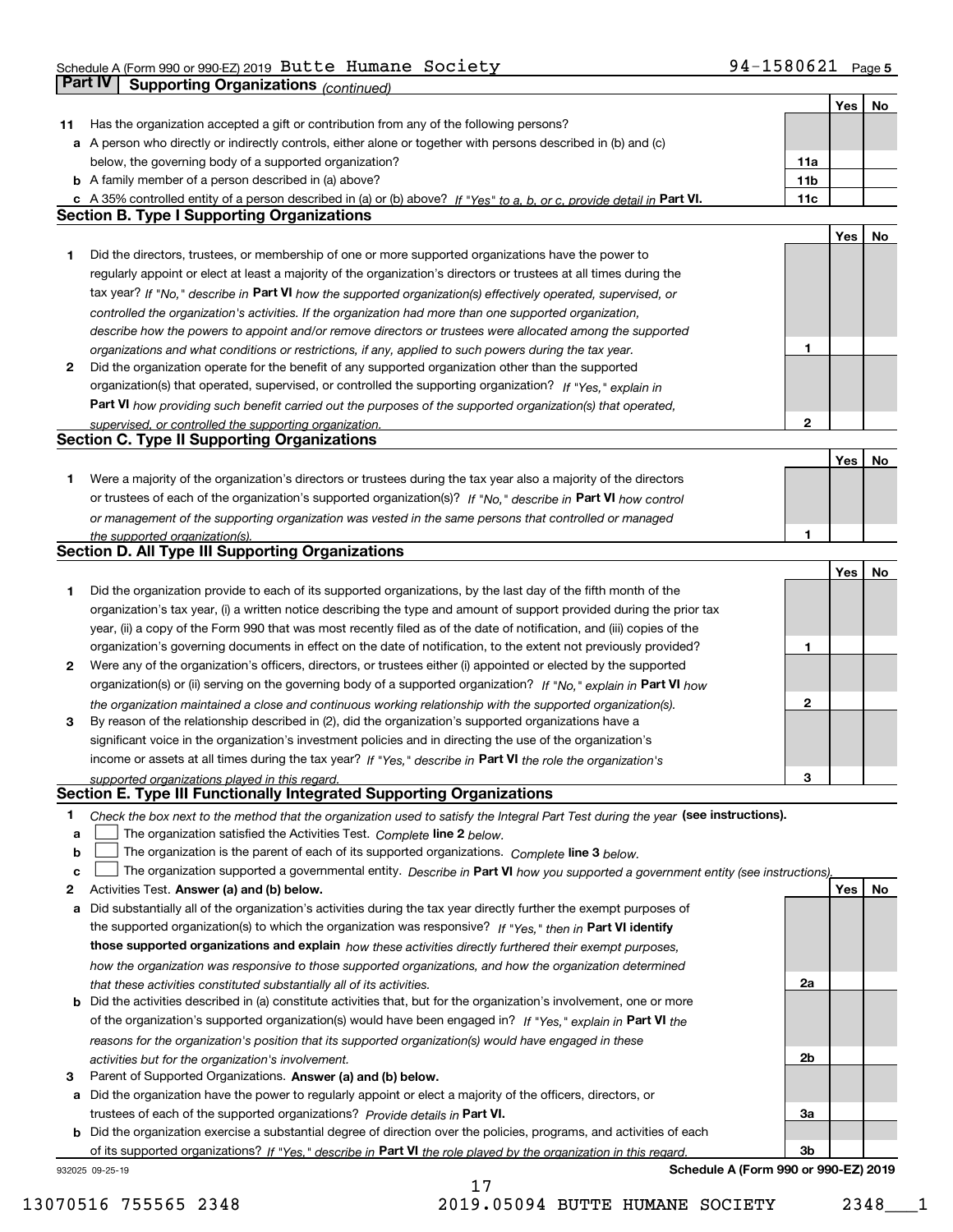|  | Schedule A (Form 990 or 990-EZ) 2019 Butte Humane Society |  |                                                                                       | $94 - 1580621$ Page 6 |  |
|--|-----------------------------------------------------------|--|---------------------------------------------------------------------------------------|-----------------------|--|
|  |                                                           |  | <b>Part V</b> Type III Non-Functionally Integrated 509(a)(3) Supporting Organizations |                       |  |

**1**

1 Check here if the organization satisfied the Integral Part Test as a qualifying trust on Nov. 20, 1970 (explain in Part VI). See instructions. All other Type III non-functionally integrated supporting organizations must complete Sections A through E.

|   | Section A - Adjusted Net Income                                                                                                   |                | (A) Prior Year | (B) Current Year<br>(optional) |
|---|-----------------------------------------------------------------------------------------------------------------------------------|----------------|----------------|--------------------------------|
| 1 | Net short-term capital gain                                                                                                       | 1              |                |                                |
| 2 | Recoveries of prior-year distributions                                                                                            | $\overline{2}$ |                |                                |
| 3 | Other gross income (see instructions)                                                                                             | 3              |                |                                |
| 4 | Add lines 1 through 3.                                                                                                            | 4              |                |                                |
| 5 | Depreciation and depletion                                                                                                        | 5              |                |                                |
| 6 | Portion of operating expenses paid or incurred for production or                                                                  |                |                |                                |
|   | collection of gross income or for management, conservation, or                                                                    |                |                |                                |
|   | maintenance of property held for production of income (see instructions)                                                          | 6              |                |                                |
| 7 | Other expenses (see instructions)                                                                                                 | 7              |                |                                |
| 8 | Adjusted Net Income (subtract lines 5, 6, and 7 from line 4)                                                                      | 8              |                |                                |
|   | <b>Section B - Minimum Asset Amount</b>                                                                                           |                | (A) Prior Year | (B) Current Year<br>(optional) |
| 1 | Aggregate fair market value of all non-exempt-use assets (see                                                                     |                |                |                                |
|   | instructions for short tax year or assets held for part of year):                                                                 |                |                |                                |
|   | a Average monthly value of securities                                                                                             | 1a             |                |                                |
|   | <b>b</b> Average monthly cash balances                                                                                            | 1b             |                |                                |
|   | c Fair market value of other non-exempt-use assets                                                                                | 1c             |                |                                |
|   | d Total (add lines 1a, 1b, and 1c)                                                                                                | 1d             |                |                                |
|   | e Discount claimed for blockage or other                                                                                          |                |                |                                |
|   | factors (explain in detail in Part VI):                                                                                           |                |                |                                |
| 2 | Acquisition indebtedness applicable to non-exempt-use assets                                                                      | $\mathbf 2$    |                |                                |
| 3 | Subtract line 2 from line 1d.                                                                                                     | 3              |                |                                |
| 4 | Cash deemed held for exempt use. Enter 1-1/2% of line 3 (for greater amount,                                                      |                |                |                                |
|   | see instructions)                                                                                                                 | 4              |                |                                |
| 5 | Net value of non-exempt-use assets (subtract line 4 from line 3)                                                                  | 5              |                |                                |
| 6 | Multiply line 5 by .035.                                                                                                          | 6              |                |                                |
| 7 | Recoveries of prior-year distributions                                                                                            | $\overline{7}$ |                |                                |
| 8 | Minimum Asset Amount (add line 7 to line 6)                                                                                       | 8              |                |                                |
|   | <b>Section C - Distributable Amount</b>                                                                                           |                |                | <b>Current Year</b>            |
| 1 | Adjusted net income for prior year (from Section A, line 8, Column A)                                                             | 1              |                |                                |
| 2 | Enter 85% of line 1                                                                                                               | $\overline{2}$ |                |                                |
| З | Minimum asset amount for prior year (from Section B, line 8, Column A)                                                            | 3              |                |                                |
| 4 | Enter greater of line 2 or line 3.                                                                                                | 4              |                |                                |
| 5 | Income tax imposed in prior year                                                                                                  | 5              |                |                                |
| 6 | <b>Distributable Amount.</b> Subtract line 5 from line 4, unless subject to                                                       |                |                |                                |
|   | emergency temporary reduction (see instructions).                                                                                 | 6              |                |                                |
| 7 | Check here if the current year is the organization's first as a non-functionally integrated Type III supporting organization (see |                |                |                                |

instructions).

**Schedule A (Form 990 or 990-EZ) 2019**

932026 09-25-19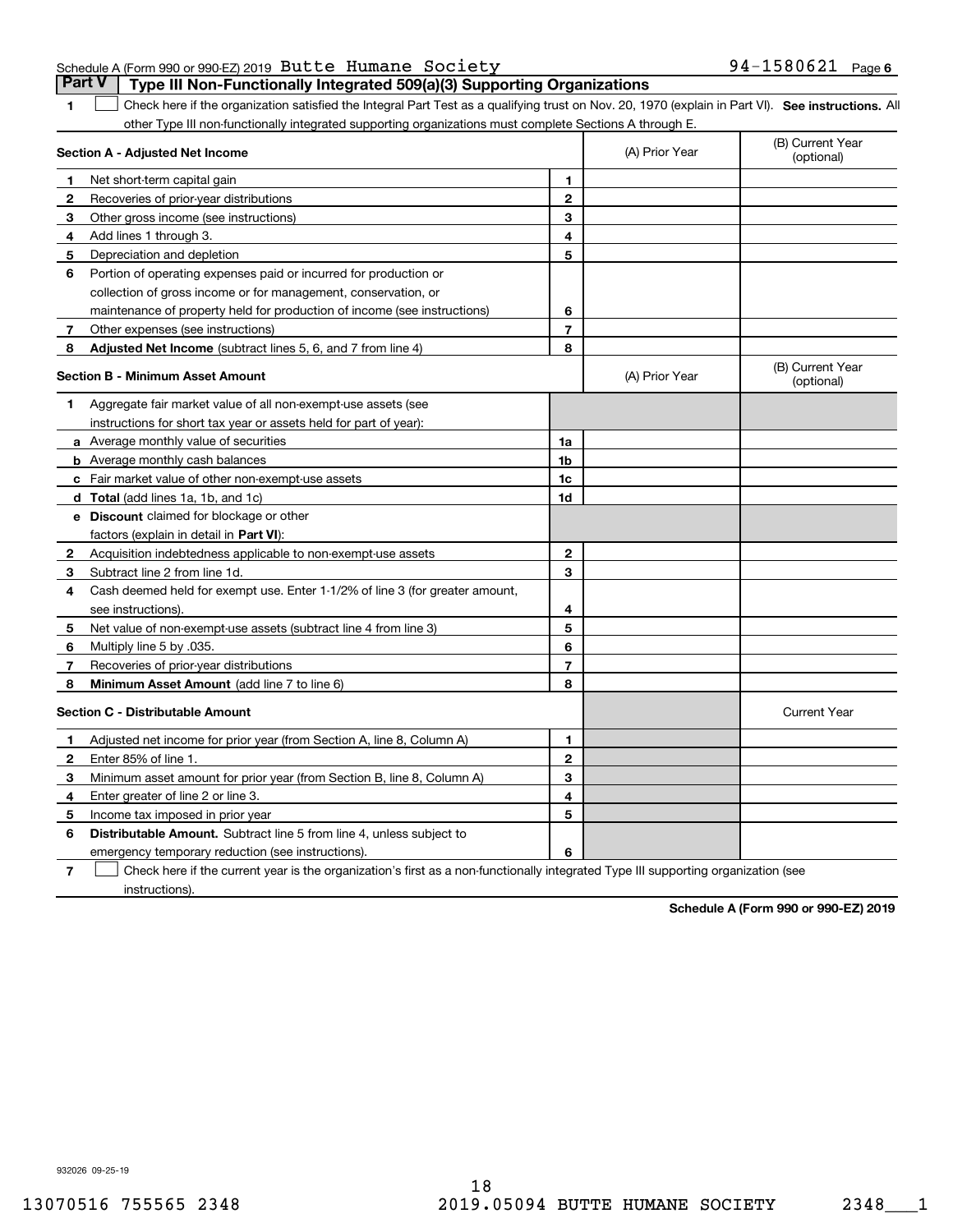| Part V | Type III Non-Functionally Integrated 509(a)(3) Supporting Organizations                    |                             | (continued)                           |                                         |
|--------|--------------------------------------------------------------------------------------------|-----------------------------|---------------------------------------|-----------------------------------------|
|        | <b>Section D - Distributions</b>                                                           |                             |                                       | <b>Current Year</b>                     |
| 1      | Amounts paid to supported organizations to accomplish exempt purposes                      |                             |                                       |                                         |
| 2      | Amounts paid to perform activity that directly furthers exempt purposes of supported       |                             |                                       |                                         |
|        | organizations, in excess of income from activity                                           |                             |                                       |                                         |
| з      | Administrative expenses paid to accomplish exempt purposes of supported organizations      |                             |                                       |                                         |
| 4      | Amounts paid to acquire exempt-use assets                                                  |                             |                                       |                                         |
| 5      | Qualified set-aside amounts (prior IRS approval required)                                  |                             |                                       |                                         |
| 6      | Other distributions (describe in Part VI). See instructions.                               |                             |                                       |                                         |
| 7      | <b>Total annual distributions.</b> Add lines 1 through 6.                                  |                             |                                       |                                         |
| 8      | Distributions to attentive supported organizations to which the organization is responsive |                             |                                       |                                         |
|        | (provide details in Part VI). See instructions.                                            |                             |                                       |                                         |
| 9      | Distributable amount for 2019 from Section C, line 6                                       |                             |                                       |                                         |
| 10     | Line 8 amount divided by line 9 amount                                                     |                             |                                       |                                         |
|        |                                                                                            | (i)                         | (iii)                                 | (iii)                                   |
|        | <b>Section E - Distribution Allocations</b> (see instructions)                             | <b>Excess Distributions</b> | <b>Underdistributions</b><br>Pre-2019 | <b>Distributable</b><br>Amount for 2019 |
| 1      | Distributable amount for 2019 from Section C, line 6                                       |                             |                                       |                                         |
| 2      | Underdistributions, if any, for years prior to 2019 (reason-                               |                             |                                       |                                         |
|        | able cause required- explain in <b>Part VI</b> ). See instructions.                        |                             |                                       |                                         |
| з      | Excess distributions carryover, if any, to 2019                                            |                             |                                       |                                         |
|        | <b>a</b> From 2014                                                                         |                             |                                       |                                         |
|        | <b>b</b> From 2015                                                                         |                             |                                       |                                         |
|        | $c$ From 2016                                                                              |                             |                                       |                                         |
|        | d From 2017                                                                                |                             |                                       |                                         |
|        | e From 2018                                                                                |                             |                                       |                                         |
|        | Total of lines 3a through e                                                                |                             |                                       |                                         |
|        | <b>g</b> Applied to underdistributions of prior years                                      |                             |                                       |                                         |
|        | <b>h</b> Applied to 2019 distributable amount                                              |                             |                                       |                                         |
|        | Carryover from 2014 not applied (see instructions)                                         |                             |                                       |                                         |
|        | Remainder. Subtract lines 3g, 3h, and 3i from 3f.                                          |                             |                                       |                                         |
| 4      | Distributions for 2019 from Section D,                                                     |                             |                                       |                                         |
|        | line $7:$                                                                                  |                             |                                       |                                         |
|        | <b>a</b> Applied to underdistributions of prior years                                      |                             |                                       |                                         |
|        | <b>b</b> Applied to 2019 distributable amount                                              |                             |                                       |                                         |
| c      | Remainder. Subtract lines 4a and 4b from 4.                                                |                             |                                       |                                         |
| 5      | Remaining underdistributions for years prior to 2019, if                                   |                             |                                       |                                         |
|        | any. Subtract lines 3g and 4a from line 2. For result greater                              |                             |                                       |                                         |
|        | than zero, explain in Part VI. See instructions.                                           |                             |                                       |                                         |
| 6      | Remaining underdistributions for 2019. Subtract lines 3h                                   |                             |                                       |                                         |
|        | and 4b from line 1. For result greater than zero, explain in                               |                             |                                       |                                         |
|        | Part VI. See instructions.                                                                 |                             |                                       |                                         |
| 7      | Excess distributions carryover to 2020. Add lines 3j                                       |                             |                                       |                                         |
|        | and 4c.                                                                                    |                             |                                       |                                         |
| 8      | Breakdown of line 7:                                                                       |                             |                                       |                                         |
|        | a Excess from 2015                                                                         |                             |                                       |                                         |
|        | <b>b</b> Excess from 2016                                                                  |                             |                                       |                                         |
|        | c Excess from 2017                                                                         |                             |                                       |                                         |
|        | d Excess from 2018                                                                         |                             |                                       |                                         |
|        | e Excess from 2019                                                                         |                             |                                       |                                         |
|        |                                                                                            |                             |                                       |                                         |

**Schedule A (Form 990 or 990-EZ) 2019**

932027 09-25-19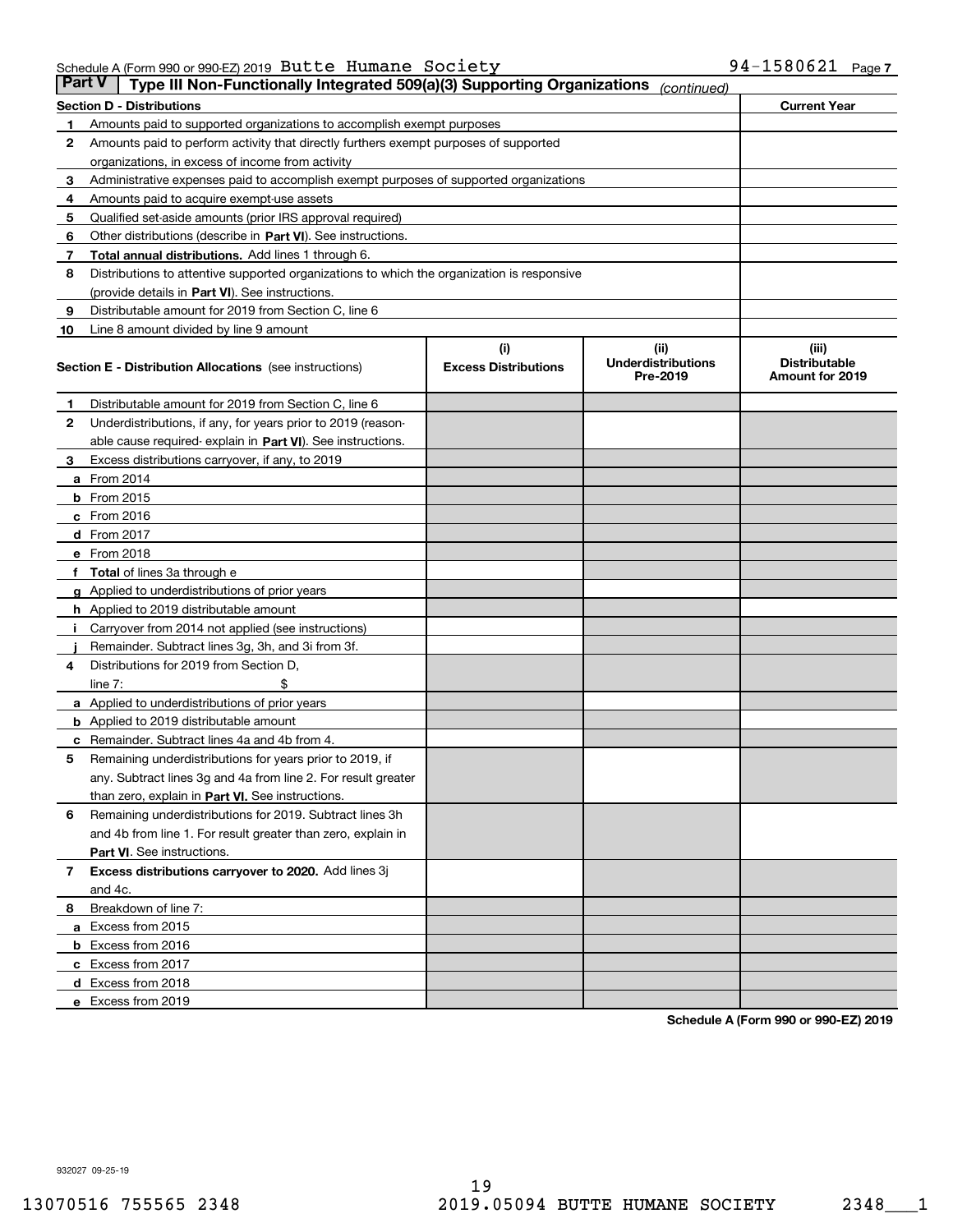| Schedule A (Form 990 or 990-EZ) 2019 $\,$ Butte $\,$ Humane $\,$ Society $\,$ |  |  |  |  |  | $94 - 1580621$ Page 8 |  |
|-------------------------------------------------------------------------------|--|--|--|--|--|-----------------------|--|
| $Part M \sim$ Cupplemental Information $-$                                    |  |  |  |  |  |                       |  |

| Part VI         | Supplemental Information. Provide the explanations required by Part II, line 10; Part II, line 17a or 17b; Part III, line 12;<br>Part IV, Section A, lines 1, 2, 3b, 3c, 4b, 4c, 5a, 6, 9a, 9b, 9c, 11a, 11b, and 11c; Part IV, Section B, lines 1 and 2; Part IV, Section C,<br>line 1; Part IV, Section D, lines 2 and 3; Part IV, Section E, lines 1c, 2a, 2b, 3a, and 3b; Part V, line 1; Part V, Section B, line 1e; Part V,<br>Section D, lines 5, 6, and 8; and Part V, Section E, lines 2, 5, and 6. Also complete this part for any additional information.<br>(See instructions.) |    |                                      |
|-----------------|---------------------------------------------------------------------------------------------------------------------------------------------------------------------------------------------------------------------------------------------------------------------------------------------------------------------------------------------------------------------------------------------------------------------------------------------------------------------------------------------------------------------------------------------------------------------------------------------|----|--------------------------------------|
|                 |                                                                                                                                                                                                                                                                                                                                                                                                                                                                                                                                                                                             |    |                                      |
|                 |                                                                                                                                                                                                                                                                                                                                                                                                                                                                                                                                                                                             |    |                                      |
|                 |                                                                                                                                                                                                                                                                                                                                                                                                                                                                                                                                                                                             |    |                                      |
|                 |                                                                                                                                                                                                                                                                                                                                                                                                                                                                                                                                                                                             |    |                                      |
|                 |                                                                                                                                                                                                                                                                                                                                                                                                                                                                                                                                                                                             |    |                                      |
|                 |                                                                                                                                                                                                                                                                                                                                                                                                                                                                                                                                                                                             |    |                                      |
|                 |                                                                                                                                                                                                                                                                                                                                                                                                                                                                                                                                                                                             |    |                                      |
|                 |                                                                                                                                                                                                                                                                                                                                                                                                                                                                                                                                                                                             |    |                                      |
|                 |                                                                                                                                                                                                                                                                                                                                                                                                                                                                                                                                                                                             |    |                                      |
|                 |                                                                                                                                                                                                                                                                                                                                                                                                                                                                                                                                                                                             |    |                                      |
|                 |                                                                                                                                                                                                                                                                                                                                                                                                                                                                                                                                                                                             |    |                                      |
|                 |                                                                                                                                                                                                                                                                                                                                                                                                                                                                                                                                                                                             |    |                                      |
|                 |                                                                                                                                                                                                                                                                                                                                                                                                                                                                                                                                                                                             |    |                                      |
|                 |                                                                                                                                                                                                                                                                                                                                                                                                                                                                                                                                                                                             |    |                                      |
|                 |                                                                                                                                                                                                                                                                                                                                                                                                                                                                                                                                                                                             |    |                                      |
|                 |                                                                                                                                                                                                                                                                                                                                                                                                                                                                                                                                                                                             |    |                                      |
|                 |                                                                                                                                                                                                                                                                                                                                                                                                                                                                                                                                                                                             |    |                                      |
|                 |                                                                                                                                                                                                                                                                                                                                                                                                                                                                                                                                                                                             |    |                                      |
|                 |                                                                                                                                                                                                                                                                                                                                                                                                                                                                                                                                                                                             |    |                                      |
|                 |                                                                                                                                                                                                                                                                                                                                                                                                                                                                                                                                                                                             |    |                                      |
|                 |                                                                                                                                                                                                                                                                                                                                                                                                                                                                                                                                                                                             |    |                                      |
|                 |                                                                                                                                                                                                                                                                                                                                                                                                                                                                                                                                                                                             |    |                                      |
|                 |                                                                                                                                                                                                                                                                                                                                                                                                                                                                                                                                                                                             |    |                                      |
|                 |                                                                                                                                                                                                                                                                                                                                                                                                                                                                                                                                                                                             |    |                                      |
|                 |                                                                                                                                                                                                                                                                                                                                                                                                                                                                                                                                                                                             |    |                                      |
|                 |                                                                                                                                                                                                                                                                                                                                                                                                                                                                                                                                                                                             |    |                                      |
|                 |                                                                                                                                                                                                                                                                                                                                                                                                                                                                                                                                                                                             |    |                                      |
|                 |                                                                                                                                                                                                                                                                                                                                                                                                                                                                                                                                                                                             |    |                                      |
|                 |                                                                                                                                                                                                                                                                                                                                                                                                                                                                                                                                                                                             |    |                                      |
|                 |                                                                                                                                                                                                                                                                                                                                                                                                                                                                                                                                                                                             |    |                                      |
|                 |                                                                                                                                                                                                                                                                                                                                                                                                                                                                                                                                                                                             |    |                                      |
|                 |                                                                                                                                                                                                                                                                                                                                                                                                                                                                                                                                                                                             |    |                                      |
|                 |                                                                                                                                                                                                                                                                                                                                                                                                                                                                                                                                                                                             |    |                                      |
|                 |                                                                                                                                                                                                                                                                                                                                                                                                                                                                                                                                                                                             |    |                                      |
|                 |                                                                                                                                                                                                                                                                                                                                                                                                                                                                                                                                                                                             |    |                                      |
| 932028 09-25-19 |                                                                                                                                                                                                                                                                                                                                                                                                                                                                                                                                                                                             | 20 | Schedule A (Form 990 or 990-EZ) 2019 |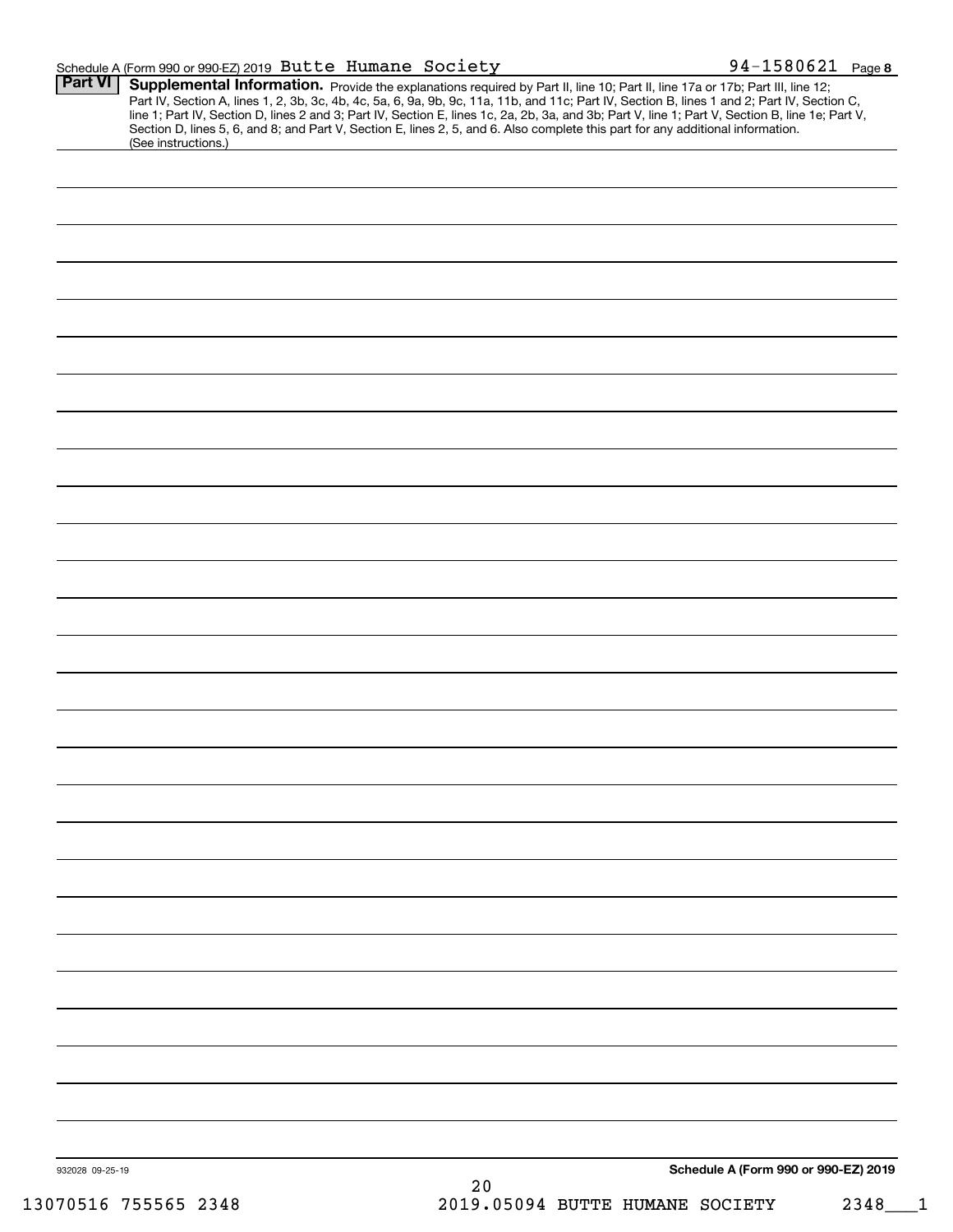Department of the Treasury Internal Revenue Service **(Form 990, 990-EZ, or 990-PF)** Name of the organization

# **Schedule B Schedule of Contributors**

**| Attach to Form 990, Form 990-EZ, or Form 990-PF. | Go to www.irs.gov/Form990 for the latest information.** OMB No. 1545-0047

# **2019**

**Employer identification number**

94-1580621

|  | Butte Humane Society |
|--|----------------------|
|  |                      |

| <b>Organization type (check one):</b> |                                                                                    |  |  |  |
|---------------------------------------|------------------------------------------------------------------------------------|--|--|--|
| Filers of:                            | Section:                                                                           |  |  |  |
| Form 990 or 990-EZ                    | $ \mathbf{X} $ 501(c)( 3) (enter number) organization                              |  |  |  |
|                                       | $4947(a)(1)$ nonexempt charitable trust <b>not</b> treated as a private foundation |  |  |  |
|                                       | 527 political organization                                                         |  |  |  |
| Form 990-PF                           | 501(c)(3) exempt private foundation                                                |  |  |  |
|                                       | 4947(a)(1) nonexempt charitable trust treated as a private foundation              |  |  |  |
|                                       | 501(c)(3) taxable private foundation                                               |  |  |  |

Check if your organization is covered by the **General Rule** or a **Special Rule. Note:**  Only a section 501(c)(7), (8), or (10) organization can check boxes for both the General Rule and a Special Rule. See instructions.

### **General Rule**

 $\mathcal{L}^{\text{max}}$ 

For an organization filing Form 990, 990-EZ, or 990-PF that received, during the year, contributions totaling \$5,000 or more (in money or property) from any one contributor. Complete Parts I and II. See instructions for determining a contributor's total contributions.

### **Special Rules**

any one contributor, during the year, total contributions of the greater of  $\,$  (1) \$5,000; or **(2)** 2% of the amount on (i) Form 990, Part VIII, line 1h;  $\boxed{\textbf{X}}$  For an organization described in section 501(c)(3) filing Form 990 or 990-EZ that met the 33 1/3% support test of the regulations under sections 509(a)(1) and 170(b)(1)(A)(vi), that checked Schedule A (Form 990 or 990-EZ), Part II, line 13, 16a, or 16b, and that received from or (ii) Form 990-EZ, line 1. Complete Parts I and II.

year, total contributions of more than \$1,000 *exclusively* for religious, charitable, scientific, literary, or educational purposes, or for the For an organization described in section 501(c)(7), (8), or (10) filing Form 990 or 990-EZ that received from any one contributor, during the prevention of cruelty to children or animals. Complete Parts I, II, and III.  $\mathcal{L}^{\text{max}}$ 

purpose. Don't complete any of the parts unless the **General Rule** applies to this organization because it received *nonexclusively* year, contributions <sub>exclusively</sub> for religious, charitable, etc., purposes, but no such contributions totaled more than \$1,000. If this box is checked, enter here the total contributions that were received during the year for an  $\;$ exclusively religious, charitable, etc., For an organization described in section 501(c)(7), (8), or (10) filing Form 990 or 990-EZ that received from any one contributor, during the religious, charitable, etc., contributions totaling \$5,000 or more during the year  $\Box$ — $\Box$   $\Box$  $\mathcal{L}^{\text{max}}$ 

**Caution:**  An organization that isn't covered by the General Rule and/or the Special Rules doesn't file Schedule B (Form 990, 990-EZ, or 990-PF),  **must** but it answer "No" on Part IV, line 2, of its Form 990; or check the box on line H of its Form 990-EZ or on its Form 990-PF, Part I, line 2, to certify that it doesn't meet the filing requirements of Schedule B (Form 990, 990-EZ, or 990-PF).

**For Paperwork Reduction Act Notice, see the instructions for Form 990, 990-EZ, or 990-PF. Schedule B (Form 990, 990-EZ, or 990-PF) (2019)** LHA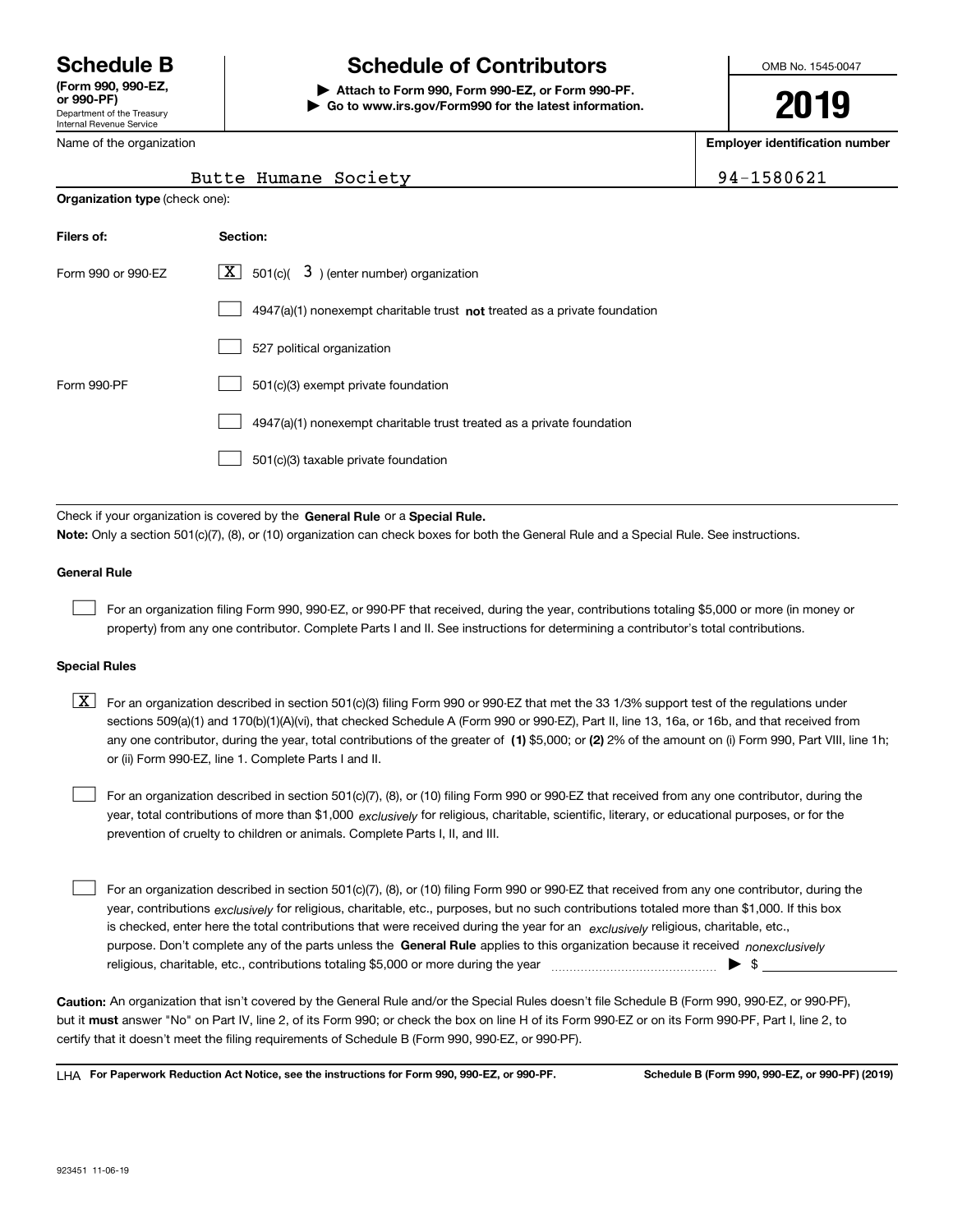|                |                                                        |                                                                                                        | <b>Supplemental Financial Statements</b>                                                                                                       |    | OMB No. 1545-0047                                   |
|----------------|--------------------------------------------------------|--------------------------------------------------------------------------------------------------------|------------------------------------------------------------------------------------------------------------------------------------------------|----|-----------------------------------------------------|
|                | <b>SCHEDULE D</b><br>(Form 990)                        |                                                                                                        | Complete if the organization answered "Yes" on Form 990,                                                                                       |    |                                                     |
|                |                                                        |                                                                                                        | Part IV, line 6, 7, 8, 9, 10, 11a, 11b, 11c, 11d, 11e, 11f, 12a, or 12b.                                                                       |    | <b>Open to Public</b>                               |
|                | Department of the Treasury<br>Internal Revenue Service |                                                                                                        | Attach to Form 990.<br>Go to www.irs.gov/Form990 for instructions and the latest information.                                                  |    | Inspection                                          |
|                | Name of the organization                               | Butte Humane Society                                                                                   |                                                                                                                                                |    | <b>Employer identification number</b><br>94-1580621 |
| Part I         |                                                        |                                                                                                        | Organizations Maintaining Donor Advised Funds or Other Similar Funds or Accounts. Complete if the                                              |    |                                                     |
|                |                                                        | organization answered "Yes" on Form 990, Part IV, line 6.                                              |                                                                                                                                                |    |                                                     |
|                |                                                        |                                                                                                        | (a) Donor advised funds                                                                                                                        |    | (b) Funds and other accounts                        |
| 1              |                                                        |                                                                                                        |                                                                                                                                                |    |                                                     |
| 2              |                                                        | Aggregate value of contributions to (during year)                                                      |                                                                                                                                                |    |                                                     |
| з              |                                                        |                                                                                                        |                                                                                                                                                |    |                                                     |
| 4              |                                                        |                                                                                                        |                                                                                                                                                |    |                                                     |
| 5              |                                                        |                                                                                                        | Did the organization inform all donors and donor advisors in writing that the assets held in donor advised funds                               |    |                                                     |
|                |                                                        |                                                                                                        |                                                                                                                                                |    | Yes<br>No                                           |
| 6              |                                                        |                                                                                                        | Did the organization inform all grantees, donors, and donor advisors in writing that grant funds can be used only                              |    |                                                     |
|                |                                                        |                                                                                                        | for charitable purposes and not for the benefit of the donor or donor advisor, or for any other purpose conferring                             |    |                                                     |
|                | impermissible private benefit?                         |                                                                                                        |                                                                                                                                                |    | Yes<br>No                                           |
| <b>Part II</b> |                                                        |                                                                                                        | Conservation Easements. Complete if the organization answered "Yes" on Form 990, Part IV, line 7.                                              |    |                                                     |
| 1.             |                                                        | Purpose(s) of conservation easements held by the organization (check all that apply).                  |                                                                                                                                                |    |                                                     |
|                |                                                        | Preservation of land for public use (for example, recreation or education)                             | Preservation of a historically important land area                                                                                             |    |                                                     |
|                |                                                        | Protection of natural habitat                                                                          | Preservation of a certified historic structure                                                                                                 |    |                                                     |
|                |                                                        | Preservation of open space                                                                             |                                                                                                                                                |    |                                                     |
| 2              |                                                        |                                                                                                        | Complete lines 2a through 2d if the organization held a qualified conservation contribution in the form of a conservation easement on the last |    |                                                     |
|                | day of the tax year.                                   |                                                                                                        |                                                                                                                                                |    | Held at the End of the Tax Year                     |
| а              |                                                        | Total number of conservation easements                                                                 |                                                                                                                                                | 2a |                                                     |
| b              |                                                        | Total acreage restricted by conservation easements                                                     |                                                                                                                                                | 2b |                                                     |
| с              |                                                        |                                                                                                        | Number of conservation easements on a certified historic structure included in (a) manufacture of conservation                                 | 2c |                                                     |
| d              |                                                        |                                                                                                        | Number of conservation easements included in (c) acquired after 7/25/06, and not on a historic structure                                       |    |                                                     |
|                |                                                        |                                                                                                        |                                                                                                                                                | 2d |                                                     |
| З              |                                                        |                                                                                                        | Number of conservation easements modified, transferred, released, extinguished, or terminated by the organization during the tax               |    |                                                     |
|                | $year \triangleright$                                  |                                                                                                        |                                                                                                                                                |    |                                                     |
|                |                                                        | Number of states where property subject to conservation easement is located >                          |                                                                                                                                                |    |                                                     |
| 5              |                                                        | Does the organization have a written policy regarding the periodic monitoring, inspection, handling of |                                                                                                                                                |    |                                                     |
|                |                                                        | violations, and enforcement of the conservation easements it holds?                                    |                                                                                                                                                |    | Yes<br>No                                           |
| 6              |                                                        |                                                                                                        | Staff and volunteer hours devoted to monitoring, inspecting, handling of violations, and enforcing conservation easements during the year      |    |                                                     |
|                |                                                        |                                                                                                        |                                                                                                                                                |    |                                                     |
| 7              |                                                        |                                                                                                        | Amount of expenses incurred in monitoring, inspecting, handling of violations, and enforcing conservation easements during the year            |    |                                                     |
|                | $\blacktriangleright$ \$                               |                                                                                                        |                                                                                                                                                |    |                                                     |
| 8              |                                                        |                                                                                                        | Does each conservation easement reported on line 2(d) above satisfy the requirements of section 170(h)(4)(B)(i)                                |    |                                                     |
|                |                                                        |                                                                                                        |                                                                                                                                                |    | Yes<br>No                                           |
| 9              |                                                        |                                                                                                        | In Part XIII, describe how the organization reports conservation easements in its revenue and expense statement and                            |    |                                                     |
|                |                                                        |                                                                                                        | balance sheet, and include, if applicable, the text of the footnote to the organization's financial statements that describes the              |    |                                                     |
|                |                                                        | organization's accounting for conservation easements.                                                  |                                                                                                                                                |    |                                                     |
|                | Part III                                               |                                                                                                        | Organizations Maintaining Collections of Art, Historical Treasures, or Other Similar Assets.                                                   |    |                                                     |
|                |                                                        | Complete if the organization answered "Yes" on Form 990, Part IV, line 8.                              |                                                                                                                                                |    |                                                     |
|                |                                                        |                                                                                                        | 1a If the organization elected, as permitted under FASB ASC 958, not to report in its revenue statement and balance sheet works                |    |                                                     |
|                |                                                        |                                                                                                        | of art, historical treasures, or other similar assets held for public exhibition, education, or research in furtherance of public              |    |                                                     |

| or art, motorical treasures, or other similar assets held for public exhibition, caucation, or research in idit |
|-----------------------------------------------------------------------------------------------------------------|
| service, provide in Part XIII the text of the footnote to its financial statements that describes these items.  |

| <b>b</b> If the organization elected, as permitted under FASB ASC 958, to report in its revenue statement and balance sheet works of    |                         |  |
|-----------------------------------------------------------------------------------------------------------------------------------------|-------------------------|--|
| art, historical treasures, or other similar assets held for public exhibition, education, or research in furtherance of public service, |                         |  |
| provide the following amounts relating to these items:                                                                                  |                         |  |
| Revenue included on Form 990, Part VIII, line 1<br>(i)                                                                                  | $\blacktriangleright$ s |  |

|   | <b>III</b> Revenue included Off Form 350, Fall VIII, line T                                                                  |                            |
|---|------------------------------------------------------------------------------------------------------------------------------|----------------------------|
|   | (ii) Assets included in Form 990, Part X                                                                                     |                            |
| 2 | If the organization received or held works of art, historical treasures, or other similar assets for financial gain, provide |                            |
|   | the following amounts required to be reported under FASB ASC 958 relating to these items:                                    |                            |
|   | a Revenue included on Form 990, Part VIII, line 1                                                                            |                            |
|   |                                                                                                                              |                            |
|   | LHA For Paperwork Reduction Act Notice, see the Instructions for Form 990.                                                   | Schedule D (Form 990) 2019 |
|   | 932051 10-02-19                                                                                                              |                            |

| 25 |             |  |
|----|-------------|--|
| Q  | <b>OEOO</b> |  |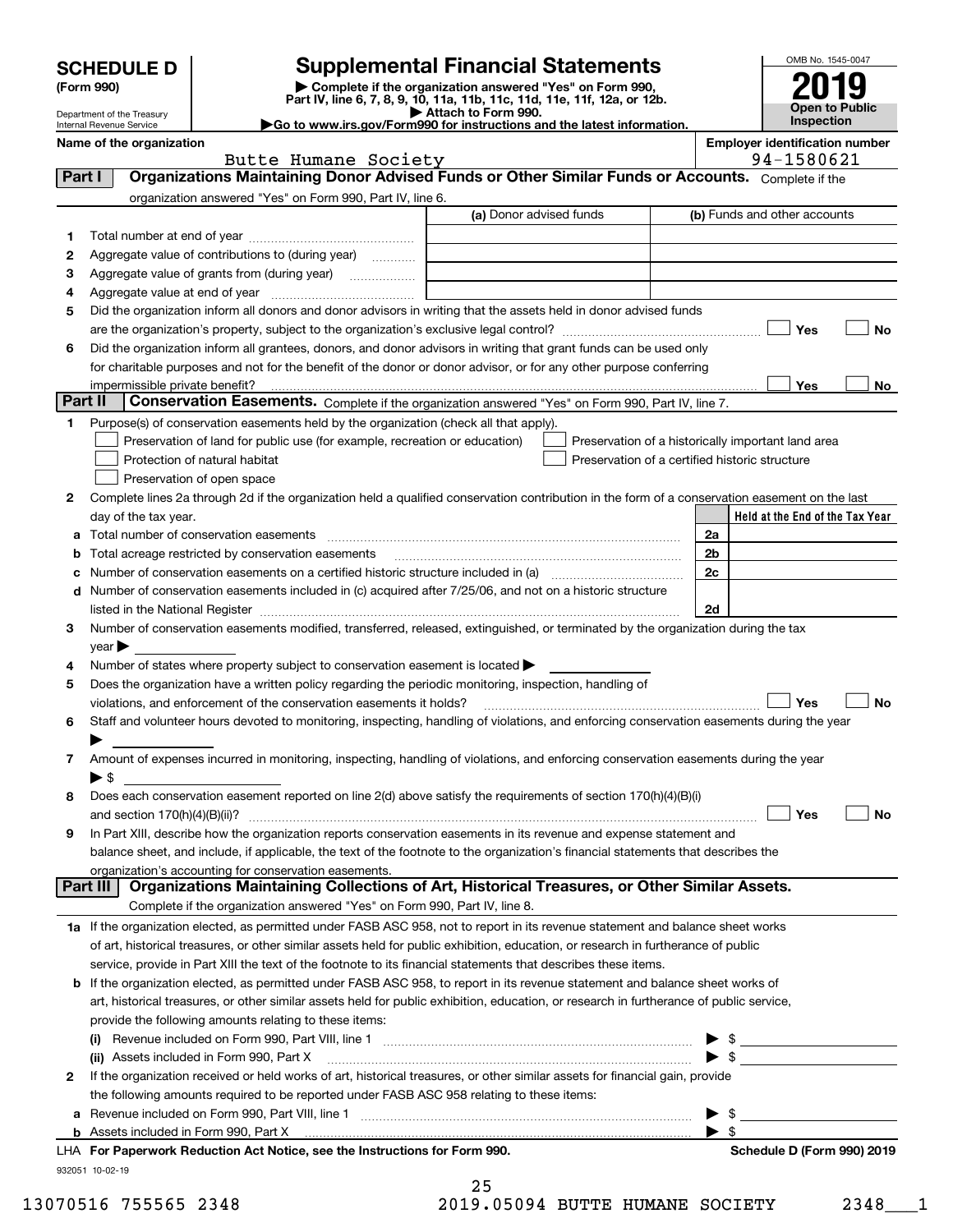|        | Schedule D (Form 990) 2019                                                                                                                                                                                                     | Butte Humane Society                    |   |                |                                                                                                                                                                                                                               |                                 | 94-1580621 |                | Page 2     |
|--------|--------------------------------------------------------------------------------------------------------------------------------------------------------------------------------------------------------------------------------|-----------------------------------------|---|----------------|-------------------------------------------------------------------------------------------------------------------------------------------------------------------------------------------------------------------------------|---------------------------------|------------|----------------|------------|
|        | Part III<br>Organizations Maintaining Collections of Art, Historical Treasures, or Other Similar Assets (continued)                                                                                                            |                                         |   |                |                                                                                                                                                                                                                               |                                 |            |                |            |
| 3      | Using the organization's acquisition, accession, and other records, check any of the following that make significant use of its                                                                                                |                                         |   |                |                                                                                                                                                                                                                               |                                 |            |                |            |
|        | collection items (check all that apply):                                                                                                                                                                                       |                                         |   |                |                                                                                                                                                                                                                               |                                 |            |                |            |
| a      | Public exhibition                                                                                                                                                                                                              |                                         |   |                | Loan or exchange program                                                                                                                                                                                                      |                                 |            |                |            |
| b      | Scholarly research                                                                                                                                                                                                             |                                         |   |                | Other and the contract of the contract of the contract of the contract of the contract of the contract of the contract of the contract of the contract of the contract of the contract of the contract of the contract of the |                                 |            |                |            |
| с      | Preservation for future generations                                                                                                                                                                                            |                                         |   |                |                                                                                                                                                                                                                               |                                 |            |                |            |
| 4      | Provide a description of the organization's collections and explain how they further the organization's exempt purpose in Part XIII.                                                                                           |                                         |   |                |                                                                                                                                                                                                                               |                                 |            |                |            |
| 5      | During the year, did the organization solicit or receive donations of art, historical treasures, or other similar assets                                                                                                       |                                         |   |                |                                                                                                                                                                                                                               |                                 |            |                |            |
|        | to be sold to raise funds rather than to be maintained as part of the organization's collection?<br><b>Part IV</b>                                                                                                             |                                         |   |                |                                                                                                                                                                                                                               | . <u>.</u>                      |            | <b>Yes</b>     | No         |
|        | Escrow and Custodial Arrangements. Complete if the organization answered "Yes" on Form 990, Part IV, line 9, or<br>reported an amount on Form 990, Part X, line 21.                                                            |                                         |   |                |                                                                                                                                                                                                                               |                                 |            |                |            |
|        | 1a Is the organization an agent, trustee, custodian or other intermediary for contributions or other assets not included                                                                                                       |                                         |   |                |                                                                                                                                                                                                                               |                                 |            |                |            |
|        | on Form 990, Part X? [11] matter contracts and contracts and contracts are contracted as a form 990, Part X?                                                                                                                   |                                         |   |                |                                                                                                                                                                                                                               |                                 |            | Yes            | No         |
|        | <b>b</b> If "Yes," explain the arrangement in Part XIII and complete the following table:                                                                                                                                      |                                         |   |                |                                                                                                                                                                                                                               |                                 |            |                |            |
|        |                                                                                                                                                                                                                                |                                         |   |                |                                                                                                                                                                                                                               |                                 |            | Amount         |            |
| c      | Beginning balance <u>www.maren.communication.communication.communication.communication.com</u>                                                                                                                                 |                                         |   |                |                                                                                                                                                                                                                               | 1c                              |            |                |            |
|        |                                                                                                                                                                                                                                |                                         |   |                |                                                                                                                                                                                                                               | 1d                              |            |                |            |
|        | e Distributions during the year manufactured and continuum and contact the year manufactured and contact the year manufactured and contact the year manufactured and contact the year manufactured and contact the year manufa |                                         |   |                |                                                                                                                                                                                                                               | 1e                              |            |                |            |
|        |                                                                                                                                                                                                                                |                                         |   |                |                                                                                                                                                                                                                               | 1f                              |            |                |            |
|        | 2a Did the organization include an amount on Form 990, Part X, line 21, for escrow or custodial account liability?                                                                                                             |                                         |   |                |                                                                                                                                                                                                                               |                                 | .          | Yes            | No         |
|        | <b>b</b> If "Yes," explain the arrangement in Part XIII. Check here if the explanation has been provided on Part XIII                                                                                                          |                                         |   |                |                                                                                                                                                                                                                               |                                 |            |                |            |
| Part V | Endowment Funds. Complete if the organization answered "Yes" on Form 990, Part IV, line 10.                                                                                                                                    |                                         |   |                |                                                                                                                                                                                                                               |                                 |            |                |            |
|        |                                                                                                                                                                                                                                | (a) Current year                        |   | (b) Prior year | (c) Two years back $\vert$ (d) Three years back $\vert$ (e) Four years back                                                                                                                                                   |                                 |            |                |            |
|        | 1a Beginning of year balance                                                                                                                                                                                                   |                                         |   |                |                                                                                                                                                                                                                               |                                 |            |                |            |
| b      |                                                                                                                                                                                                                                |                                         |   |                |                                                                                                                                                                                                                               |                                 |            |                |            |
|        | Net investment earnings, gains, and losses                                                                                                                                                                                     |                                         |   |                |                                                                                                                                                                                                                               |                                 |            |                |            |
|        |                                                                                                                                                                                                                                |                                         |   |                |                                                                                                                                                                                                                               |                                 |            |                |            |
|        | e Other expenditures for facilities                                                                                                                                                                                            |                                         |   |                |                                                                                                                                                                                                                               |                                 |            |                |            |
|        | and programs                                                                                                                                                                                                                   |                                         |   |                |                                                                                                                                                                                                                               |                                 |            |                |            |
|        | f Administrative expenses                                                                                                                                                                                                      |                                         |   |                |                                                                                                                                                                                                                               |                                 |            |                |            |
| g      | End of year balance <i>manually contained</i>                                                                                                                                                                                  |                                         |   |                |                                                                                                                                                                                                                               |                                 |            |                |            |
| 2      | Provide the estimated percentage of the current year end balance (line 1g, column (a)) held as:                                                                                                                                |                                         |   |                |                                                                                                                                                                                                                               |                                 |            |                |            |
| а      | Board designated or quasi-endowment<br>Permanent endowment >                                                                                                                                                                   |                                         | % |                |                                                                                                                                                                                                                               |                                 |            |                |            |
| b      | <b>c</b> Term endowment $\blacktriangleright$                                                                                                                                                                                  | %<br>%                                  |   |                |                                                                                                                                                                                                                               |                                 |            |                |            |
|        | The percentages on lines 2a, 2b, and 2c should equal 100%.                                                                                                                                                                     |                                         |   |                |                                                                                                                                                                                                                               |                                 |            |                |            |
|        | 3a Are there endowment funds not in the possession of the organization that are held and administered for the organization                                                                                                     |                                         |   |                |                                                                                                                                                                                                                               |                                 |            |                |            |
|        | by:                                                                                                                                                                                                                            |                                         |   |                |                                                                                                                                                                                                                               |                                 |            |                | Yes<br>No. |
|        | (i)                                                                                                                                                                                                                            |                                         |   |                |                                                                                                                                                                                                                               |                                 |            | 3a(i)          |            |
|        |                                                                                                                                                                                                                                |                                         |   |                |                                                                                                                                                                                                                               |                                 |            | 3a(ii)         |            |
|        |                                                                                                                                                                                                                                |                                         |   |                |                                                                                                                                                                                                                               |                                 |            | 3b             |            |
|        | Describe in Part XIII the intended uses of the organization's endowment funds.                                                                                                                                                 |                                         |   |                |                                                                                                                                                                                                                               |                                 |            |                |            |
|        | Land, Buildings, and Equipment.<br><b>Part VI</b>                                                                                                                                                                              |                                         |   |                |                                                                                                                                                                                                                               |                                 |            |                |            |
|        | Complete if the organization answered "Yes" on Form 990, Part IV, line 11a. See Form 990, Part X, line 10.                                                                                                                     |                                         |   |                |                                                                                                                                                                                                                               |                                 |            |                |            |
|        | Description of property                                                                                                                                                                                                        | (a) Cost or other<br>basis (investment) |   |                | (b) Cost or other<br>basis (other)                                                                                                                                                                                            | (c) Accumulated<br>depreciation |            | (d) Book value |            |
|        |                                                                                                                                                                                                                                |                                         |   |                | 2,661,871.                                                                                                                                                                                                                    |                                 |            |                | 2,661,871. |
| b      |                                                                                                                                                                                                                                |                                         |   |                | 209,236.                                                                                                                                                                                                                      | 89,352.                         |            |                | 119,884.   |
|        |                                                                                                                                                                                                                                |                                         |   |                |                                                                                                                                                                                                                               |                                 |            |                |            |
|        |                                                                                                                                                                                                                                |                                         |   |                | 151,072.                                                                                                                                                                                                                      | 101,118.                        |            |                | 49,954.    |
|        |                                                                                                                                                                                                                                |                                         |   |                | 2,837.                                                                                                                                                                                                                        | 2,257.                          |            |                | 580.       |
|        | Total. Add lines 1a through 1e. (Column (d) must equal Form 990. Part X, column (B), line 10c.)                                                                                                                                |                                         |   |                |                                                                                                                                                                                                                               |                                 |            |                | 2,832,289. |

**Schedule D (Form 990) 2019**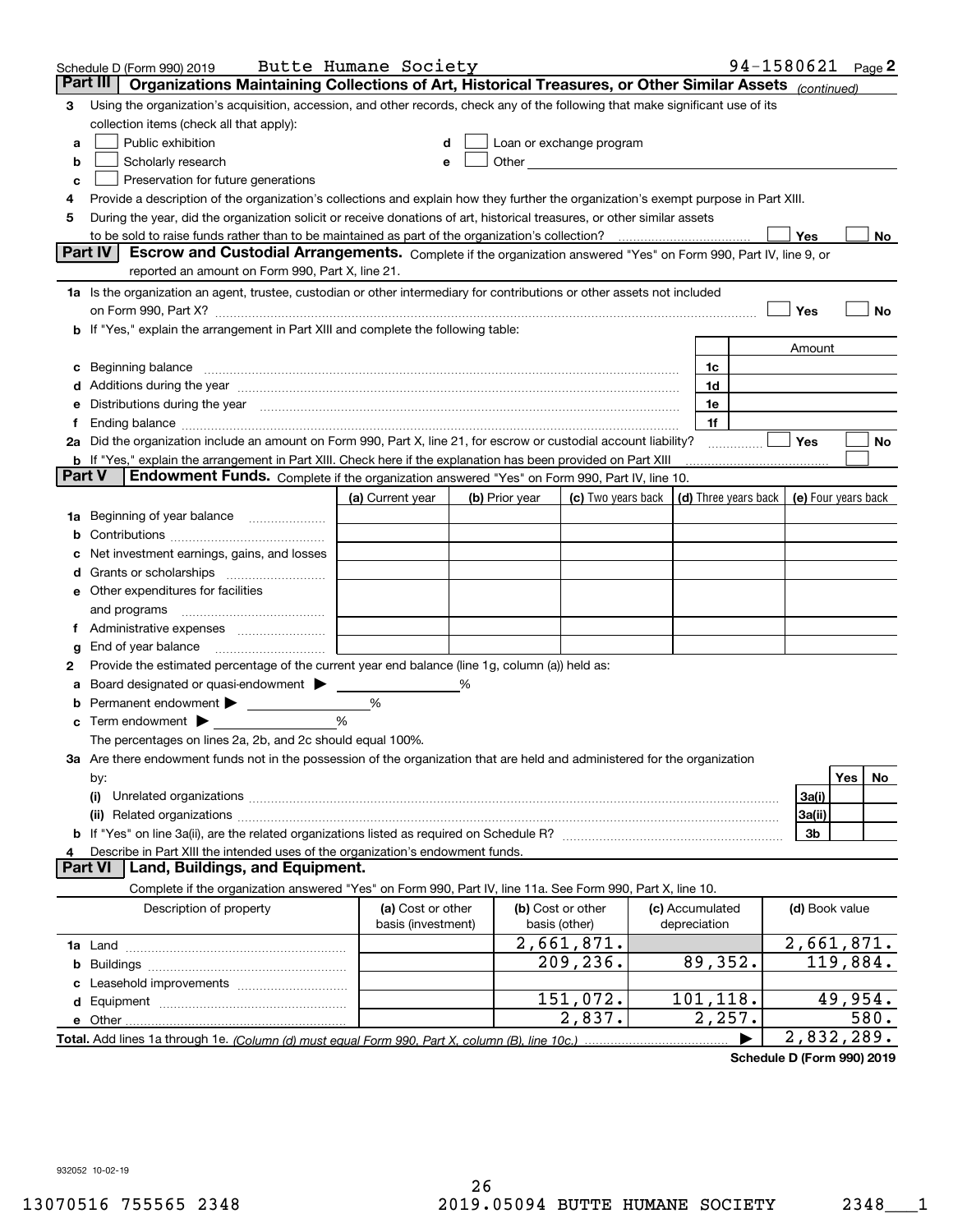| Schedule D (Form 990) 2019 |                                                 | Butte Humane Society |  | 94-1580621 | Page |
|----------------------------|-------------------------------------------------|----------------------|--|------------|------|
|                            | <b>Part VII</b> Investments - Other Securities. |                      |  |            |      |

| Complete if the organization answered "Yes" on Form 990, Part IV, line 11b. See Form 990, Part X, line 12.        |                 |                                                           |                |
|-------------------------------------------------------------------------------------------------------------------|-----------------|-----------------------------------------------------------|----------------|
| (a) Description of security or category (including name of security)                                              | (b) Book value  | (c) Method of valuation: Cost or end-of-year market value |                |
| (1) Financial derivatives                                                                                         |                 |                                                           |                |
|                                                                                                                   |                 |                                                           |                |
| $(3)$ Other                                                                                                       |                 |                                                           |                |
| (A)                                                                                                               |                 |                                                           |                |
| (B)                                                                                                               |                 |                                                           |                |
| (C)                                                                                                               |                 |                                                           |                |
| (D)                                                                                                               |                 |                                                           |                |
| (E)                                                                                                               |                 |                                                           |                |
| (F)                                                                                                               |                 |                                                           |                |
| (G)                                                                                                               |                 |                                                           |                |
| (H)                                                                                                               |                 |                                                           |                |
| <b>Total.</b> (Col. (b) must equal Form 990, Part X, col. (B) line 12.)                                           |                 |                                                           |                |
| Part VIII Investments - Program Related.                                                                          |                 |                                                           |                |
| Complete if the organization answered "Yes" on Form 990, Part IV, line 11c. See Form 990, Part X, line 13.        |                 |                                                           |                |
| (a) Description of investment                                                                                     | (b) Book value  | (c) Method of valuation: Cost or end-of-year market value |                |
| (1)                                                                                                               |                 |                                                           |                |
| (2)                                                                                                               |                 |                                                           |                |
| (3)                                                                                                               |                 |                                                           |                |
| (4)                                                                                                               |                 |                                                           |                |
| (5)                                                                                                               |                 |                                                           |                |
| (6)                                                                                                               |                 |                                                           |                |
| (7)                                                                                                               |                 |                                                           |                |
| (8)                                                                                                               |                 |                                                           |                |
| (9)                                                                                                               |                 |                                                           |                |
| Total. (Col. (b) must equal Form 990, Part X, col. (B) line $13.$ )                                               |                 |                                                           |                |
| <b>Part IX</b><br><b>Other Assets.</b>                                                                            |                 |                                                           |                |
| Complete if the organization answered "Yes" on Form 990, Part IV, line 11d. See Form 990, Part X, line 15.        |                 |                                                           |                |
|                                                                                                                   | (a) Description |                                                           | (b) Book value |
| (1) Construction in Progress - new shelter                                                                        |                 |                                                           | 916,457.       |
| Garner Properties - Partnership contributions for offsite<br>(2)                                                  |                 |                                                           |                |
| utilities<br>(3)                                                                                                  |                 |                                                           | 75,536.        |
| (4)                                                                                                               |                 |                                                           |                |
| (5)                                                                                                               |                 |                                                           |                |
| (6)                                                                                                               |                 |                                                           |                |
| (7)                                                                                                               |                 |                                                           |                |
| (8)                                                                                                               |                 |                                                           |                |
| (9)                                                                                                               |                 |                                                           |                |
| Total. (Column (b) must equal Form 990. Part X. col. (B) line 15.)                                                |                 |                                                           | 991,993.       |
| <b>Part X</b><br><b>Other Liabilities.</b>                                                                        |                 |                                                           |                |
| Complete if the organization answered "Yes" on Form 990, Part IV, line 11e or 11f. See Form 990, Part X, line 25. |                 |                                                           |                |
| (a) Description of liability<br>1.                                                                                |                 |                                                           | (b) Book value |
| Federal income taxes<br>(1)                                                                                       |                 |                                                           |                |
| Accrued Payroll & Taxes<br>(2)                                                                                    |                 |                                                           | 80,484.        |
| Accrued Vacation<br>(3)                                                                                           |                 |                                                           | 17,843.        |
| (4)                                                                                                               |                 |                                                           |                |
| (5)                                                                                                               |                 |                                                           |                |
| (6)                                                                                                               |                 |                                                           |                |
| (7)                                                                                                               |                 |                                                           |                |
| (8)                                                                                                               |                 |                                                           |                |
| (9)                                                                                                               |                 |                                                           |                |
| Total. (Column (b) must equal Form 990, Part X, col. (B) line 25.)                                                |                 |                                                           | 98,327.        |
|                                                                                                                   |                 |                                                           |                |

**2.** Liability for uncertain tax positions. In Part XIII, provide the text of the footnote to the organization's financial statements that reports the organization's liability for uncertain tax positions under FASB ASC 740. Check here if the text of the footnote has been provided in Part XIII  $\mathcal{L}^{\text{max}}$ 

**Schedule D (Form 990) 2019**

932053 10-02-19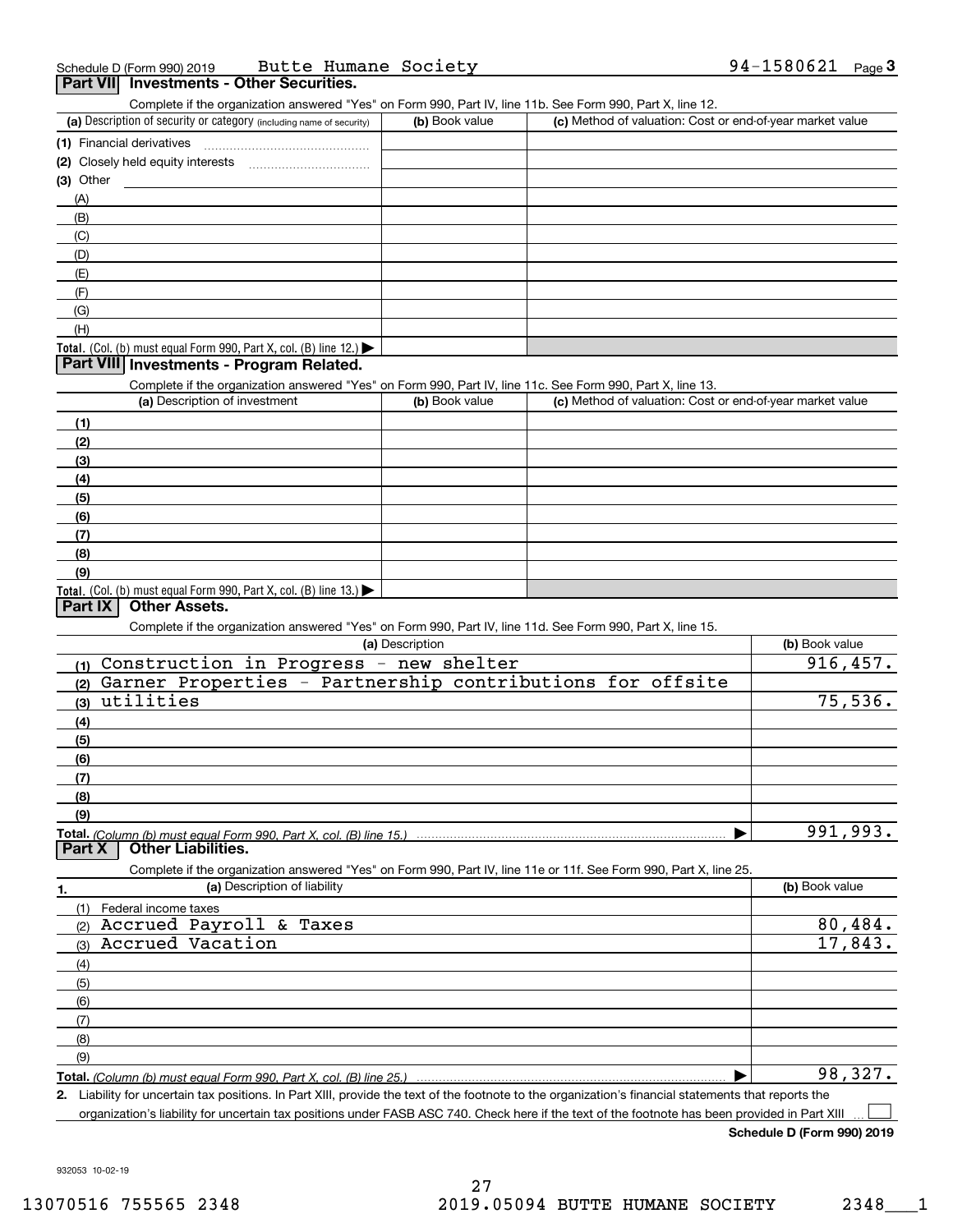|   | Butte Humane Society<br>Schedule D (Form 990) 2019                                                                                                                                                                                  |                | 94-1580621 Page 4 |
|---|-------------------------------------------------------------------------------------------------------------------------------------------------------------------------------------------------------------------------------------|----------------|-------------------|
|   | Reconciliation of Revenue per Audited Financial Statements With Revenue per Return.<br><b>Part XI</b>                                                                                                                               |                |                   |
|   | Complete if the organization answered "Yes" on Form 990, Part IV, line 12a.                                                                                                                                                         |                |                   |
| 1 | Total revenue, gains, and other support per audited financial statements                                                                                                                                                            |                | $\mathbf{1}$      |
| 2 | Amounts included on line 1 but not on Form 990, Part VIII, line 12:                                                                                                                                                                 |                |                   |
| a |                                                                                                                                                                                                                                     | 2a             |                   |
| b |                                                                                                                                                                                                                                     | 2 <sub>b</sub> |                   |
| с |                                                                                                                                                                                                                                     | 2c             |                   |
| d | Other (Describe in Part XIII.)                                                                                                                                                                                                      | 2d             |                   |
| е | Add lines 2a through 2d                                                                                                                                                                                                             |                | <b>2e</b>         |
| з |                                                                                                                                                                                                                                     |                | 3                 |
|   | Amounts included on Form 990, Part VIII, line 12, but not on line 1:                                                                                                                                                                |                |                   |
| a | Investment expenses not included on Form 990, Part VIII, line 7b                                                                                                                                                                    | 4a             |                   |
| b | Other (Describe in Part XIII.)                                                                                                                                                                                                      | 4 <sub>b</sub> |                   |
|   | Add lines 4a and 4b                                                                                                                                                                                                                 |                | 4с                |
| 5 |                                                                                                                                                                                                                                     |                | 5                 |
|   | Part XII   Reconciliation of Expenses per Audited Financial Statements With Expenses per Return.                                                                                                                                    |                |                   |
|   | Complete if the organization answered "Yes" on Form 990, Part IV, line 12a.                                                                                                                                                         |                |                   |
| 1 |                                                                                                                                                                                                                                     |                | 1.                |
| 2 | Amounts included on line 1 but not on Form 990, Part IX, line 25:                                                                                                                                                                   |                |                   |
| a |                                                                                                                                                                                                                                     | 2a             |                   |
| b |                                                                                                                                                                                                                                     | 2b             |                   |
| c |                                                                                                                                                                                                                                     | 2c             |                   |
|   |                                                                                                                                                                                                                                     | 2d             |                   |
| е | Add lines 2a through 2d <b>contract and all anomalisation</b> and all and all anomalisation of the state of the state of the state of the state of the state of the state of the state of the state of the state of the state of th |                | 2e                |
| 3 |                                                                                                                                                                                                                                     |                | 3                 |
| 4 | Amounts included on Form 990, Part IX, line 25, but not on line 1:                                                                                                                                                                  |                |                   |
| a |                                                                                                                                                                                                                                     | 4a             |                   |
| b |                                                                                                                                                                                                                                     | 4b.            |                   |
|   | c Add lines 4a and 4b                                                                                                                                                                                                               |                | 4с                |
|   |                                                                                                                                                                                                                                     |                | 5                 |
|   | Part XIII Supplemental Information.                                                                                                                                                                                                 |                |                   |

Provide the descriptions required for Part II, lines 3, 5, and 9; Part III, lines 1a and 4; Part IV, lines 1b and 2b; Part V, line 4; Part X, line 2; Part XI, lines 2d and 4b; and Part XII, lines 2d and 4b. Also complete this part to provide any additional information.